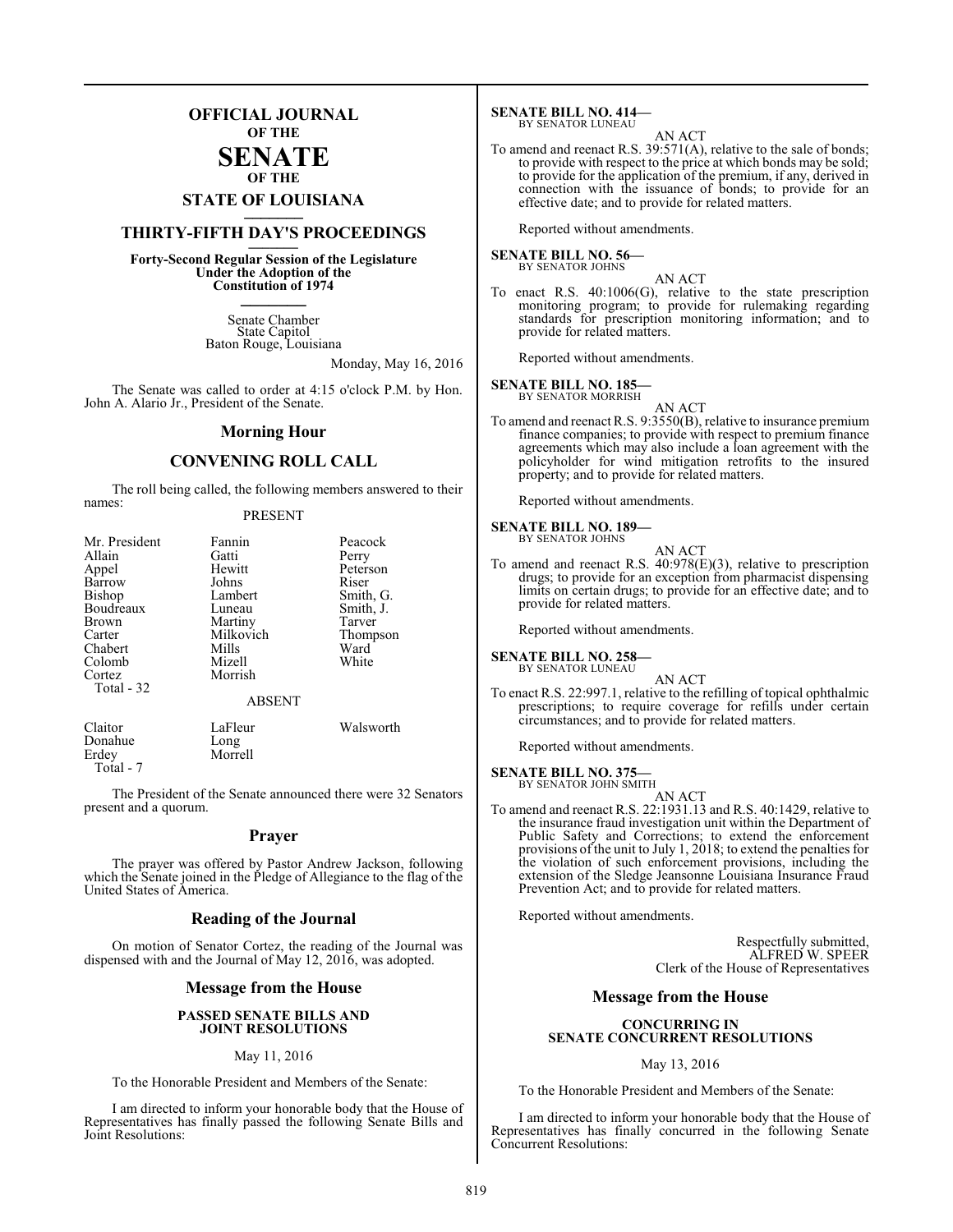# **Page 2 SENATE 35th DAY'S PROCEEDINGS**

### May 16, 2016

### **SENATE CONCURRENT RESOLUTION NO. 109—**

BY SENATORS COLOMB, BARROW, HEWITT, MIZELL AND PETERSON<br>AND REPRESENTATIVES AMEDEE, CARPENTER, DAVIS, EMERSON,<br>HILFERTY, HILL, HODGES, HORTON, JACKSON, NANCY LANDRY,<br>MARCELLE, MORENO, NORTON, SMITH, STOKES AND WHITE A CONCURRENT RESOLUTION

To commend Taylor Nicole Bush upon her receipt of a 2016 Women of Excellence Award from the Louisiana Legislative Women's Caucus Foundation in the category of College Women of Excellence and upon being a recipient of a Louisiana Legislative Women's Caucus Foundation Scholarship.

Reported without amendments.

**SENATE CONCURRENT RESOLUTION NO. 110—**<br>BY SENATORS COLOMB, BARROW, HEWITT, MIZELL AND REPRESON<br>AND REPRESENTATIVES AMEDEE, CARPENTER, DAVIS, EMERSON,<br>HILFERTY, HILL, HODGES, HORTON, JACKSON, NANCY LANDRY,<br>MARCELLE, MORENO A CONCURRENT RESOLUTION

To commend Ambeka Dave Rajvanshi upon her receipt of a 2016 Women of Excellence Award from the Louisiana Legislative Women's Caucus Foundation in the category of High School Women of Excellence and upon being a recipient of a Louisiana Legislative Women's Caucus Foundation Scholarship.

Reported without amendments.

### **SENATE CONCURRENT RESOLUTION NO. 111—**

BY SENATORS COLOMB, BARROW, HEWITT, MIZELL AND PETERSON<br>AND REPRESENTATIVES AMEDEE, CARPENTER, DAVIS, EMERSON,<br>HILFERTY, HILL, HODGES, HORTON, JACKSON, NANCY LANDRY,<br>MARCELLE, MORENO, NORTON, SMITH, STOKES AND WHITE A CONCURRENT RESOLUTION

To commend Godis Jackson upon her receipt of a 2016 Women of Excellence Award from the Louisiana Legislative Women's Caucus Foundation in the category of High School Women of Excellence and upon being a recipient of a Louisiana Legislative Women's Caucus Foundation Scholarship.

Reported without amendments.

### **SENATE CONCURRENT RESOLUTION NO. 112—**

BY SENATORS COLOMB, BARROW, HEWITT, MIZELL AND PETERSON<br>AND REPRESENTATIVES AMEDEE, CARPENTER, DAVIS, EMERSON,<br>HILFERTY, HILL, HODGES, HORTON, JACKSON, NANCY LANDRY,<br>MARCELLE, MORENO, NORTON, SMITH, STOKES AND WHITE A CONCURRENT RESOLUTION

To commend Rachel Christina Oatis upon her receipt of a 2016 Women of Excellence Award from the Louisiana Legislative Women's Caucus Foundation in the category of College Women of Excellence and upon being a recipient of a Louisiana Legislative Women's Caucus Foundation Scholarship.

Reported without amendments.

### **SENATE CONCURRENT RESOLUTION NO. 113—**

BY SENATORS COLOMB, BARROW, HEWITT, MIZELL AND PETERSON<br>AND REPRESENTATIVES AMEDEE, CARPENTER, DAVIS, EMERSON,<br>HILFERTY, HILL, HODGES, HORTON, JACKSON, NANCY LANDRY,<br>MARCELLE, MORENO, NORTON, SMITH, STOKES AND WHITE A CONCURRENT RESOLUTION

To commend Anna Monhartova, PhD, upon her receipt of a 2016 Women of Excellence Award from the Louisiana Legislative Women's Caucus Foundation in the category of Louisiana Hero of Excellence.

Reported without amendments.

#### **SENATE CONCURRENT RESOLUTION NO. 114—** BY SENATOR MORRISH AND REPRESENTATIVE HENSGENS A CONCURRENT RESOLUTION

To express legislative support for the Land and Water Conservation Fund.

Reported without amendments.

### **SENATE CONCURRENT RESOLUTION NO. 115—**

BY SENATORS COLOMB, BARROW, HEWITT, MIZELL AND PETERSON<br>AND REPRESENTATIVES AMEDEE, CARPENTER, DAVIS, EMERSON,<br>HILFERTY, HILL, HODGES, HORTON, JACKSON, NANCY LANDRY,<br>MARCELLE, MORENO, NORTON, SMITH, STOKES AND WHITE A CONCURRENT RESOLUTION

To commend the Iris Domestic Violence Center upon its receipt of a 2016 Women of Excellence Award from the Louisiana Legislative Women's Caucus Foundation in the category of Non-Profit of Excellence.

Reported without amendments.

**SENATE CONCURRENT RESOLUTION NO. 116—**<br>BY SENATORS COLOMB, BARROW, HEWITT, MIZELL AND PETERSON<br>AND REPRESENTATIVES AMEDEE, CARPENTER, DAVIS, EMERSON,<br>HILFERTY, HILL, HODGES, HORTON, JACKSON, NANCY LANDRY,<br>MARCELLE, MORENO

To commend Elise Marie LaFleur upon her receipt of a 2016 Women of Excellence Award from the Louisiana Legislative Women's Caucus Foundation in the category of High School Women of Excellence and upon being a recipient of a Louisiana Legislative Women's Caucus Foundation Scholarship.

Reported without amendments.

Respectfully submitted, ALFRED W. SPEER Clerk of the House of Representatives

### **Privileged Report of the Legislative Bureau**

May 16, 2016

To the President and Members of the Senate:

I am directed by your Legislative Bureau to submit the following report:

The following instruments are approved as to construction and duplication. We advise and suggest the following amendments:

### **HOUSE BILL NO. 81—**

BY REPRESENTATIVE BROADWATER AN ACT

To enact R.S. 44:33.1, relative to public records; to require public bodies to make certain information concerning the custodian of records publicly available; to provide for the manner in which such information is required to be made publicly available; and to provide for related matters.

Reported without amendments.

### **HOUSE BILL NO. 171—**

- BY REPRESENTATIVES HODGES, BAGLEY, COX, HENSGENS, HILFERTY, HORTON, MIKE JOHNSON, LEBAS, POPE, AND WILLMOTT AN ACT
- To enact Subpart D of Part VI of Chapter 5-A of Title 40 of the Louisiana Revised Statutes of 1950, to be comprised of R.S. 40:1086.1 through 1086.4, relative to prevention of certain conditions affecting the health and safety of newborns and young children; to provide for definitions and findings; to establish requirements of birthing centers regarding delivery of information on shaken baby syndrome and sudden unexpected infant death; to authorize certain public awareness activities by the Department of Health and Hospitals; to provide for administrative rulemaking; and to provide for related matters.

Reported without amendments.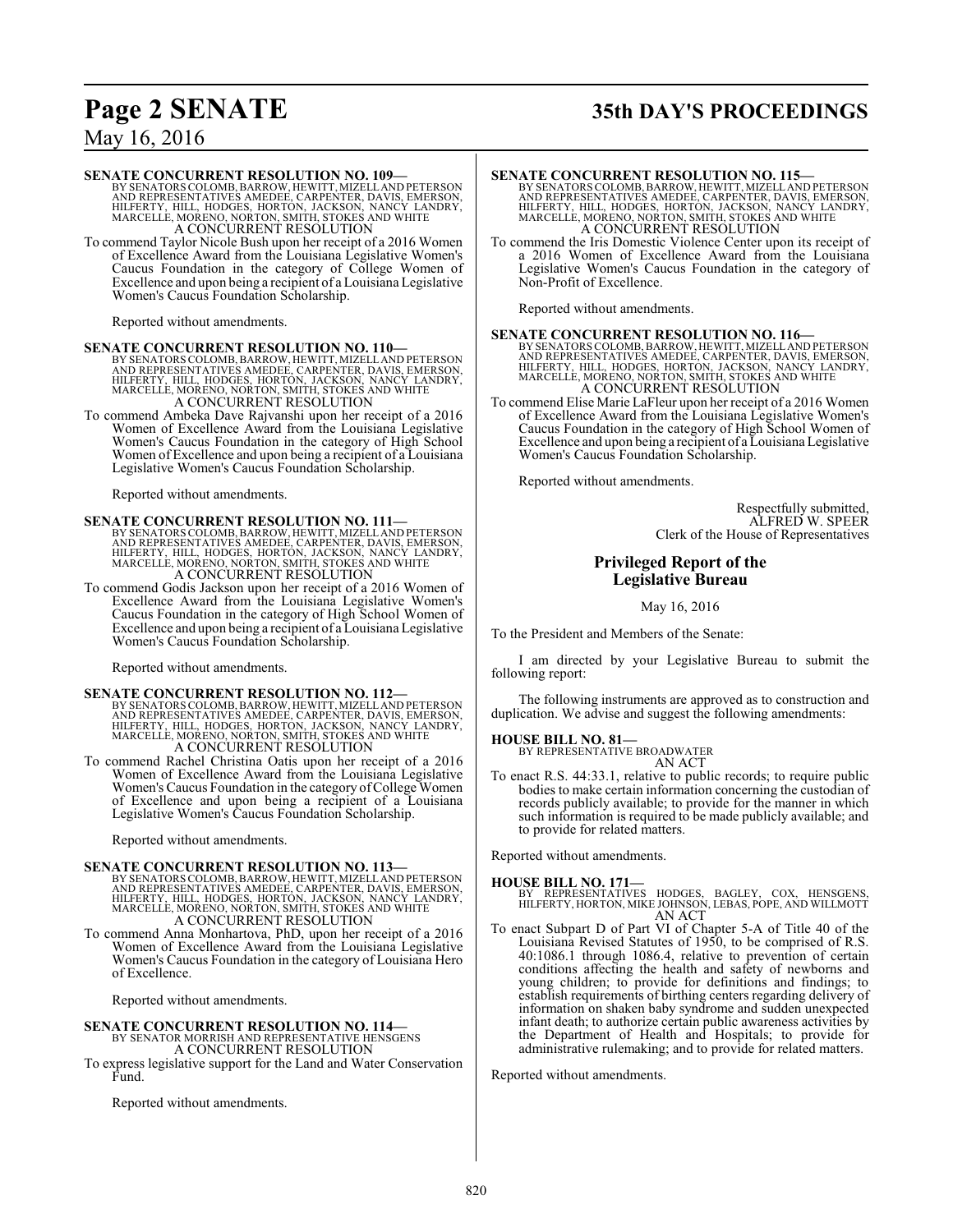# **35th DAY'S PROCEEDINGS Page 3 SENATE**

# May 16, 2016

**HOUSE BILL NO. 208—**

BY REPRESENTATIVE BISHOP AN ACT

To amend and reenact R.S. 51:3143(B), (C), and (E), relative to home service contract providers; to remove certain registration statuses; to provide a term for issued surety bonds; to provide for technical changes; to provide for an effective date; and to provide for related matters.

Reported without amendments.

## **HOUSE BILL NO. 271—** BY REPRESENTATIVE PRICE

AN ACT

To amend and reenact R.S. 32:783(F)(8), 791(B)(3)(b)(i) and (4)(b) and (G), 792(B)(8) through (12), (15), and (17)(a), 796(D)(3) and to enact  $R.S. 32:792(17)(k)$  and  $(18)$ ; relative to the regulation of used motor vehicles; to amend the powers and duties of the Louisiana Used Motor Vehicle Commission; to amend used motor vehicle dealer license application procedures; to increase bond requirements for used motor vehicle dealers; to provide for unauthorized acts; to regulate purchase agreements; and to provide for related matters.

Reported with amendments.

### **LEGISLATIVE BUREAU AMENDMENTS**

Amendments proposed by Legislative Bureau to Reengrossed House Bill No. 271 by Representative Price

### AMENDMENT NO. 1

In Senate Committee Amendment No. 1 proposed by the Senate Committee on Commerce, Consumer Protection and International Affairs and adopted by the Senate on May 12, 2016, on line 2, change "705(D) and " to "705(D),"

### AMENDMENT NO. 2

In Senate Committee Amendment No. 3 proposed by the Senate Committee on Commerce, Consumer Protection and International Affairs and adopted by the Senate on May 12, 2016, on line 6, change "705(D) and " to "705(D),"

### AMENDMENT NO. 3

In Senate Committee Amendment No. 4 proposed by the Senate Committee on Commerce, Consumer Protection and International Affairs and adopted by the Senate on May 12, 2016, on line 18, following "endorsement" change "otherwise required by Paragraph B of this section" to "defined in Subsection B of this Section"

### AMENDMENT NO. 4

In Senate Committee Amendment No. 4 proposed by the Senate Committee on Commerce, Consumer Protection and International Affairs and adopted by the Senate on May 12, 2016, on line 24, after "indicates" and before "a" insert "that"

### AMENDMENT NO. 5

In Senate Committee Amendment No. 4 proposed by the Senate Committee on Commerce, Consumer Protection and International Affairs and adopted by the Senate on May 12, 2016, on line 25, after "office" and before "rightful" change "motor vehicles, to "of motor vehicles, the"

### AMENDMENT NO. 6

In Senate Committee Amendment No. 4 proposed by the Senate Committee on Commerce, Consumer Protection and International Affairs and adopted by the Senate on May 12, 2016, on line 27 change "indicate" to "indicated"

### **HOUSE BILL NO. 340—**

BY REPRESENTATIVES STOKES, ARMES, BACALA, BAGLEY, CHAD<br>BROWN, TERRY BROWN, CARMODY, CONNICK, COX, DAVIS,<br>EDMONDS, HILFERTY, HOFFMANN, HORTON, JONES, LYONS,<br>MIGUEZ, JAY MORRIS, PYLANT, REYNOLDS, WILLMOTT, AND MIGUEZ, J.<br>ZERINGUE

AN ACT

To enact R.S. 51:1422, relative to the regulation of the sale or the solicitation for sale of an extended service agreement for motor vehicles; to prohibit certain sales or offers for sale of an extended service agreement; to classify each violation as a deceptive and unfair trade practice; to provide for exceptions; and to provide for related matters.

Reported without amendments.

**HOUSE BILL NO. 472—** BY REPRESENTATIVE FALCONER

AN ACT To enact R.S. 37:144(G), relative to powers and authority of the Louisiana State Board of Architectural Examiners; to establish the Louisiana Architecture Education and Research Fund; to restrict use of the fund; to regulate awards; to require annual reports; to provide for severability; to provide for effectiveness; and to provide for related matters.

Reported without amendments.

# **HOUSE BILL NO. 532—** BY REPRESENTATIVE FALCONER

AN ACT

To amend and reenact R.S. 37:149 and 150(C) through (E) and to enact R.S. 37:150(F) and (G), relative to the Louisiana State Board of Architectural Examiners; to regulate the assessment and collection of fees; to provide for certificates of authority; to regulate renewals of licenses and certificates of authority; to provide for severability; to provide for effectiveness; and to provide for related matters.

Reported without amendments.

**HOUSE BILL NO. 606—**<br>BY REPRESENTATIVES HOFFMANN, ABRAHAM, AMEDEE, ARMES, BAGLEY, BARRAS, BERTHELOT, BISHOP, CARMODY, STEVE<br>CARTER, CHANEY, COUSSAN, COX, DEVILLIER, DWIGHT, EDMONDS,<br>EMERSGENS, HILFERTY, HILL, HODGES, HOLL **ZERINGUE** 

AN ACT

To amend and reenact R.S. 40:1061.6(A) and to enact Chapter 1-A of Title 36 of the Louisiana Revised Statutes of 1950, to be comprised of R.S. 36:21, relative to authorized uses of public funds; to prohibit certain uses of public funds by institutions, boards, commissions, departments, agencies, officials, and employees of the state or its political subdivisions; to prohibit entities that performabortions fromreceiving public funding for any purpose; to provide for construction of the prohibition; and to provide for related matters.

Reported without amendments.

**HOUSE BILL NO. 719—**

BY REPRESENTATIVE HODGES AN ACT

To amend and reenact Children's Code Article 1431(D) and to enact Children's Code Article 1427(C), relative to minors who are mentally ill or suffering from substance abuse and in need of immediate medical treatment; to provide relative to procedures pursuant to issuance of a physician's emergency certificate for treatment of a minor; to provide relative to transportation of a child in whose name an emergency certificate has been issued; to authorize certain persons to accompany the child during such transportation; and to provide for related matters.

Reported with amendments.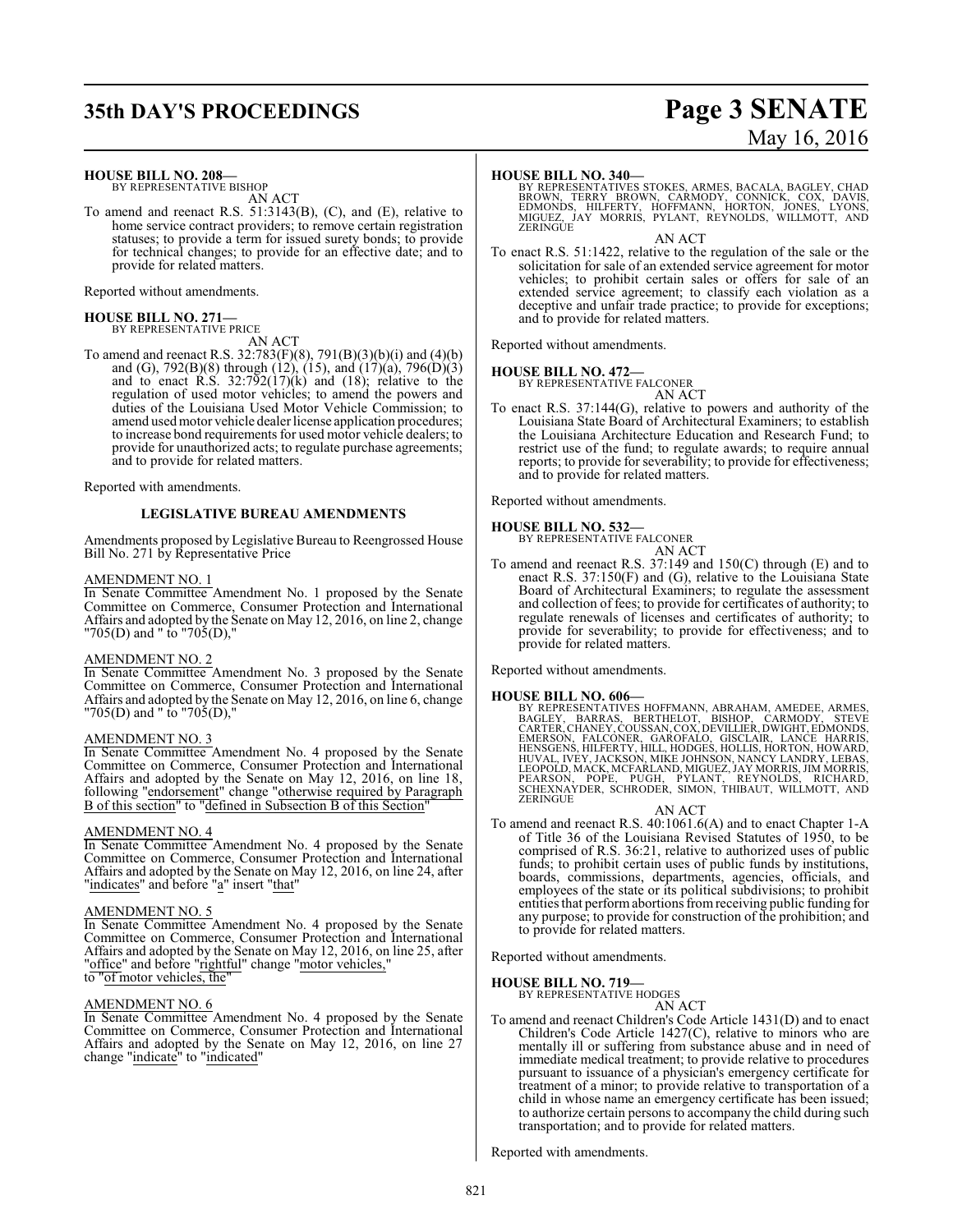### **LEGISLATIVE BUREAU AMENDMENTS**

Amendments proposed by Legislative Bureau to Engrossed House Bill No. 719 by Representative Hodges

### AMENDMENT NO. 1

On page 1, lines 18 and 19, following "of" and before "." change "Paragraph (2) of this Subarticle" to "Subparagraph (2) of this Paragraph"

### AMENDMENT NO. 2

On page 2, line 3, following "shall" and before "accompany" delete "<u>on</u>ly'

### AMENDMENT NO. 3

On page 2, line 4, following "child" and before "if" insert "only"

### **HOUSE BILL NO. 728—** BY REPRESENTATIVE STOKES

- AN ACT
- To amend and reenact R.S. 39:77, 461.1(B)(9)(b) and (C)(3), 461.4(B)(5) and (8)(b), (C), (D)(2), and (E), and 461.5, relative to the interim emergency board; to provide relative to procedures and requirements for obtaining consent of the legislature for the appropriation or borrowing of funds for an emergency or for capital outlay priority changes and adjustments; to provide relative to the authority, functions, and duties of the board; to provide relative to the authority, functions, and duties of the clerk of the House of Representatives and the secretary of the Senate; and to provide for related matters.

Reported without amendments.

### **HOUSE BILL NO. 804—** BY REPRESENTATIVE PUGH

AN ACT To amend and reenact R.S. 37:3397(B)(1) and (3), 3411, 3415.10, 3415.15(A) and to enact R.S. 37:3415.22, relative to the regulation of real estate appraisers and appraisal management companies; provides for licensing classifications and requirements; to regulate record keeping requirements; to change a sunset provision; to regulate real estate appraiser compensation; and to provide for related matters.

Reported without amendments.

### **HOUSE BILL NO. 890—**

BY REPRESENTATIVE DANAHAY AN ACT

To amend and reenact R.S. 18:18(A)(7), 116(A)(1)(introductory paragraph) and (a),  $(B)(1)(a)$  and  $(d)$  and  $(2)(a)$  and  $(b)$ , and  $(C)$ , 193(D), 424(B)(1), 425(B), 444(D), 463(A)(2)(b), 470(B), 532.1(D)(2)(a) and (E), 563(D)(2), 583(A)(2), 1285(B)(1)(a),  $1300(C)(1)$ ,  $1306(A)(3)$ ,  $1307(B)(1)(a)$ , and  $1313(J)(2)(b)$ , to enactR.S. 18:18(A)(10), 116(A)(3), 1309(E)(5)(b)(iii), 1310(D), and  $1313(F)(11)$ , and to repeal R.S.  $18:116(A)(1)(c)$ , relative to the Louisiana Election Code; to revise the system of laws comprising the Louisiana Election Code; to provide relative to the powers, duties, and authority of the secretary of state; to authorize the secretary of state to develop and implement a pilot program for new voting technology and equipment; to provide relative to voter registration agencies; to provide relative to the duty to provide voter registration services at such agencies; to prohibit certain conduct at such agencies; to provide relative to qualifications to serve as a commissioner or commissioner-incharge; to allow certain students at institutions of higher learning in the state to serve as commissioners under certain circumstances; to require certain notice of the officers of parish executive committees; to provide relative to the notice of candidacy; to provide relative to the execution of the certificate on a notice of candidacy; to provide relative to qualifying fees; to provide relative to changes in precinct boundaries; to require the parish governing authority to provide certain information prior to adopting any such change; to require the secretary of

# **Page 4 SENATE 35th DAY'S PROCEEDINGS**

state to report certain information relative to such changes; to provide deadlines for making such changes; to provide for the effectiveness of such changes; to provide relative to anticipated vacancies; to provide relative to procedures for applying to vote absentee by mail; to provide for the deadline for filing a request for recount of absentee by mail ballots; to provide relative to voter registration; to require the registrar to transfer registration information under certain circumstances; to provide for the cancellation of a registration under certain circumstances; to provide deadlines for notice of certain elections; to provide relative to absentee by mail voting; to require certain information concerning correction procedures to appear on the ballot; to provide relative to paper ballots; to provide for replacement ballots; to provide for effectiveness; and to provide for related matters.

Reported with amendments.

### **LEGISLATIVE BUREAU AMENDMENTS**

Amendments proposed by Legislative Bureau to Reengrossed House Bill No. 890 by Representative Danahay

### AMENDMENT NO. 1

On page 3, line 13, following "the" and before ", Medicaid" change "food stamp program" to "Supplemental Nutrition Assistance Program (SÑAP)"

### **HOUSE BILL NO. 934—**

BY REPRESENTATIVE HOFFMANN AN ACT

To amend and reenact R.S. 37:786(D)(1) and (2) and 788(B)(1), relative to administrative decisions ofthe Louisiana State Board of Dentistry; to provide for procedures and amounts furnished as security in judicial review of board decisions; to provide relative to the subpoena authority of the board; and to provide for related matters.

Reported with amendments.

### **LEGISLATIVE BUREAU AMENDMENTS**

Amendments proposed by Legislative Bureau to Engrossed House Bill No. 934 by Representative Hoffmann

### AMENDMENT NO. 1

On page 2, between lines 14 and 15, insert  $"$ 

### **HOUSE BILL NO. 951—**

BY REPRESENTATIVE GARY CARTER AN ACT

To amend and reenact R.S. 18:101(D)(introductory paragraph) and  $152(C)(2)(b)$  and to enact R.S.  $18:135(A)(3)$ , relative to requirements for voting; to provide relative to voter registration; to provide relative to voter registration requirements for presidential elections; to provide relative to the close of voter registration; to provide relative to election procedures; to provide relative to the precinct register; to provide relative to procedures for supplementing the precinct register after printing; to provide relative to the duties of certain election officials relative to voter registration and election procedures; and to provide for related matters.

Reported without amendments.

### **HOUSE BILL NO. 960—** BY REPRESENTATIVE ADAMS

AN ACT

To enact R.S. 40:1730.56(D), relative to restrictions imposed on temporary housing; to require certain standards for temporary housing; to provide for exceptions; and to provide for related matters.

Reported without amendments.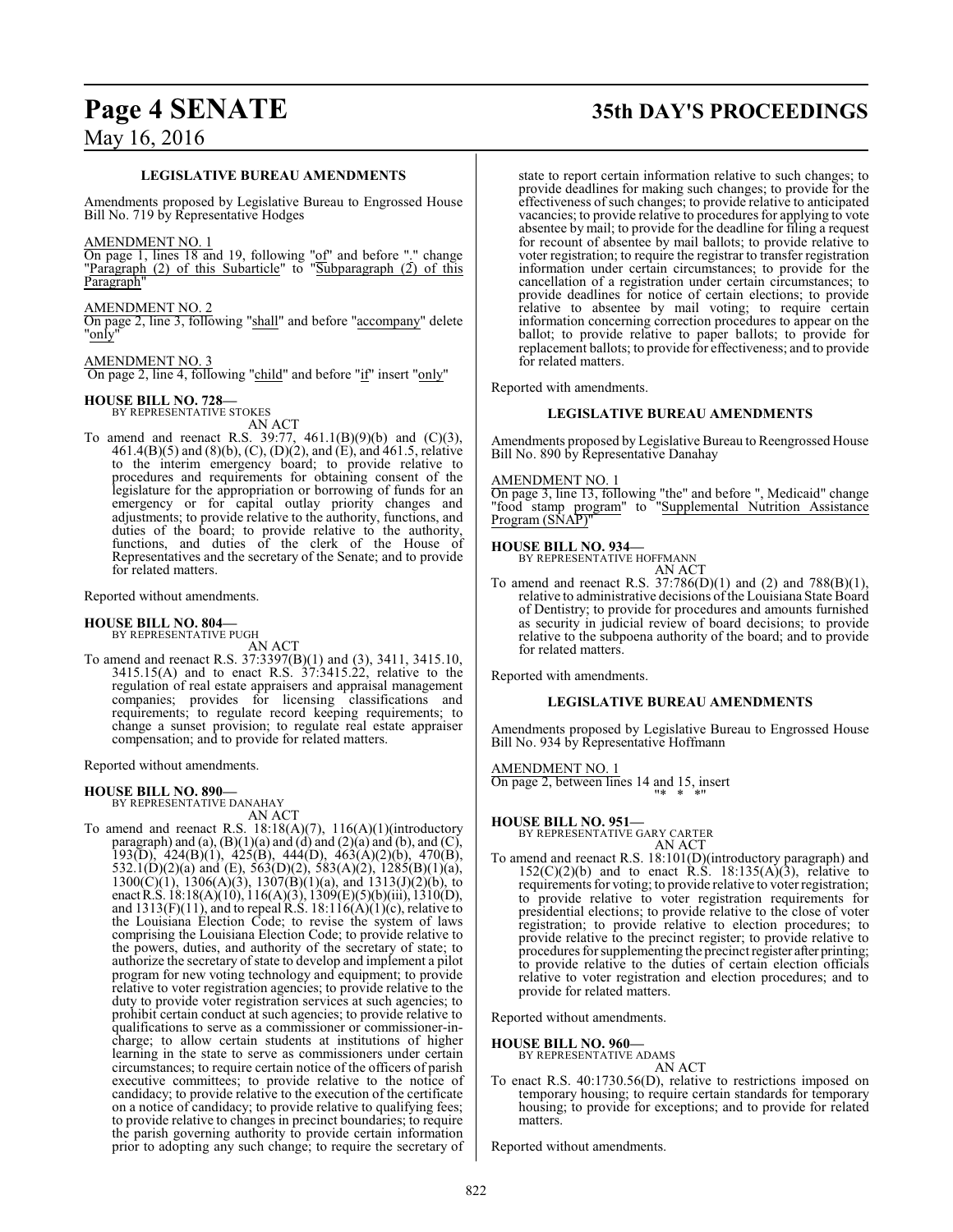# **35th DAY'S PROCEEDINGS Page 5 SENATE**

# May 16, 2016

**HOUSE BILL NO. 1014—** BY REPRESENTATIVE BERTHELOT

AN ACT

To amend and reenact R.S. 40:1664.8(E), relative to licensing law of persons as provided in the Life Safety and Property Protection Licensing Act; to amend a certain provision with respect to the statutory reference of the "sex offense" definition; and to provide for related matters.

Reported without amendments.

HOUSE BILL NO. 1081—<br>
BY REPRESENTATIVES MIKE JOHNSON, ABRAHAM, AMEDEE,<br>
BY REPRESENTATIVES MIKE JOHNSON, BERAHAM, AMEDEE,<br>
BROADWATER, CHAD BROWN, TERRY BROWN, CARMODY,<br>
COUSSAN, COX, CROMER, SPEVE CARTER, CHANEY, CONNICK

To enact R.S. 40:1061.1.1, relative to regulation of abortion; to provide for defined terms including "dismemberment abortion"; to prohibit performance of dismemberment abortions; to provide penalties for violations of the prohibition; to provide relative to legal proceedings pursuant to violations of the prohibition; to provide for construction of certain provisions; and to provide for related matters.

Reported without amendments.

# **HOUSE BILL NO. 1133—**<br>BY REPRESENTATIVE BERTHELOT

AN ACT

To amend and reenact Subpart A of Part VII of Title 40 of the Louisiana Revised Statutes of 1950, to be comprised of R.S. 40:1484.1 through 1484.28, and 1485.2(introductoryparagraph),  $(2)$ ,  $(3)$ ,  $(4)$ , and  $(5)$  and to enact R.S.  $40:1485.2(6)$  and  $1485.9$ , relative to the regulation of inflatable amusement devices, amusement attractions, and amusement rides; to provide for administration, enforcement, and rulemaking authority of the state fire marshal; to provide for definitions; to require registration of inflatable amusement devices, amusement attractions, and amusement rides with the office of state fire marshal; to regulate the operation of such devices, attractions, and rides; to provide for third-party inspections and certificates of inspection; to provide for set-up inspections; to provide relative to license requirements of third-party inspectors, set-up inspectors, firms, and certain persons; to require certain insurance; to provide for applicable fees, costs, penalties, and injunctive relief; to provide for applicability; to provide for prohibitions and exemptions; and to provide for related matters.

Reported without amendments.

Respectfully submitted, DANIEL R. MARTINY Chairman

### **Adoption of Legislative Bureau Report**

On motion of Senator Martiny, the Legislative Bureau amendments were adopted and the Bills and Joint Resolutions were read by title and passed to a third reading.

### **Introduction of Senate Resolutions**

# **SENATE RESOLUTION NO. 126-**<br>BY SENATOR PERRY

A RESOLUTION

To express the sincere condolences of the Senate of the Legislature of Louisiana upon the death of Kevin G. Guidry.

The resolution was read by title and placed on the Calendar for a second reading.

### **SENATE RESOLUTION NO. 127-**<br>BY SENATOR CORTEZ

A RESOLUTION

To commend and express the deep appreciation of the Senate of the Legislature of Louisiana to the Veterans Action Coalition of Southwest Louisiana and their Board of Directors for their fervent advocacy and unwavering dedication in their successful efforts to bring two new, state-of-the-art Community Based Outpatient Clinics as well as a separate, larger mental health clinic to the Southwest Louisiana Region.

The resolution was read by title and placed on the Calendar for a second reading.

### **Introduction of Senate Concurrent Resolutions**

Senator Mills asked for and obtained a suspension of the rules to read Senate Concurrent Resolutions a first and second time.

### **SENATE CONCURRENT RESOLUTION NO. 117-**BY SENATOR MILLS<br>A CONCURRENT RESOLUTION

To commend the Louisiana Supreme Court on the success of the specialty drug court program and to request information on the drug court program and other statutorily created specialty courts.

The resolution was read by title and referred by the President to the Committee on Health and Welfare.

- **SENATE CONCURRENT RESOLUTION NO. 118—**<br>BY SENATORS COLOMB, HEWITT AND PETERSON AND<br>REPRESENTATIVES NANCY LANDRY, MARCELLE AND SMITH A CONCURRENT RESOLUTION
- To commend Che'dra J. Joseph upon her receipt of a 2016 Women of Excellence Award from the Louisiana Legislative Women's Caucus Foundation in the category of High School Women of Excellence and upon being a recipient of a Louisiana Legislative Women's Caucus Foundation Scholarship.

The resolution was read by title and placed on the Calendar for a second reading.

### **Senate Resolutions on Second Reading**

**SENATE RESOLUTION NO. 122—** BY SENATOR CARTER

A RESOLUTION

To urge and request the state Department of Education to establish a task force to study and make recommendations regarding student transportation and school bus passenger safety.

The resolution was read by title and referred by the President to the Committee on Education.

### **SENATE RESOLUTION NO. 123-**<br>BY SENATOR HEWITT

A RESOLUTION

To re-create the Lower Pearl River Basin Ecosystem Study Commission.

The resolution was read by title and referred by the President to the Committee on Natural Resources.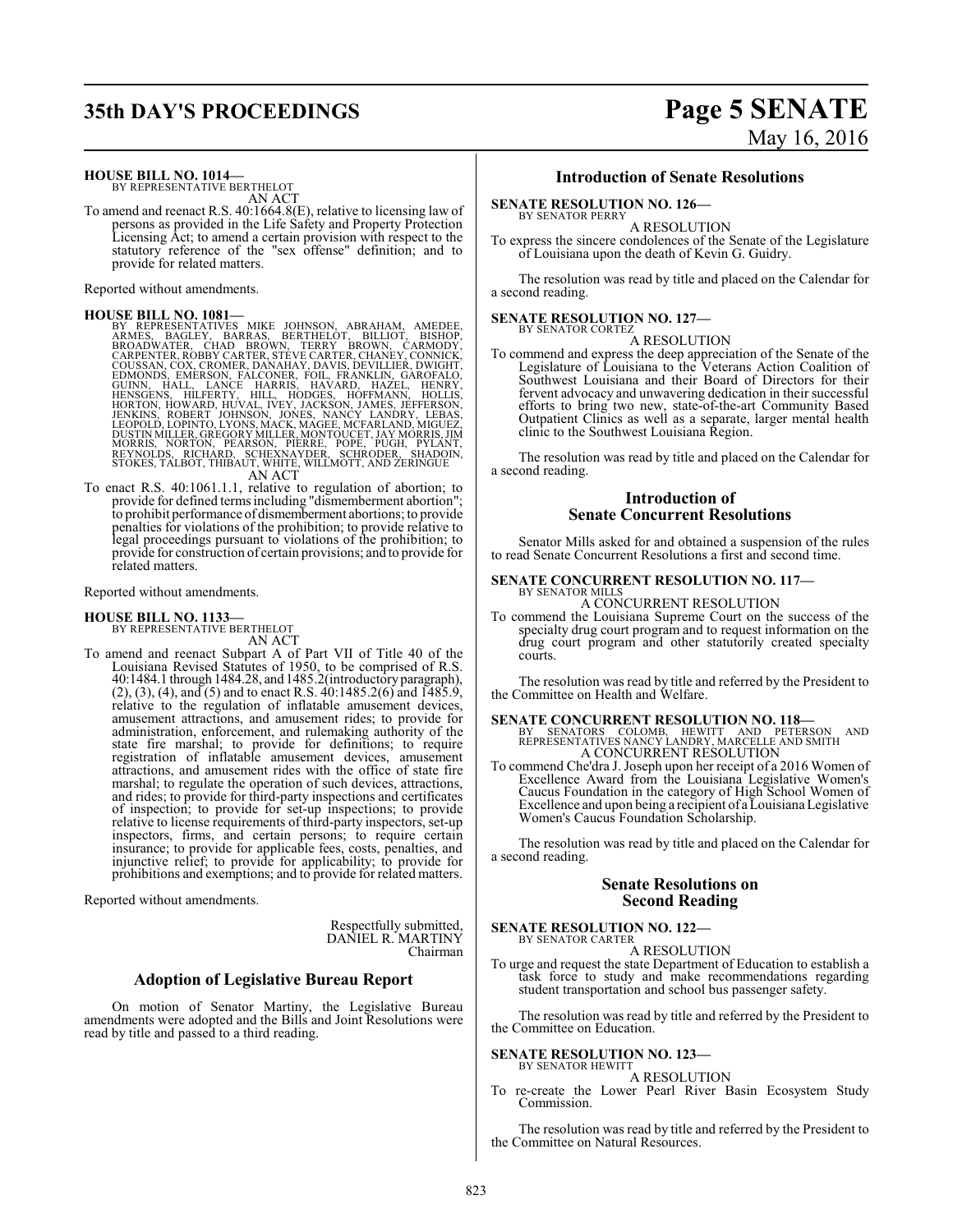### **Page 6 SENATE 35th DAY'S PROCEEDINGS**

### **Message from the House**

**ASKING CONCURRENCE IN HOUSE BILLS AND JOINT RESOLUTIONS**

### May 13, 2016

To the Honorable President and Members of the Senate:

I am directed to inform your honorable body that the House of Representatives has finally passed and asks your concurrence in the following House Bills and Joint Resolutions:

| $HB$ No. 1 | $HB$ No. 2 | $HB$ No. 3  |
|------------|------------|-------------|
| HB No. 105 | HB No. 215 | HB No. 409  |
| HB No. 616 | HB No. 984 | HB No. 1047 |

HB No. 1049

Respectfully submitted, ALFRED W. SPEER Clerk of the House of Representatives

### **House Bills and Joint Resolutions on First Reading**

### **HOUSE BILL NO. 1—** BY REPRESENTATIVE HENRY

AN ACT

Making annual appropriations for Fiscal Year 2016-2017 for the ordinary expenses of the executive branch of state government, pensions, public schools, public roads, public charities, and state institutions and providing with respect to the expenditure ofsaid appropriations.

The bill was read by title and placed on the Calendar for a second reading.

# **HOUSE BILL NO. 2—** BY REPRESENTATIVE ABRAMSON

AN ACT

To provide with respect to the capital outlay budget and the capital outlay programfor state government, state institutions, and other public entities; to provide for the designation of projects and improvements; to provide for the financing thereof making appropriations from certain sources; and to provide for related matters.

The bill was read by title and placed on the Calendar for a second reading.

### **HOUSE BILL NO. 3—**

BY REPRESENTATIVE ABRAMSON AN ACT

To enact the Omnibus Bond Authorization Act of 2016, relative to the implementation of a five-year capital improvement program; to provide for the repeal of certain prior bond authorizations; to provide for new bond authorizations; to provide for authorization and sale of such bonds by the State Bond Commission; and to provide for related matters.

The bill was read by title and placed on the Calendar for a second reading.

#### **HOUSE BILL NO. 105—** BY REPRESENTATIVE HENRY

AN ACT

To make appropriations for the ordinary expenses of the Department of Justice and providing with respect to the expenditure of said appropriations; to provide for an effective date; and to provide for related matters.

The bill was read by title and placed on the Calendar for a second reading.

### **HOUSE BILL NO. 215—**

BY REPRESENTATIVE HENRY AN ACT

To provide for the establishment and reestablishment of agency ancillary funds, to be specifically known as internal service funds, auxiliary accounts, or enterprise funds for certain state institutions, officials, and agencies; to provide for appropriation of funds; and to regulate the administration of said funds.

The bill was read by title and placed on the Calendar for a second reading.

### **HOUSE BILL NO. 409—** BY REPRESENTATIVE HENRY

AN ACT To amend and reenact Code of Criminal Procedure Article 895.1(F)(3)(e) and to enact R.S. 17:1519.6(E), relative to state funds; to provide for the deposit of certain funds into the state treasury; to provide for outstanding fund transfers; to provide for the deposit of hospital lease payments; to provide for distributions out oftheSexOffender RegistryTechnologyFund; and to provide for related matters.

The bill was read by title and placed on the Calendar for a second reading.

### **HOUSE BILL NO. 616—**

BY REPRESENTATIVES HENRY AND BARRAS AND SENATORS ALARIO AND LAFLEUR AN ACT

To appropriate funds to defray the expenses of the Louisiana Judiciary, including the Supreme Court, Courts of Appeal, District Courts, Criminal District Court of Orleans Parish, and other courts; and to provide for related matters.

The bill was read by title and placed on the Calendar for a second reading.

### **HOUSE BILL NO. 984—**

BY REPRESENTATIVE HENRY

- AN ACT
- To provide with respect to the Revenue Sharing Fund and the allocation and distribution thereof for Fiscal Year 2016-2017; and to provide for related matters.

The bill was read by title and placed on the Calendar for a second reading.

### **HOUSE BILL NO. 1047—** BY REPRESENTATIVE HENRY

AN ACT

To appropriate funds and tomake certain reductions in appropriations from certain sources to be allocated to designated agencies and purposes in specific amounts for the making of supplemental appropriations for Fiscal Year 2015-2016; to provide for an effective date; and to provide for related matters.

The bill was read by title and placed on the Calendar for a second reading.

### **HOUSE BILL NO. 1049—**

BY REPRESENTATIVE BARRAS

AN ACT To appropriate funds for Fiscal Year 2016-2017 to defray the expenses ofthe Louisiana Legislature, including the expenses of the House of Representatives and the Senate, of legislative service agencies, and of the Louisiana State Law Institute; to provide for the salary, expenses, and allowances of members, officers, staff, and agencies of the Legislature; to provide with respect to the appropriations and allocations herein made; and to provide for related matters.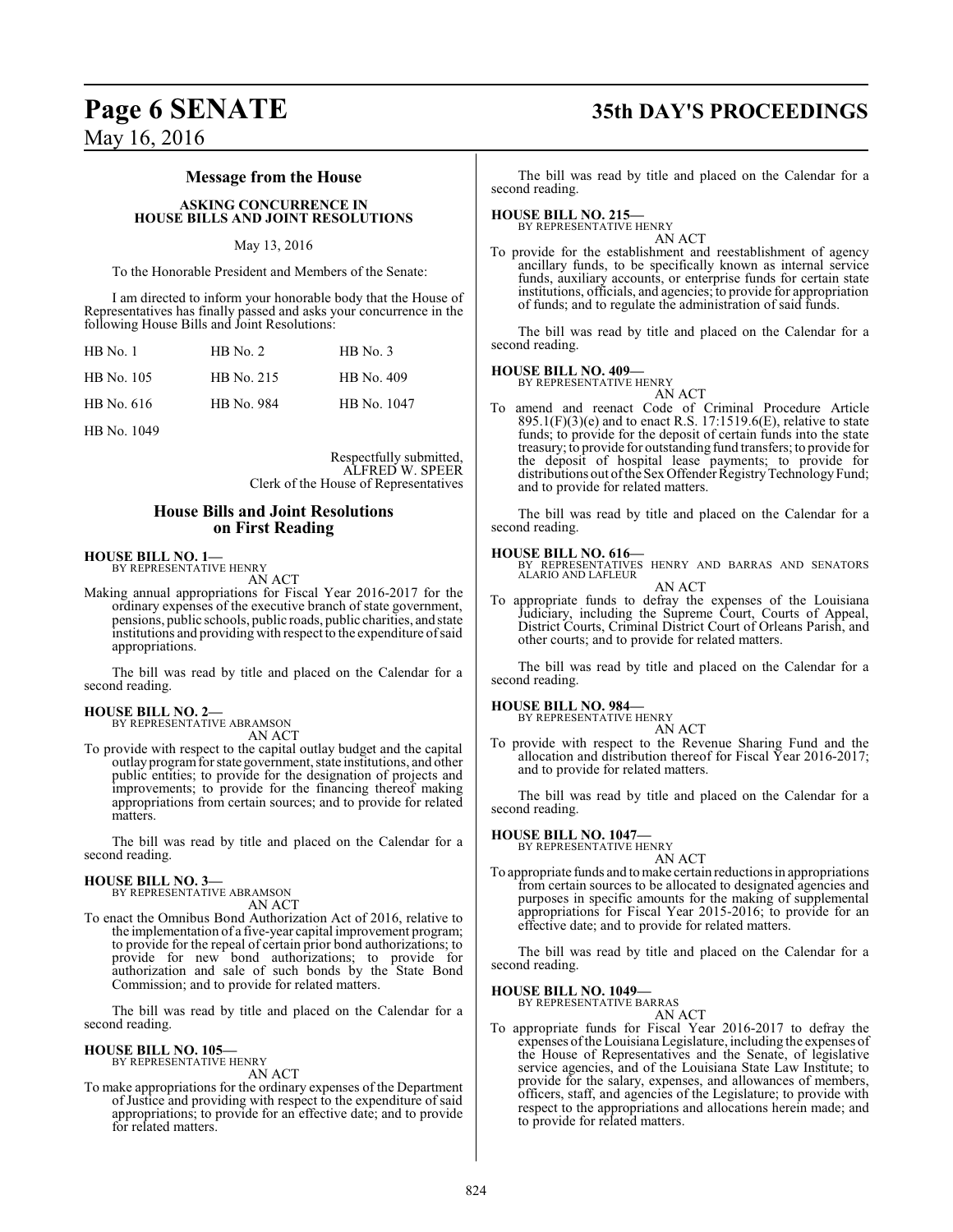## **35th DAY'S PROCEEDINGS Page 7 SENATE**

# May 16, 2016

The bill was read by title and placed on the Calendar for a second reading.

### **Message from the House**

### **ASKING CONCURRENCE IN HOUSE CONCURRENT RESOLUTIONS**

### May 13, 2016

To the Honorable President and Members of the Senate:

I am directed to inform your honorable body that the House of Representatives has finally passed and asks your concurrence in the following House Concurrent Resolutions:

HCR No. 123 HCR No. 124

Respectfully submitted, ALFRED W. SPEER Clerk of the House of Representatives

### **House Concurrent Resolutions on First Reading**

### **HOUSE CONCURRENT RESOLUTION NO. 123—** BY REPRESENTATIVE HENSGENS

A CONCURRENT RESOLUTION

To urge and request the Board of Regents to study the compensation of public postsecondary education system presidents and other system officers and board members and to report its findings to the legislature at least sixty days prior to the 2017 Regular Session of the Legislature of Louisiana.

The resolution was read by title and placed on the Calendar for a second reading.

### **HOUSE CONCURRENT RESOLUTION NO. 124—**

BY REPRESENTATIVES DWIGHT, ABRAHAM, DANAHAY, FRANKLIN, GUINN, HENSGENS, AND HILL AND SENATORS JOHNS, MORRISH, AND PERRY

A CONCURRENT RESOLUTION

To express sincere and heartfelt condolences upon the death of David Louis Kimball.

The resolution was read by title and placed on the Calendar for a second reading.

### **House Bills and Joint Resolutions on Second Reading**

#### **HOUSE BILL NO. 264—** BY REPRESENTATIVE MACK

AN ACT

To enact R.S. 15:574.4(F), relative to juvenile parole eligibility; to provide for parole eligibility for juveniles sentenced to life imprisonment without the possibility of parole for certain homicide offenses; to provide for conditions; and to provide for related matters.

The bill was read by title and referred by the President to the Committee on Judiciary B.

**HOUSE BILL NO. 283—** BY REPRESENTATIVES EMERSON AND DUSTIN MILLER AN ACT

To amend and reenact R.S.  $40:1081.2(A)(1)$  and to enact R.S. 40:1081.11, relative to newborn screening; to require all newborns to be screened for Krabbe disease; to make technical changes; to require information on Krabbe disease to be posted on the Department of Health and Hospitals' website; and to provide for related matters.

The bill was read by title and referred by the President to the Committee on Health and Welfare.

### **HOUSE BILL NO. 400—**

BY REPRESENTATIVE REYNOLDS AN ACT

To amend and reenact R.S. 17:351.1(B)(1), relative to textbooks and other instructional materials; to provide relative to the review of textbooks and other instructional materials by the state Department ofEducation; to require that the department conduct such reviews in accordance with the schedule of the State Board of Elementary and Secondary Education for reviews of certain content standards; to require the department to prioritize certain reviews and to publish a related timeline on its website; and to provide for related matters.

The bill was read by title and referred by the President to the Committee on Education.

**HOUSE BILL NO. 401—** BY REPRESENTATIVE REYNOLDS AN ACT

To amend and reenact R.S. 17:282.3(B)(1), relative to personal financial education; to require public elementary or secondary schools to offer instruction in personal financial management; and to provide for related matters.

The bill was read by title and referred by the President to the Committee on Education.

**HOUSE BILL NO. 429—** BY REPRESENTATIVE BROADWATER AN ACT

To amend and reenact R.S. 38:2212.1(N)(1) through (4)(introductory paragraph) and to repeal R.S.  $38:2212.1(N)(4)(a)$  through (g), relative to group purchasing ofschool materials, equipment, and supplies; to authorize public school districts and public schools to enter into agreements with qualified group purchasing organizations for the purchase of materials, equipment, and supplies; to provide relative to definitions; and to provide for related matters.

The bill was read by title and referred by the President to the Committee on Education.

### **HOUSE BILL NO. 518—**

BY REPRESENTATIVE BROADWATER AN ACT

To enact R.S. 44:4(51), relative to information regarding the fitness of a person to receive or to continue to hold a certificate issued by the Board of Examiners of Certified Shorthand Reporters; to exempt from the Public Records Law certain records of the board concerning the fitness of a person to receive or to continue to hold a certificate; and to provide for related matters.

The bill was read by title and referred by the President to the Committee on Senate and Governmental Affairs.

### **HOUSE BILL NO. 902—**

BY REPRESENTATIVE LEOPOLD AN ACT

To amend and reenact R.S. 56:423(A) and (B) and 429 and Sections 2(B) and (C) and 3 of Act No. 808 of the 2008 Regular Session of the Legislature and to enact R.S. 56:427(F) and (G), relative to oyster leases; to provide for lifting the moratorium on new oyster leases; to provide relative to liability under certain circumstances; to provide relative to public notification and opportunity to protest or withdraw oyster lease applications under certain circumstances; to eliminate auction of rentdelinquent oyster leases; to provide certain terms, conditions, procedures, and requirements; and to provide for related matters.

The bill was read by title and referred by the President to the Committee on Natural Resources.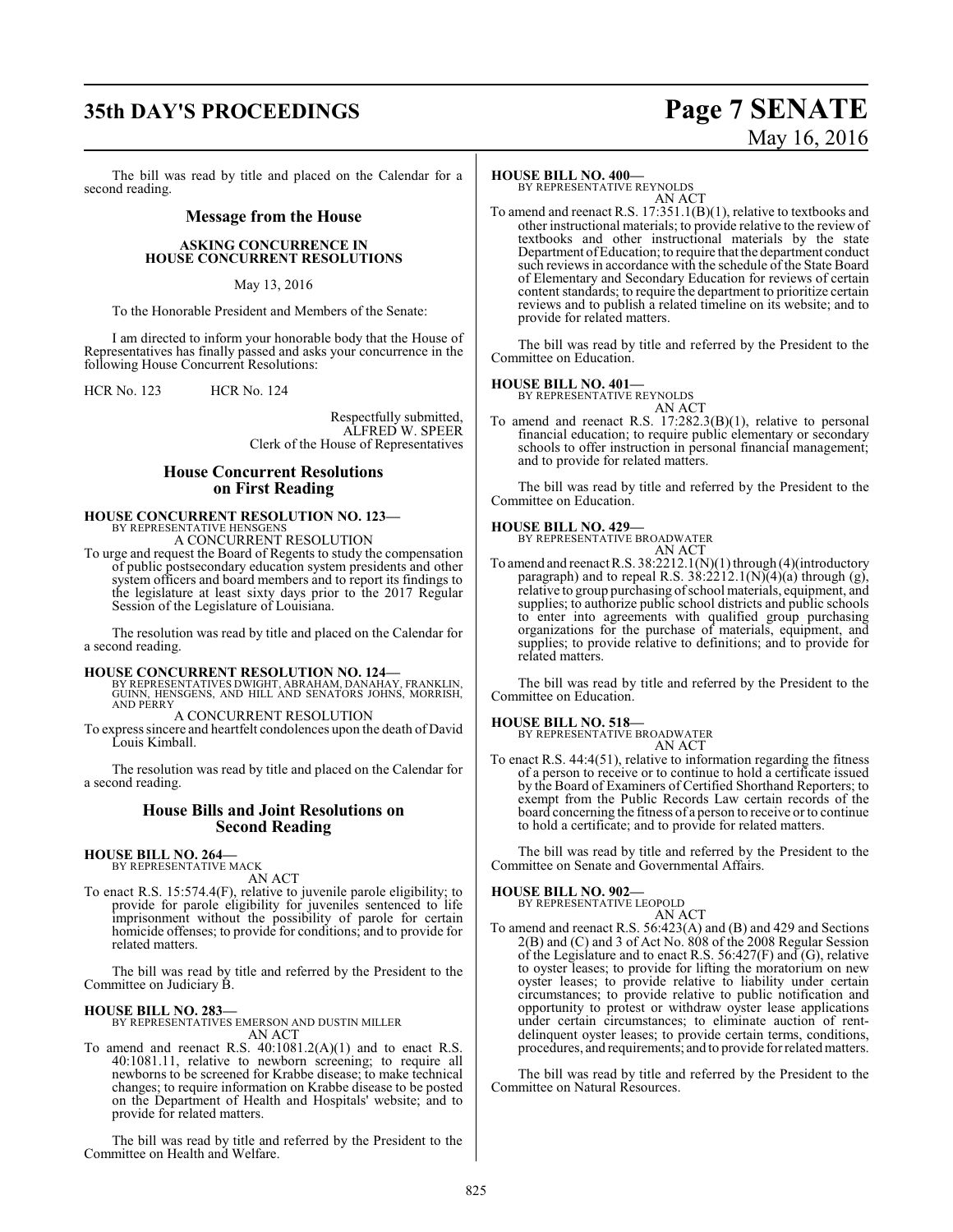## **Page 8 SENATE 35th DAY'S PROCEEDINGS**

May 16, 2016

### **HOUSE BILL NO. 922—**

BY REPRESENTATIVE HENSGENS AN ACT

To amend and reenact R.S. 46:2625(A)(1)(introductory paragraph) and (a) and to repeal R.S.  $46:2625(B)$ , relative to fees on healthcare providers; to revise the fee amount for nursing homes; to repeal a prohibition on new fees or increased fees on nursing homes without a majority vote of approval by the legislature; and to provide for related matters.

The bill was read by title and referred by the President to the Committee on Health and Welfare.

### **HOUSE BILL NO. 989—**

BY REPRESENTATIVE SHADOIN

AN ACT To amend and reenact R.S.  $17:3351(A)(5)(b)(i)$ , relative to nonresident tuition and fees at public postsecondary education institutions; to remove limitations on the tuition and fee amounts; and to provide for related matters.

The bill was read by title and referred by the President to the Committee on Education.

### **HOUSE BILL NO. 1130—**

BY REPRESENTATIVE GAROFALO AN ACT

To enact R.S. 56:425.1, relative to leasing of water bottoms for oyster cultivation and harvest; to authorize the state to jointly lease certain water bottoms; to provide for the terms and conditions of such joint leases; and to provide for related matters.

The bill was read by title and referred by the President to the Committee on Natural Resources.

### **HOUSE BILL NO. 1155— (Substitute for House Bill No. 176 by Representative Hodges)**

BY REPRESENTATIVES HODGES, ADAMS, AMEDEE, BACALA, BAGLEY, BAGNERIS, BARRAS, BERTHELOT, BROADWATER, TERRY BROWN,CARMODY,COUSSAN,COX, DAVIS, DEVILLIER, FALCONER, GAROFALO, GISCLAIR, GUINN, HAVARD, HAZEL, HENRY, HILL,<br>HOFFMANN, HORTON, HOWARD, IVEY, MIKE JOHNSON, MAGEE,<br>MARCELLE, MIGUEZ, JAY MORRIS, NORTON, PEARSON, POPE,<br>PYLANT, RICHARD, SCHRODER, SEABAUGH, TALBOT, WHITE,<br>WILLMOTT,

### AN ACT

To enact R.S. 40:1379.3.2, relative to concealed handgun permits; to provide for the issuance of temporary concealed firearms permit; to authorize the temporary carrying of a concealed handgun without a permit for persons who have obtained a domestic abuse protective order; to provide for applicability; to provide for the application process; to provide relative to the effects of obtaining such a permit; to provide for time limitations; to provide relative to the payment of a fee; to provide for rulemaking; and to provide for related matters.

The bill was read by title and referred by the President to the Committee on Judiciary C.

### **HOUSE BILL NO. 1156— (Substitute for House Bill No. 392 by Representative Nancy Landry)** BY REPRESENTATIVE NANCY LANDRY

AN ACT

To enact R.S. 17:418(C)(3)(d), relative to salaries for teachers and other school employees; to provide for the reduction of such

salaries in certain circumstances; and to provide for related matters.

The bill was read by title and referred by the President to the Committee on Education.

### **HOUSE BILL NO. 1157— (Substitute for House Bill No. 761 by Representative Stokes)** BY REPRESENTATIVE STOKES

AN ACT

To amend and reenact R.S. 46:442 and to enact R.S. 46:437.4(A)(4), relative to review of healthcare provider claims within the Medicaid program; to provide for reimbursements issued by the Department of Health and Hospitals pursuant to certain provider claims; to provide relative to recoupment of provider claim payments; to authorize re-filing of claims in certain circumstances; and to provide for related matters.

The bill was read by title and referred by the President to the Committee on Health and Welfare.

### **House Concurrent Resolutions on Second Reading**

### **HOUSE CONCURRENT RESOLUTION NO. 121—** BY REPRESENTATIVE GLOVER

A CONCURRENT RESOLUTION

To express the condolences of the Legislature of Louisiana upon the death of Elmer "Bigg Nokey" Henderson of Shreveport.

The resolution was read by title. Senator Tarver moved to concur in the House Concurrent Resolution.

### **ROLL CALL**

The roll was called with the following result:

### YEAS

| Mr. President        | Fannin        | Peacock   |
|----------------------|---------------|-----------|
| Allain               | Gatti         | Perry     |
| Appel                | Hewitt        | Peterson  |
| Barrow               | Johns         | Riser     |
| Bishop               | LaFleur       | Smith, G. |
| Boudreaux            | Lambert       | Smith, J. |
| Brown                | Luneau        | Tarver    |
| Carter               | Martiny       | Thompson  |
| Chabert              | Milkovich     | Ward      |
| Colomb               | Mills         | White     |
| Cortez               | Mizell        |           |
| Erdey                | Morrish       |           |
| Total - 34           |               |           |
|                      | <b>NAYS</b>   |           |
| Total $-0$           |               |           |
|                      | <b>ABSENT</b> |           |
| Claitor              | Long          | Walsworth |
| Donahue<br>Total - 5 | Morrell       |           |

The Chair declared the Senate concurred in the House Concurrent Resolution and ordered it returned to the House.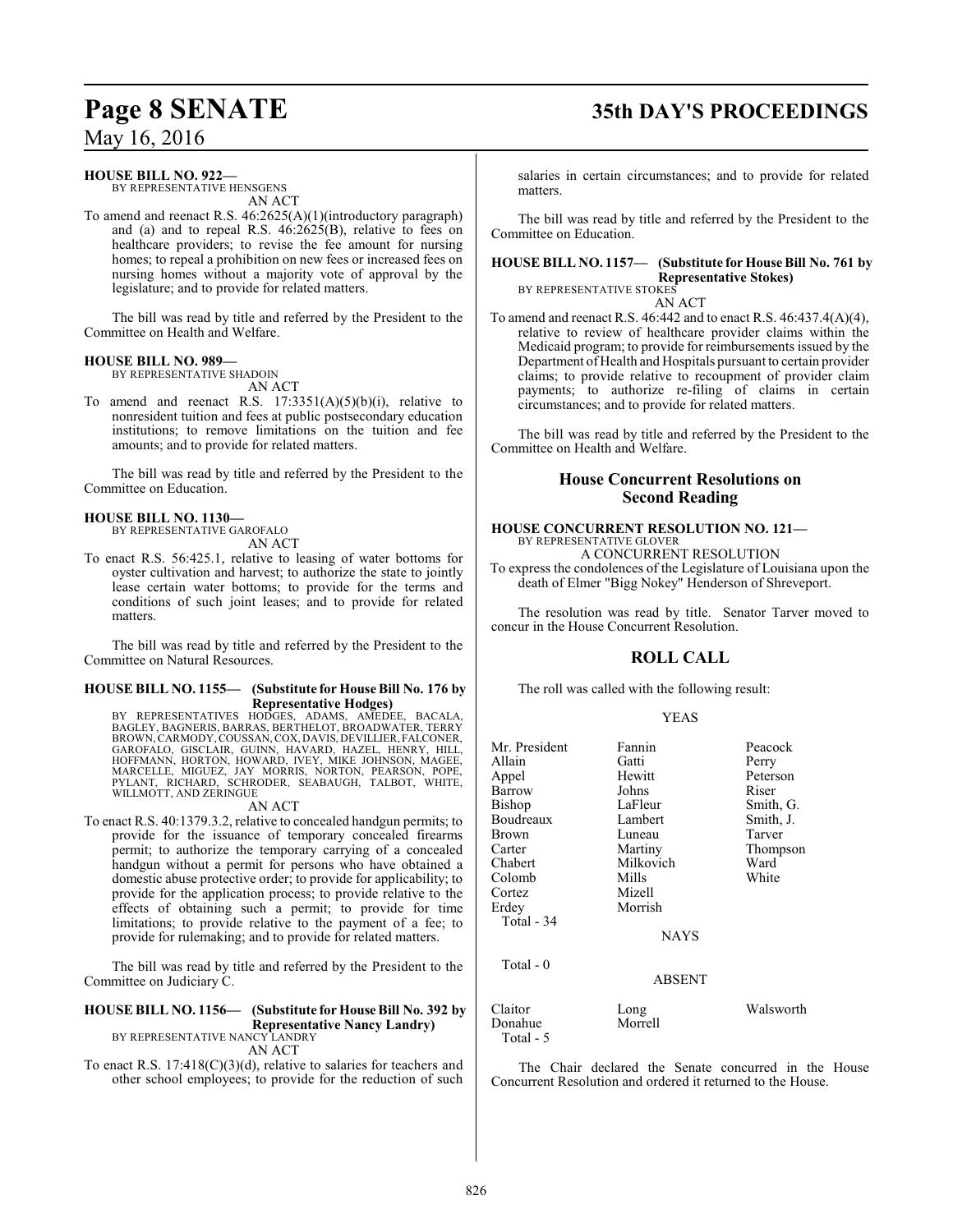### **35th DAY'S PROCEEDINGS Page 9 SENATE**

# May 16, 2016

### **Reports of Committees**

The following reports of committees were received and read:

### **REPORT OF COMMITTEE ON**

### **EDUCATION**

Senator Dan W. "Blade" Morrish, Chairman on behalf of the Committee on Education, submitted the following report:

### May 12, 2016

To the President and Members of the Senate:

I am directed by your Committee on Education to submit the following report:

### **SENATE CONCURRENT RESOLUTION NO. 89—**

BY SENATOR BROWI A CONCURRENT RESOLUTION

To urge and request the Board of Supervisors of Community and Technical Colleges to direct each institution in its system to coordinate with local employers to develop and provide orientation programs to students, beginning in middle school and continuing until graduation, regarding the occupational programs available that will prepare students for high-paying, skilled careers that are in high demand in their local area.

Reported with amendments.

### **HOUSE CONCURRENT RESOLUTION NO. 44—**

BY REPRESENTATIVE EDMONDS A CONCURRENT RESOLUTION

To encourage each public school governing authority to fully use all resources available to provide students with quality remedial education programs and instruction that will improve student academic achievement and afford each student the opportunity to develop to his full potential, which is the goal of the state's public educational system.

Reported favorably.

# **HOUSE CONCURRENT RESOLUTION NO. 80—** BY REPRESENTATIVE STEVE CARTER

A CONCURRENT RESOLUTION

To establish the Virtual Library Study Commission to conduct a study regarding the development of a statewide virtual library and to submit a written report of findings and recommendations to the House Committee on Education and the Senate Committee on Education not later than March 1, 2017.

Reported favorably.

#### **HOUSE BILL NO. 361—** BY REPRESENTATIVE PYLANT

AN ACT

To amend and reenact R.S. 17:407.37, relative to early learning centers; to provide penalties for persons operating an early learning center without a valid license issued by the state Department of Education; and to provide for related matters.

Reported with amendments.

### **HOUSE BILL NO. 432—** BY REPRESENTATIVE FOIL

AN ACT To amend and reenact R.S. 38:2212.1(N), relative to the Public Bid Law, to include installation of equipment in the items that may be purchased through a school district purchasing cooperative; and to provide for related matters.

Reported favorably.

### **HOUSE BILL NO. 830—**

BY REPRESENTATIVE SEABAUGH AN ACT

To amend and reenact R.S. 15:587.1(B)(1) and (C)(introductory paragraph) and R.S.  $17:407.42(B)(1)(a)$ , relative to the Department ofEducation; to authorize the department to request criminal history information on certain personnel of early learning centers; to provide requirements relative to the state Bureau of Criminal Identification and Information upon the receipt of such requests; to provide relative to fees; to provide relative to effectiveness; to provide relative to implementation; and to provide for related matters.

Reported with amendments.

**HOUSE BILL NO. 948—** BY REPRESENTATIVE STEVE CARTER AN ACT

To enact R.S. 17:3351(J), relative to education facilities at public postsecondary education institutions; to require management boards to adopt policies with respect to use of such facilities; to require reports; to provide relative to construction of new facilities; and to provide for related matters.

Reported with amendments.

### **HOUSE BILL NO. 991—**

BY REPRESENTATIVE FOIL AN ACT

To enact Chapter 22 of Title 17 of the Louisiana Revised Statutes of 1950, to be comprised of R.S. 17:3081 through 3089, and R.S. 36:651(G)(5) and to repeal R.S. 17:3093.1, R.S. 36:651(T)(6) and 802.24, and Chapter 19 of Title 46 of the Louisiana Revised Statutes of 1950, comprised of R.S. 46:1721 through 1730, relative to programs for persons with disabilities; to provide that the ABLE account program shall be administered by the Louisiana Tuition Trust Authority; to create the ABLE account Advisory council; to provide relative to legislative oversight; and to provide for related matters.

Reported with amendments.

Respectfully submitted, DAN W. "BLADE" MORRISH Chairman

### **REPORT OF COMMITTEE ON**

### **LOCAL AND MUNICIPAL AFFAIRS**

Senator Yvonne Colomb, Chairman on behalf of the Committee on Local and Municipal Affairs, submitted the following report:

May 12, 2016

To the President and Members of the Senate:

I am directed by your Committee on Local and Municipal Affairs to submit the following report:

### **SENATE BILL NO. 454—** BY SENATOR BARROW

AN ACT

To enact Subpart N of Part IV of Chapter 1 of Title 33 of the Louisiana Revised Statutes of 1950, to be comprised of R.S. 33:140.211 and 140.212, relative to smart growth developments; to provide for legislative findings; to provide for definitions; and to provide for related matters.

Reported with amendments.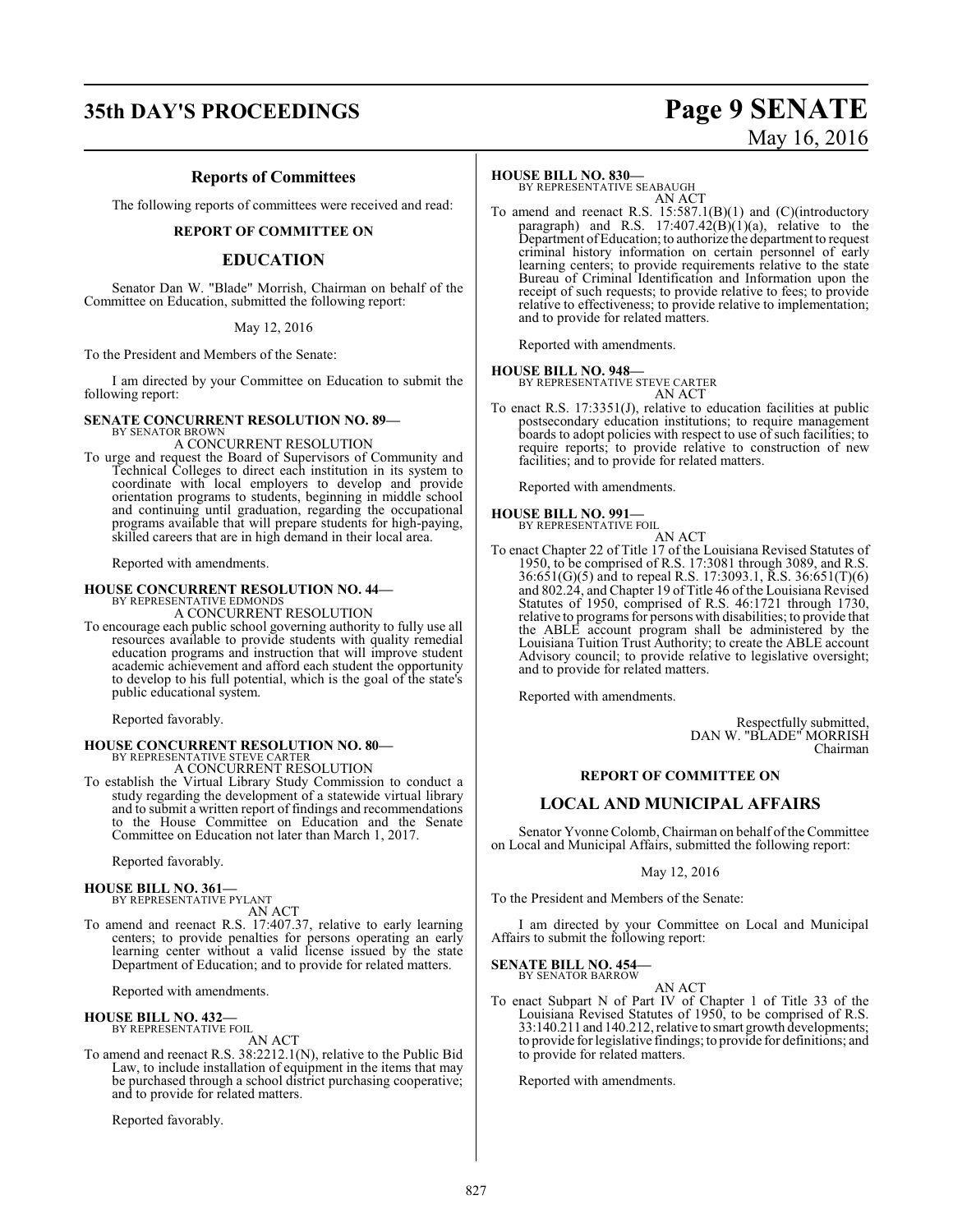### **HOUSE BILL NO. 187—**

BY REPRESENTATIVE BISHOP AN ACT

To amend and reenact R.S. 47:1925.11, relative to expenses of assessors; to authorize an automobile expense allowance for the assessor in Lafayette Parish; to provide for certain limitations and requirements; and to provide for related matters.

Reported favorably.

**HOUSE BILL NO. 203—** BY REPRESENTATIVE LANCE HARRIS AN ACT

To amend and reenact R.S. 48:2154(C)(1)(introductory paragraph) and to enact R.S.  $48.2154(C)(1)(k)$ , relative to the Central Louisiana Regional Infrastructure Beltway Commission; to provide relative to the membership of the board of directors; and to provide for related matters.

Reported favorably.

### **HOUSE BILL NO. 293—**

- BY REPRESENTATIVE HAVARD AN ACT
- To enact R.S. 33:4305(B)(5), relative to gas utility districts; to provide relative to the members of the governing boards of districts located in certain parishes; to increase the maximum per diem authorized to be paid to such members; and to provide for related matters.

Reported favorably.

### **HOUSE BILL NO. 383—**

BY REPRESENTATIVE HAVARD AN ACT

To enact R.S. 33:3819(K), relative to waterworks districts; to provide with respect to the per diem paid to members of the board of commissioners of districts located in certain parishes; and to provide for related matters.

Reported favorably.

#### **HOUSE BILL NO. 513—** BY REPRESENTATIVE GARY CARTER

AN ACT

To amend and reenact R.S. 33:2740.27(K), relative to Orleans Parish; to provide relative to the Algiers Development District; to provide relative to the powers and duties of the district; to authorize the legislative auditor to audit contracts the district enters for certain purposes; to provide limitations; and to provide for related matters.

Reported favorably.

#### **HOUSE BILL NO. 561—** BY REPRESENTATIVE PUGH

AN ACT

To amend and reenact R.S. 48:1801(3) and 1804(A), relative to the Zachary Taylor Parkway District; to provide relative to membership in the district and on the commission; and to provide for related matters.

Reported favorably.

### **HOUSE BILL NO. 731—**

BY REPRESENTATIVE MARCELLE AN ACT

To enact R.S. 33:9097.28, relative to East Baton Rouge Parish; to create the Capital Heights Crime Prevention and Improvement District; to provide relative to the boundaries, purpose, governance, and powers and duties of the district; to provide relative to district funding, including the authority to impose a parcel fee, subject to voter approval, within the district; to provide with respect to termination of the district; and to provide for related matters.

# **Page 10 SENATE 35th DAY'S PROCEEDINGS**

Reported favorably.

**HOUSE BILL NO. 766—** BY REPRESENTATIVE BROADWATER AN ACT

To repeal Subpart B-44 of Part IV of Chapter 1 of Title 33 of the Louisiana Revised Statutes of 1950, comprised of R.S. 33:130.811 through 130.814, relative to sustainable energy financing districts; to remove the authority granted to local governmental subdivisions to create such districts; and to provide for related matters.

Reported favorably.

### **HOUSE BILL NO. 785—**

BY REPRESENTATIVE LEOPOLD AN ACT

To enact R.S. 33:9099.3, relative to neighborhood districts; to provide for the creation of the neighborhood improvement and beautification districts in certain parishes; to provide relative to the purpose, governance, and funding of such districts; and to provide for related matters.

Reported with amendments.

### **HOUSE BILL NO. 786—**



To amend and reenact R.S. 33:160(B) and 171(A) and to enact R.S.  $33:160(C)$ ,  $171(D)$ , and  $178(C)$  and (D), relative to municipal annexation; to require municipal governing authorities to provide copies of municipal annexation ordinances, by electronic medium, to the registrar of voters and the secretary of state; to provide alternative methods of providing such information; to provide for definitions; and to provide for related matters.

Reported favorably.

### **HOUSE BILL NO. 787—** BY REPRESENTATIVE IVEY

AN ACT

To amend and reenact R.S.  $33:9097.3(B)$ , (F), and (G)(1) and to enact R.S. 33:9097.3(I), relative to the Wedgewood Crime Prevention and Improvement District in East Baton Rouge Parish; to modify the boundaries of the district; to provide relative to the imposition and collection of the district's parcel fee; to provide relative to the budget approval process for the district; to provide relative to the indemnification and exculpation of board members; and to provide for related matters.

Reported favorably.

**HOUSE BILL NO. 796—** BY REPRESENTATIVES BISHOP AND SHADOIN AN ACT

To amend and reenact Subpart B of Part VI of Chapter 1 of Title 33 of the Louisiana Revised Statutes of 1950, to be comprised of R.S. 33:251 through 261, relative to the dissolution of certain municipalities; to provide relative to the procedures for dissolution; to make changes with respect to such procedures; and to provide for related matters.

Reported favorably.

**HOUSE BILL NO. 853—**

BY REPRESENTATIVE ROBERT JOHNSON AN ACT

To amend and reenact R.S. 34:1801, relative to the Avoyelles Parish Port Commission; to provide for the membership of the Avoyelles Parish Port Commission; and to provide for related matters.

Reported favorably.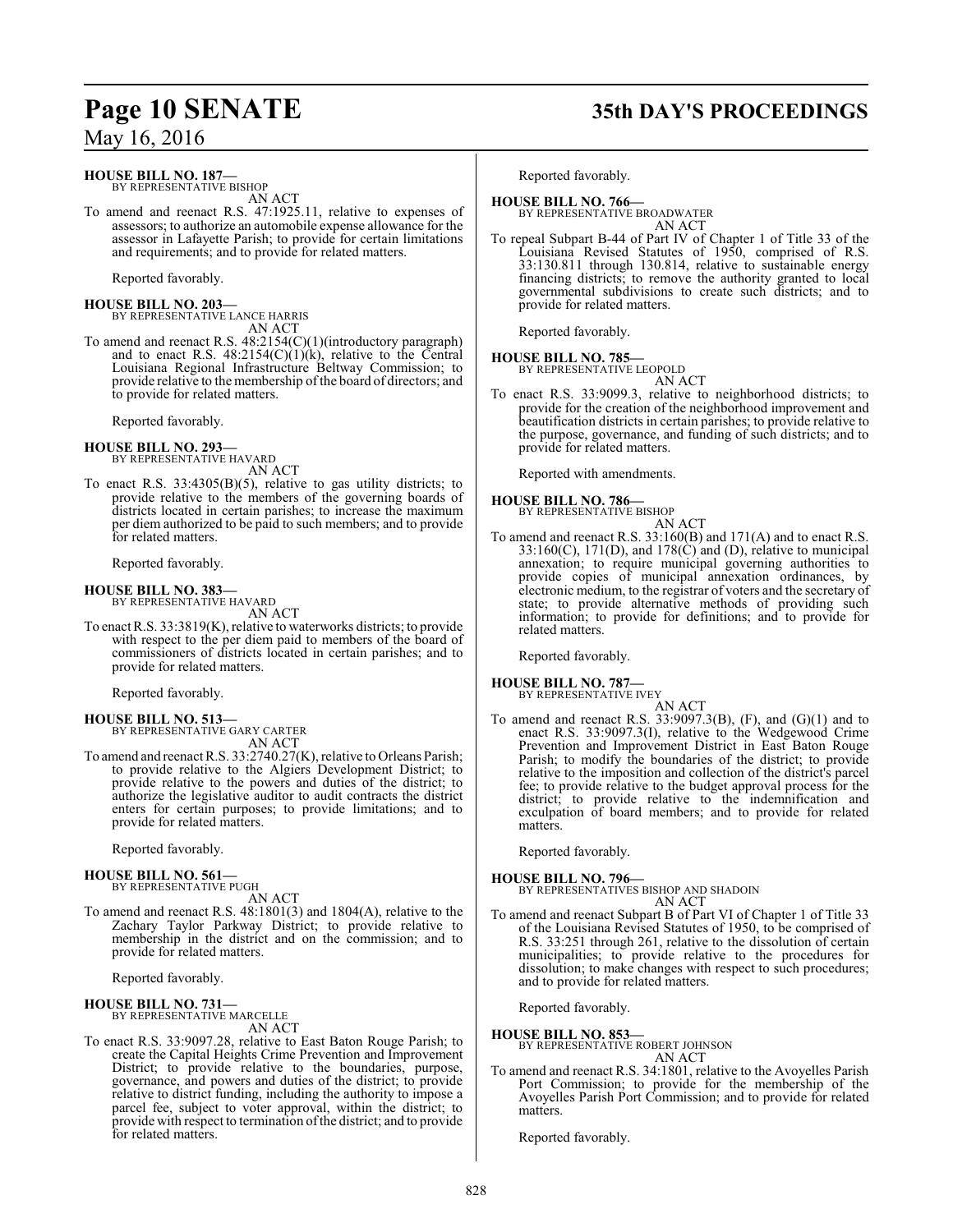## **35th DAY'S PROCEEDINGS Page 11 SENATE**

# May 16, 2016

#### **HOUSE BILL NO. 1147— (Substitute for House Bill No. 125 by Representative Smith)** BY REPRESENTATIVE SMITH

AN ACT

To amend and reenact R.S. 33:1, relative to incorporation of municipalities; to provide relative to the process of petitioning for incorporation; to establish time limits for the submission of a petition to the registrar of voters for certification; to provide that a petition becomes a public record on a certain date; to prohibit annexation during the petitioning process; and to provide for related matters.

Reported favorably.

Respectfully submitted, YVONNE COLOMB Chairman

### **REPORT OF COMMITTEE ON**

### **NATURAL RESOURCES**

Senator Norbèrt N. "Norby" Chabert, Chairman on behalf ofthe Committee on Natural Resources, submitted the following report:

May 12, 2016

To the President and Members of the Senate:

I am directed by your Committee on Natural Resources to submit the following report:

#### **HOUSE BILL NO. 241—** BY REPRESENTATIVE ZERINGUE

AN ACT

To amend and reenact R.S. 9:1103, R.S. 30:961(G)(3), 2000.11(E), 2459(A) and (D), 2460(A)(14), R.S. 35:411(A), (B), and (E), R.S. 38:100(introductory paragraph), 106(A)(2)(introductory paragraph) and (B), 111, 112, 213(D), 214(B), 218(B), 221(F),  $225(A)(2)$ , (D)(2)(b), (F), 226, 301(B), 301.1(A), (B), and (C), 306(C), 313(B)(2), 315, 329.6(H), 330.1(C)(2)(c) and (3)(a), 3097.4(A)(9), R.S. 39:99.29(A), 366.3(1), 2202(1), (3), (5), and (6), R.S. 48:264.1(B), and R.S. 56:301.10(E)(3), 425(E),  $427.1(C)$ ,  $494(E)(3)$  and  $2011(E)$ , to enact R.S. 49:214.6.2(D)(8), and to repeal R.S.  $49:214.6.2(C)(4)$ , relative to the Coastal Protection and Restoration Authority Board; to change certain references to the "Office of Coastal Protection and Restoration" to "Coastal Protection and Restoration Authority"; to change certain references to the "Office of Coastal Protection and Restoration" to the "Coastal Protection and Restoration Authority Board"; to make technical corrections to references to the "executive director", the "chair", the "chairman"; to make other technical corrections; to provide for the utilization of certain services provided by the Department of Natural Resources; and to provide for related matters.

Reported favorably.

### **HOUSE BILL NO. 640—** BY REPRESENTATIVE LEGER

AN ACT

To enact R.S. 49:214.5.2(H) and (I), relative to the functions and responsibilities of the Coastal Protection and Restoration AuthorityBoard; to authorize the board to establish a restoration banking program; to authorize the board to establish an oil spill compensation schedule; and to provide for related matters.

Reported favorably.

Respectfully submitted, NORBERT N. "NORBY" CHABERT Chairman

### **REPORT OF COMMITTEE ON**

### **TRANSPORTATION, HIGHWAYS AND PUBLIC WORKS**

Senator Patrick Page Cortez, Chairman on behalf of the Committee on Transportation, Highways and Public Works, submitted the following report:

May 12, 2016

To the President and Members of the Senate:

I am directed by your Committee on Transportation, Highways and Public Works to submit the following report:

### **SENATE CONCURRENT RESOLUTION NO. 90—**

BY SENATOR JOHN SMITH A CONCURRENT RESOLUTION

To memorialize the Congress of the United States to designate the Louisiana Highway 8/Louisiana Highway 28 corridor as Future Interstate 14.

Reported favorably.

**SENATE BILL NO. 379—** BY SENATOR MARTINY

AN ACT

To amend and reenact R.S. 32:80(C) and 83(A)(2), relative to motor vehicles; to provide relative to overtaking and passing a school bus; to require a driver on a highway with a dedicated left-turn lane to stop for a school bus; and to provide for related matters.

Reported with amendments.

**SENATE BILL NO. 387—**

BY SENATOR CORTEZ AN ACT

To amend and reenact R.S. 32:8(B) and R.S. 47:1676(D)(1), relative to the Department of Public Safety and Corrections, office of motor vehicles and the Department of Revenue, office of debt recovery; to provide relative to notice requirements to certain debtors; to provide for debt collection of debt owed to state agencies; and to provide for related matters.

Reported with amendments.

**SENATE BILL NO. 400—**

#### BY SENATOR BARROW

AN ACT To enact R.S. 32:9, relative to motor vehicles; to require the office of motor vehicles to establish a debt amnesty program; to provide for an amnesty period; to provide the terms and conditions applicable to the program; and to provide for related matters.

Reported with amendments.

# **HOUSE CONCURRENT RESOLUTION NO. 2—** BY REPRESENTATIVE BISHOP

A CONCURRENT RESOLUTION

To approve the annual integrated coastal protection plan for Fiscal Year 2017 as adopted by the Coastal Protection and Restoration Authority.

Reported favorably.

### **HOUSE BILL NO. 204—** BY REPRESENTATIVE LYONS

AN ACT

To amend and reenact R.S. 38:2212(B)(3)(b), relative to the submission of documents to Jefferson Parish as required by the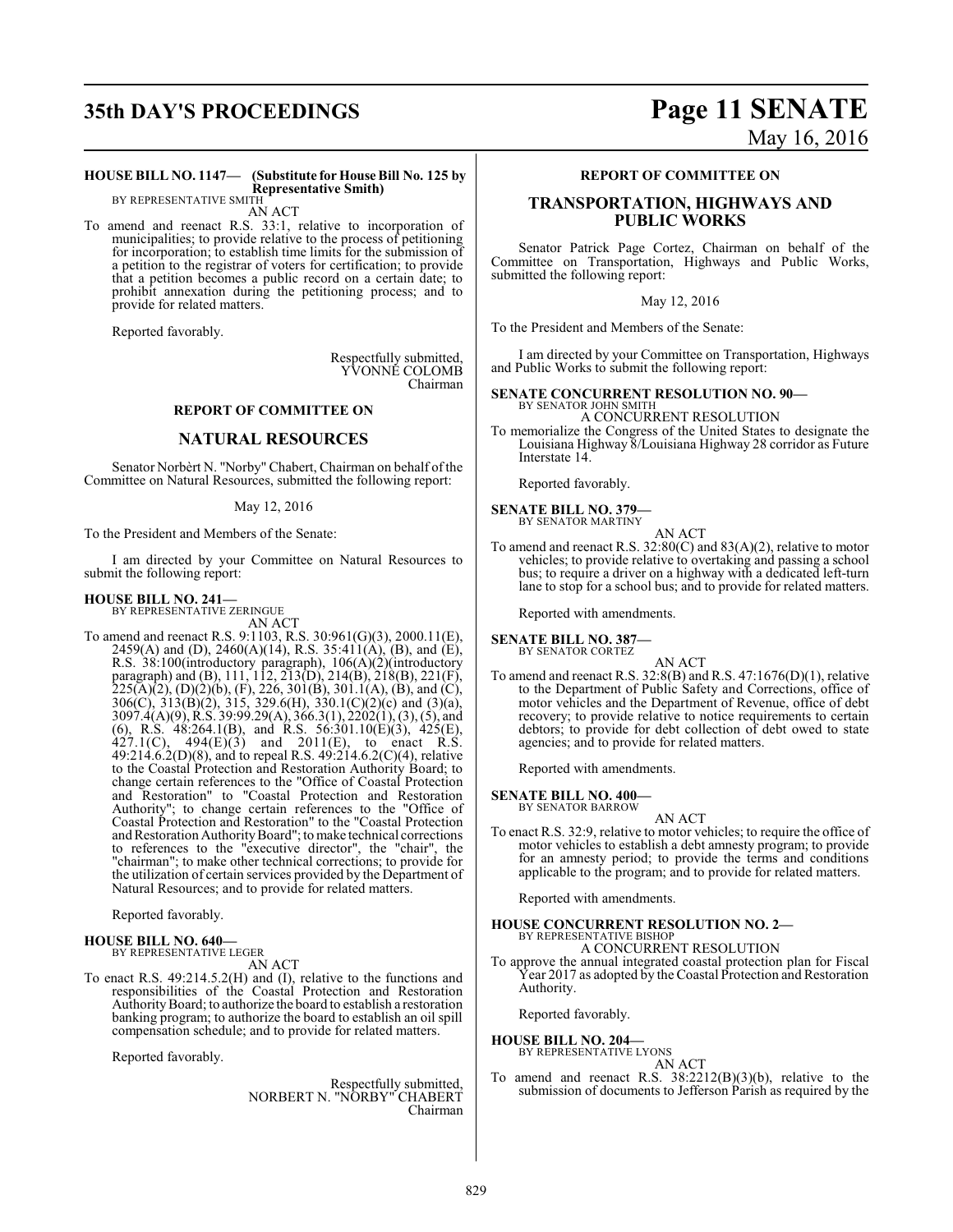# **Page 12 SENATE 35th DAY'S PROCEEDINGS**

### May 16, 2016

Public Bid Law; to require all bidders bidding on public works for Jefferson Parish to submit certain forms prior to the opening of public bids; and to provide for related matters.

Reported favorably.

### **HOUSE BILL NO. 245—**

BY REPRESENTATIVES MARCELLE AND CARPENTER AN ACT

To amend and reenact R.S.  $32:8(A)(2)$  and  $(3)$ ,  $57.1(C)$ , 863(A)(3)(a), and 863.1(C)(1)(b), and to enact R.S. 32:429.4 and R.S. 47:1676(L), relative to monies owed to the office of motor vehicles; to authorize the office of motor vehicles to enter into installment agreements with persons for payment of outstanding fines, penalties, and fees; to authorize the office of motor vehicles to register motor vehicles and issue driving privileges to persons during the term of such installment agreements; to authorize the promulgation of rules and regulations; to provide for definitions; to authorize third parties to administer such installment agreements; to authorize a third party to charge and collect certain fees for the administration of such installment agreements; to provide for effective dates; and to provide for related matters.

Reported with amendments.

### **HOUSE BILL NO. 481—**

BY REPRESENTATIVE JAMES AND SENATOR BISHOP AN ACT

To amend and reenact R.S.  $32:411(F)(1)$  and  $412(D)(6)$  and to enact R.S. 32:411(F)(3), relative to the issuance and possession of drivers' licenses; to provide for the issuance of a digitized driver's license; to provide new requirements for the issuance of a driver's license that was renewed by mail or electronic commerce; and to provide for related matters.

Reported with amendments.

#### **HOUSE BILL NO. 685—** BY REPRESENTATIVE WHITE

AN ACT

To amend and reenact R.S. 32:408(B)(2)(a)(ii) and to enact R.S. 32:408(B)(8), relative to test results submitted to the office of motor vehicles; to provide for the electronic submission of the driving skills test to the office of motor vehicles; to remove a requirement identifying the vehicle used in the driving skills test; and to provide for related matters.

Reported favorably.

### **HOUSE BILL NO. 702—** BY REPRESENTATIVES JIMMY HARRIS AND TERRY LANDRY AN ACT

To amend and reenact R.S.  $32:410(A)(1)$ , to enact R.S. 32:410(A)(3)(a)(x), (E), and (F) and R.S. 40:1321(O), and to repeal Act No. 807 of the 2008 Regular Session of the Legislature and Act No. 151 of the 2010 Regular Session of the Legislature, relative to the REAL ID Act of 2005; to provide for implementation of the REAL ID Act for special identification cards; to prohibit the issuance of driver's licenses in compliance with the REAL ID Act of 2005; to provide for exceptions; to provide for an effective date; and to provide for related matters.

Reported with amendments.

**HOUSE BILL NO. 704—** BY REPRESENTATIVE HAVARD AN ACT

To amend and reenact R.S. 32:387(A), relative to special permits for travel on the state's highways; to authorize vehicles issued special permits by the Department of Transportation and Development to operate on interstate highways at night under certain circumstances; and to provide for related matters.

Reported favorably.

### **HOUSE BILL NO. 747—**

BY REPRESENTATIVE WHITE AN ACT

To amend and reenact R.S. 32:408.1(introductory paragraph), (4), (5), and (6) and to enact R.S. 32:408.1(B), (C), (D), (E), and (F), relative to the issuance of cease and desist orders to persons administering driving skills tests in violation of law; to prohibit or require certain actions relating to the administration of driving skills tests; to authorize the Department of Public Safety and Corrections, public safety services, to issue cease and desist orders to persons administering skills tests in violation of law; and to provide for related matters.

Reported favorably.

## **HOUSE BILL NO. 758—** BY REPRESENTATIVE PUGH

AN ACT To enact R.S. 32:1306(C)(6), relative to school bus inspection fees; to increase the school bus inspection fee; to provide for an effective date; and to provide for related matters.

Reported favorably.

#### **HOUSE BILL NO. 844—** BY REPRESENTATIVE JAMES

AN ACT

To amend and reenact R.S. 32:668(C), relative to the suspension or revocation of certain driving privileges; to allow for extension of driving privileges following an order by the Department of Public Safety and Corrections suspending or revoking such privileges and if the licensee takes certain actions; and to provide for related matters.

Reported favorably.

**HOUSE BILL NO. 888—** BY REPRESENTATIVE PIERRE

AN ACT

To amend and reenact R.S. 47:505(B)(2), relative to license plates; to modify the notice requirement for canceled license plates applicable to dealers who resell trade-in vehicles; to extend the notice requirement for canceled license plates for such dealers to leased vehicles; and to provide for related matters.

Reported favorably.

### **HOUSE BILL NO. 936— (Substitute for House Bill No. 329 by Representative Marcelle)**<br>BY REPRESENTATIVE MARCELLE

AN ACT

To amend and reenact R.S. 47:532.1(A)(5) and to enact R.S.  $47:532.1(A)(7)(e)$ , (f), and (g) and (E), relative to public license tag agents; to provide relative to the fee assessed for public license tag agents to require license plates be made available to public license tag agents; to require for payment of production of such license plates and reimbursement of such payment; to require public license tag agents undertake certain actions; to provide relative to contracts between the Department of Public Safety and Corrections, office of motor vehicles and public license tag agents; to amend administrative rules of the Department of Public Safety and Corrections, office of motor vehicles, relating to contracts between the Department of Public Safety and Corrections, office of motor vehicles and public license tag agents; to amend LAC 55:III.1569(C); and to provide for related matters.

Reported with amendments.

# **HOUSE BILL NO. 937— (Substitute for House Bill No. 838 by Representative Havard)**<br>BY REPRESENTATIVE HAVARD<br>AN ACT

To amend and reenact R.S.  $15:587(A)(1)(e)(iv)$  and (v), relative to background checks required for persons who perform certain services relating to motor vehicles; to provide for limitations on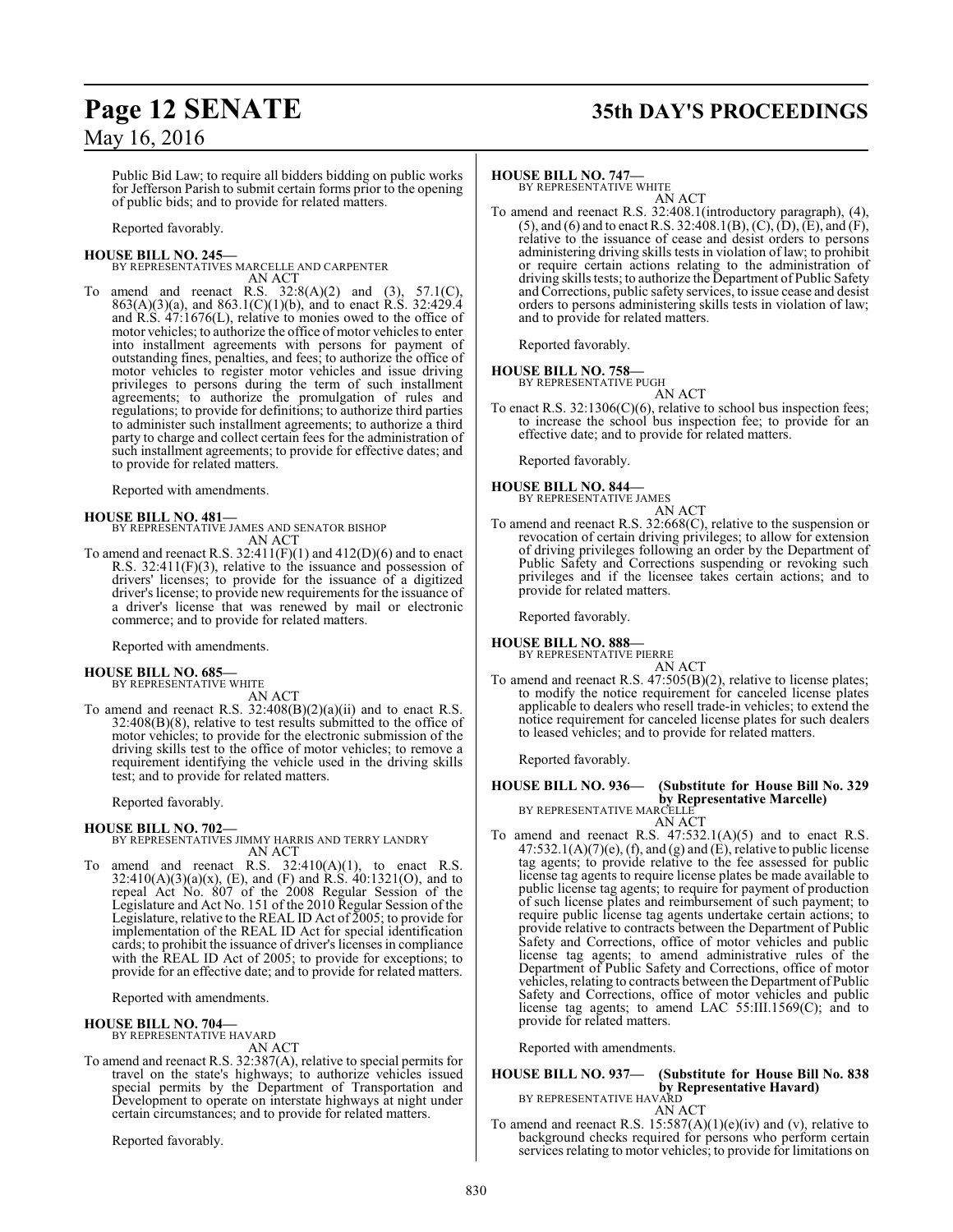## **35th DAY'S PROCEEDINGS Page 13 SENATE**

# May 16, 2016

background checks required of certain persons who have or are seeking a contract or license with the Department of Public Safety and Corrections, public safety services, to perform certain services relative to motor vehicles; to provide for an effective date; and to provide for related matters.

Reported favorably.

**HOUSE BILL NO. 1010—** BY REPRESENTATIVES DEVILLIER, TERRY BROWN, CARPENTER, STEVE CARTER, GISCLAIR, GLOVER, GUINN, TERRY LANDRY, LEBAS, MARCELLE, PIERRE, POPE, AND WHITE AN ACT

To amend and reenact R.S. 47:463.170(D), relative to motor vehicle To amend and reenact R.S. 47:463.170(D), relative to motor vehicle special prestige license plates; to provide for the "Lung Cancer Alliance" special prestige plate; to modify the annual royalty fee collected by the department; and to provide for related matters.

Reported favorably.

### **HOUSE BILL NO. 1013—**

BY REPRESENTATIVE THIBAUT AN ACT

To amend and reenact R.S. 32:705(B)(introductory paragraph) and to enact R.S. 32:705(B)(3), relative to transferring ownership of a motor vehicle, which has been declared a total loss, to an insurance company; to provide for the validity of the document transferring ownership; and to provide for related matters.

Reported favorably.

### **HOUSE BILL NO. 1016—** BY REPRESENTATIVE GISCLAIR

AN ACT

To amend and reenact R.S. 32:388(B)(1)(b)(iv), relative to trucks hauling concrete or construction aggregates; to extend the termination date for two years for the authorization of readymixed concrete trucks to exceed the maximum gross vehicle weight under certain conditions; and to provide for related matters.

Reported favorably.

#### **HOUSE BILL NO. 1044—** BY REPRESENTATIVE ZERINGUE

AN ACT

To amend and reenact R.S. 38:2290, relative to the construction of public buildings or projects; to provide for exceptions to the prohibition on closed specification of a product used in the construction of a public building or project; and to provide for related matters.

Reported favorably.

#### **HOUSE BILL NO. 1057— (Substitute for House Bill No. 407 by Representative Havard)** BY REPRESENTATIVE HAVARD

AN ACT

To amend and reenact R.S. 48:224.1(A) and to enact R.S. 48:224.1(D), relative to the transfer of roads from the state highway system to governmental subdivisions; to provide for certain conditions of such transfers; to provide authority for the promulgation of administrative rules; and to provide for related matters.

Reported favorably.

#### **HOUSE BILL NO. 1134— (Substitute for House Bill No. 433 by Representative Hazel)** BY REPRESENTATIVE HAZEL

AN ACT

To amend and reenact R.S. 32:414(R)(3), relative to economic hardship licenses; to require the issuance of economic hardship licenses when related to state tax delinquency; to provide for the conditions under which such license can be issued; to establish

the duration ofsuch economic hardship licenses; and to provide for related matters.

Reported with amendments.

### **HOUSE BILL NO. 1138— (Substitute for House Bill No. 822 by Representative Montoucet**)<br>BY REPRESENTATIVE MONTOUCET

AN ACT To enact R.S. 32:402.1(E) and to repeal R.S. 32:422(B) and 422.1, relative to permits and licenses issued to persons to operate motor vehicles; to provide for the issuance of a temporary instructional permit for first-time applicants for driving privileges prior to beginning a driver's education or training course; to provide for the imposition of a fee; to provide for exceptions; to repeal existing authority for the issuance of certain permits authorizing certain persons to drive with certain driving instructors; and to provide for related matters.

Reported favorably.

#### **HOUSE BILL NO. 1143— (Substitute for House Bill No. 233 by Representative Stokes)** BY REPRESENTATIVE STOKES

AN ACT

To enact R.S. 32:1(1.2), relative to motor vehicles; to define "autonomous technology" for purposes of highway regulatory provisions; and to provide for related matters.

Reported favorably.

Respectfully submitted, PATRICK PAGE CORTEZ Chairman

### **Senate Bills and Joint Resolutions on Second Reading Reported by Committees**

**SENATE BILL NO. 460—** BY SENATOR LAFLEUR

AN ACT

To amend and reenact R.S. 39:372(A)(1) and (D) and R.S. 49:320.1 and to enact R.S. 39:82(K) and 372(E), relative to state funds; to provide for the remission of cash balances to the state general fund; to provide relative to certain state depositories and associated banking and checking accounts; to provide for reporting requirements relative to such banking and checking accounts; to provide for an effective date; and to provide for related matters.

Reported with amendments by the Committee on Finance.

### **SENATE COMMITTEE AMENDMENTS**

Amendments proposed by Senate Committee on Finance to Original Senate Bill No. 460 by Senator LaFleur

#### AMENDMENT NO. 1

On page 1, line 3, change "remission of cash" to "annual reporting of cash accounts carried forward and the annual reporting of unexpended fees and self-generated revenue;

### AMENDMENT NO. 2

On page 1, at the beginning of line 4, delete "balances to the state general fund;"

### AMENDMENT NO. 3

On page 1, line 12, change "year" to "year**; reports**"

#### AMENDMENT NO. 4

On page 1, line 14, delete "**contrary except for**", at the beginning of line 15, delete "**Subsection C of this Section,**" and insert "**contrary,**"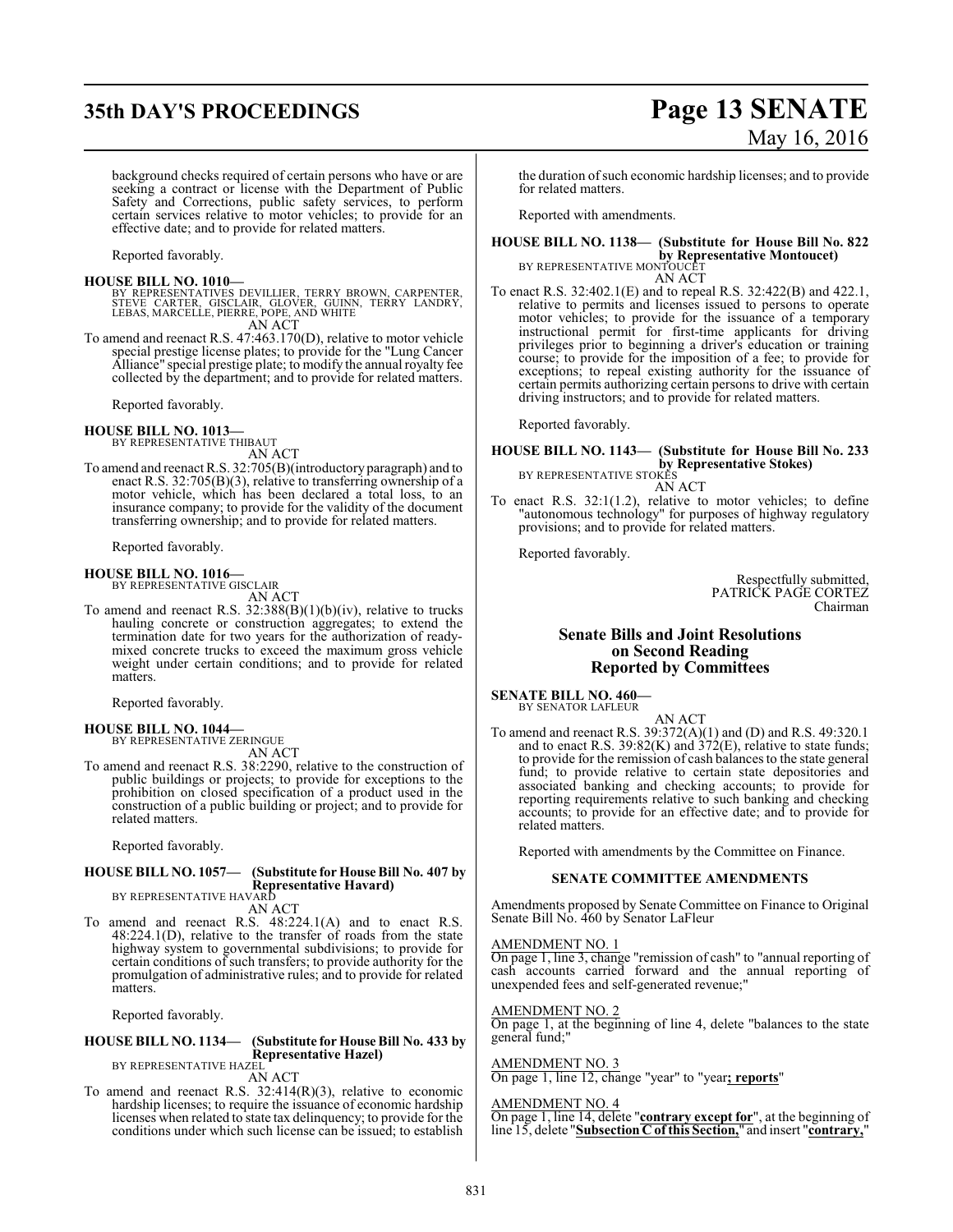## **Page 14 SENATE 35th DAY'S PROCEEDINGS**

AMENDMENT NO. 5

On page 1, delete line 16 and insert "**for which"**

### AMENDMENT NO. 6

On page 1, line 17, after "**fiscal**" delete the remainder of the line and insert "**year, all unexpended appropriations made by legislative act of fees and self-generated revenues or interagency transfers appropriated from prior or current year collections, and all unexpended appropriations made by legislative act of prior year self-generated revenues authorized to be carried forward and available for appropriation, shall be reported**"

### AMENDMENT NO. 7

On page 2, line 1, change "**by**" to "**on or before**"

### AMENDMENT NO. 8

On page 2, line 3, after "**(2)**" delete the remainder of the line, delete lines 4 through 9, and insert the following: "**The state treasurer shall compile the information submitted pursuant to Paragraph (1) of this Subsection into one report, and forward the report to the Joint Legislative Committee on the Budget for consideration at its September meeting.**"

AMENDMENT NO. 9 On page 2, line 10, between "**shall**" and "**apply**" delete "**not**"

AMENDMENT NO. 10

On page 2, line 11, change "**unit which is**" to "**unit, even those which are**"

### AMENDMENT NO. 11

On page 3, line 12, after "**(7)**", delete the remainder of the line, delete lines 13 through 16, and insert the following: "**The purpose of the banking or checking account.**"

### AMENDMENT NO. 12

On page 3, between lines 16 and 17, insert the following:

"**(8) If a banking or checking account is closed during the quarter, the date of the closure, the balance of the account on the date of the closure, and documentation from the bank that the account has been closed.**"

### AMENDMENT NO. 13

On page 3, between lines 21 and 22, insert the following:

"**F. The Joint Legislative Committee on the Budget shall forward a copy of the reports that it receives from the review board, with whatever changes it deems necessary, to the Revenue Estimating Conference for its use in estimating fees and selfgenerated revenues for the official forecast.**"

On motion of Senator LaFleur, the committee amendment was adopted. The amended bill was read by title, ordered engrossed and passed to a third reading.

### **Senate Bills and Joint Resolutions Returned from the House of Representatives with Amendments**

#### **SENATE BILL NO. 33—** BY SENATOR GATTI

AN ACT

To enact R.S. 14:87.3, relative to the sale and transport of fetal organs and body parts; to prohibit the sale of fetal organs and body parts resulting from an induced abortion; to prohibit the transport of fetal organs and body parts with the intent to engage in a prohibited sale; to provide definitions; to provide penalties; and to provide for related matters.

The bill was read by title. Returned from the House of Representatives with amendments:

### **HOUSE FLOOR AMENDMENTS**

Amendments proposed by Representative Hoffmann to Engrossed Senate Bill No. 33 by Senator Gatti

### AMENDMENT NO. 1

On page 1, line 9, delete "**collection,**"

### AMENDMENT NO. 2

On page 1, line 14, delete "**Collect, harvest,**" and insert in lieu thereof "**Buy,**"

### AMENDMENT NO. 3

On page 2, line 6, after "**donation**" and before the period "**.**" insert "**or sale via any transaction prohibited by this Section**"

### AMENDMENT NO. 4

On page 2, at the end of line 15, insert "**Such use, prescription, or means is not an abortion if undertaken with the intent to do any of the following:**"

### AMENDMENT NO. 5

On page 2, delete lines 16 and 17 in their entirety and insert in lieu thereof the following:

"**(a) Save the life or preserve the health of the unborn child. (b) Remove an unborn child who died of natural causes. (c) Remove an ectopic pregnancy.**

**(5) "Miscarriage or stillbirth" means the spontaneous or**

**accidental death of an unborn child, whether the death occurred in the womb or in the process of birth. Death of the unborn child is indicated by the lack of signs of breathing or any other evidence of life, such as beating of the heart, pulsation of the umbilical cord, or definite movement of voluntary muscles.**

**C.(1) Nothing in this Section shall be construed to prohibit any transaction related to the final disposition of the bodily remains of the aborted human being in accordance with state law, or to prohibit any conduct permitted under state law that is undertaken with any of the following purposes:** 

**(a) The purpose of providing knowledge solely to the mother, such as for pathological or diagnostic purposes.** 

**(b) The purpose of providing knowledge solely to law enforcement officers, such as the case of an autopsy following a feticide.**

**(2) Nothing in this Section shall be construed to prohibit the donation of bodily remains from a human embryo or fetus whose death was caused by a natural miscarriage or stillbirth, in accordance with the guidelines and prohibitions provided in applicable state and federal law.**

**(3) Nothing in this Section shall be construed to affect existing federal or state law regarding the practice of abortion, or to create or recognize a right to abortion.**"

Senator Gatti moved to concur in the amendments proposed by the House.

### **ROLL CALL**

The roll was called with the following result:

### YEAS

Tarver Thompson<br>Ward

| Mr. President | Erdey     | Mizell          |
|---------------|-----------|-----------------|
| Allain        | Fannin    | Morrish         |
| Appel         | Gatti     | Peacock         |
| Barrow        | Hewitt    | Perry           |
| Bishop        | Johns     | Riser           |
| Boudreaux     | LaFleur   | Smith, G.       |
| <b>Brown</b>  | Lambert   | Smith, J.       |
| Carter        | Luneau    | Tarver          |
| Chabert       | Martiny   | <b>Thompson</b> |
| Colomb        | Milkovich | Ward            |
| Cortez        | Mills     | White           |
| Total - 33    |           |                 |
|               |           |                 |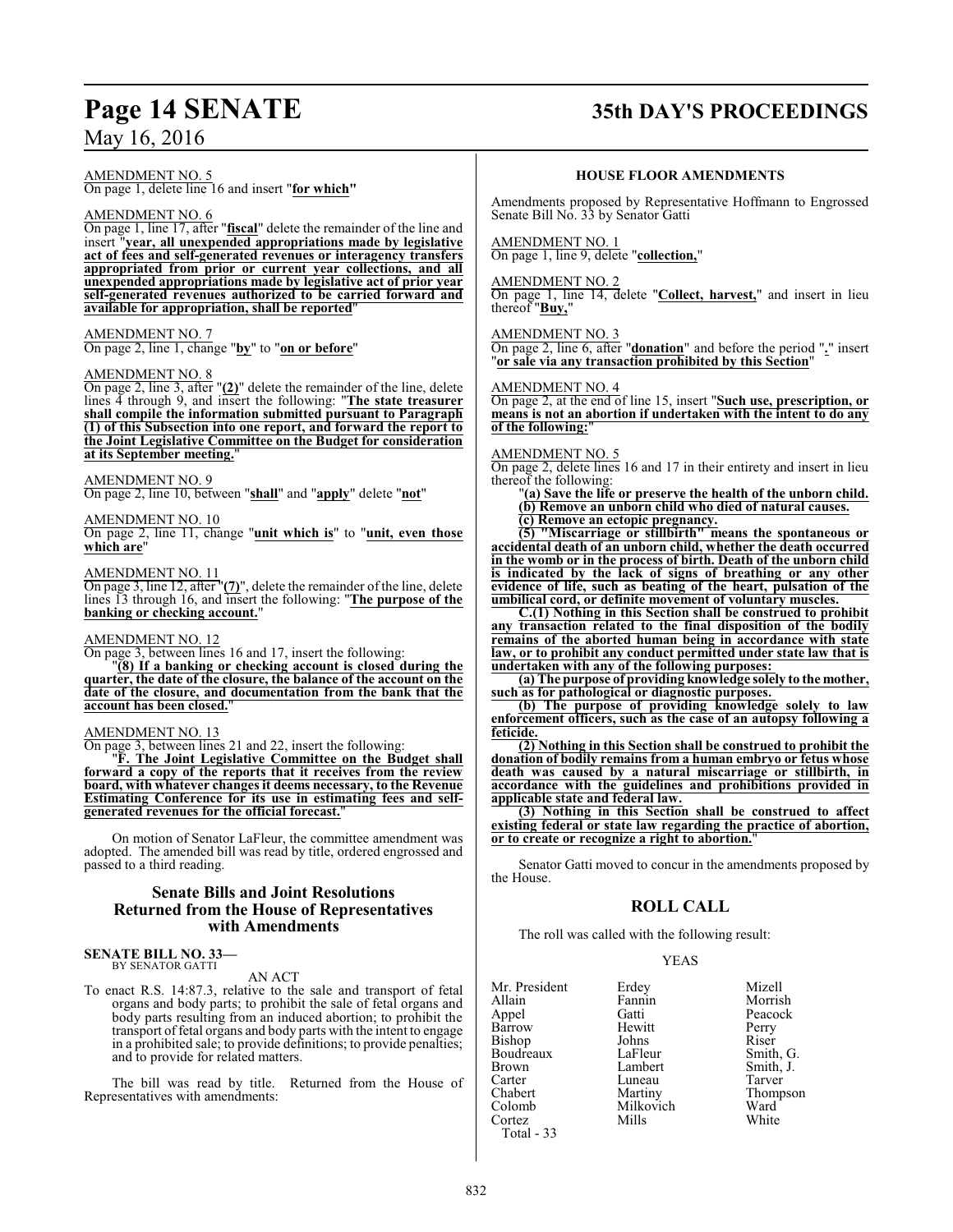# **35th DAY'S PROCEEDINGS Page 15 SENATE**

### NAYS

Peterson Walsworth

|                                 | <b>ABSENT</b>   |  |  |
|---------------------------------|-----------------|--|--|
| Claitor<br>Donahue<br>Total - 6 | Long<br>Morrell |  |  |

The Chair declared the Senate concurred in the amendments proposed by the House.

#### **SENATE BILL NO. 40—** BY SENATOR PERRY

Total - 0

AN ACT

To amend and reenact R.S. 47:120.37(B) and to enact R.S. 47:120.131(D), relative to donations of refunds; to provide for such donations to the Friends of Palmetto Island State Park, Inc.; and to provide for related matters.

The bill was read by title. Returned from the House of Representatives with amendments:

### **HOUSE COMMITTEE AMENDMENTS**

Amendments proposed by House Committee on Ways and Means to Engrossed Senate Bill No. 40 by Senator Perry

### AMENDMENT NO. 1

On page 2, at the end of line 3, before the period "**.**" insert a semicolon "**;**" and insert "**however, the exemption from the provisions of R.S. 47:120.37(B) shall be inapplicable, inoperable, and of no effect beginning January 1, 2020**

Senator Perry moved to concur in the amendments proposed by the House.

### **ROLL CALL**

The roll was called with the following result:

### YEAS

| Mr. President<br>Allain<br>Appel<br>Barrow<br>Bishop<br>Boudreaux<br>Brown<br>Carter<br>Chabert<br>Colomb<br>Cortez<br>Erdey<br>Total $-35$ | Fannin<br>Gatti<br>Hewitt<br>Johns<br>LaFleur<br>Lambert<br>Luneau<br>Martiny<br>Milkovich<br>Mills<br>Mizell<br>Morrish | Peacock<br>Perry<br>Peterson<br>Riser<br>Smith, G.<br>Smith, J.<br>Tarver<br>Thompson<br>Walsworth<br>Ward<br>White |
|---------------------------------------------------------------------------------------------------------------------------------------------|--------------------------------------------------------------------------------------------------------------------------|---------------------------------------------------------------------------------------------------------------------|
|                                                                                                                                             | <b>NAYS</b>                                                                                                              |                                                                                                                     |
| Total $-0$                                                                                                                                  | <b>ABSENT</b>                                                                                                            |                                                                                                                     |
| Claitor                                                                                                                                     | Long                                                                                                                     |                                                                                                                     |

Donahue Morrell Total - 4

The Chair declared the Senate concurred in the amendments proposed by the House.

### **SENATE BILL NO. 45—** BY SENATOR MORRISH

AN ACT

To designate the interchange of Interstate 10 (Exit 54) with Louisiana Highway 99 in Welsh, Louisiana, in Jefferson Davis Parish, as the "SP4 Donald C. Gillett Memorial Interchange"; and to provide for related matters.

# May 16, 2016

The bill was read by title. Returned from the House of Representatives with amendments:

### **HOUSE FLOOR AMENDMENTS**

Amendments proposed by Representative Hensgens to Engrossed Senate Bill No. 45 by Senator Morrish

### AMENDMENT NO. 1

On page 1, line 4, after "Interchange";" insert "to designate a portion of Louisiana Highway 14 in the city of Abbeville, Louisiana, as a Blue Star Memorial Highway;"

### AMENDMENT NO. 2

On page 1, line 10, change "this designation." to "the designation in Section 1 of this Act."

### AMENDMENT NO. 3

On page 1, after line 10, add the following:

"Section 3. The Department of Transportation and Development shall designate that portion of Louisiana Highway 14 beginning from the intersection of Veterans Memorial Drive and North State Street in the city of Abbeville, Louisiana, and continuing east to the end of the corporate city limits of Abbeville, Louisiana, on Veterans Memorial Drive, all in Vermilion Parish, as a Blue Star Memorial Highway.

Section 4. The Department of Transportation and Development shall place a Blue Star Memorial Highway monument along the route designated in Section 3 of this Act to honor all veterans who have served, are serving, or will serve in the armed forces of the United States.

Senator Morrish moved to concur in the amendments proposed by the House.

### **ROLL CALL**

The roll was called with the following result:

### YEAS

Thompson Walsworth<br>Ward

| Mr. President<br>Allain<br>Appel<br>Barrow<br>Bishop<br>Boudreaux<br><b>Brown</b><br>Carter<br>Chabert<br>Colomb<br>Cortez<br>Erdey<br>Total $-35$ | Fannin<br>Gatti<br>Hewitt<br>Johns<br>LaFleur<br>Lambert<br>Luneau<br>Martiny<br>Milkovich<br>Mills<br>Mizell<br>Morrish<br><b>NAYS</b> | Peacock<br>Perry<br>Peterson<br>Riser<br>Smith, G.<br>Smith, J.<br>Tarver<br>Thompson<br>Walswort<br>Ward<br>White |
|----------------------------------------------------------------------------------------------------------------------------------------------------|-----------------------------------------------------------------------------------------------------------------------------------------|--------------------------------------------------------------------------------------------------------------------|
| Total $-0$                                                                                                                                         | <b>ABSENT</b>                                                                                                                           |                                                                                                                    |
| Claitor<br>Donahue<br>Total - 4                                                                                                                    | Long<br>Morrell                                                                                                                         |                                                                                                                    |

The Chair declared the Senate concurred in the amendments proposed by the House.

#### **SENATE BILL NO. 95—** BY SENATOR WARD

AN ACT

To amend and reenact R.S. 32:863.1(A) and to enact R.S. 32:863.1.1, relative to evidence of compulsory motor vehicle liability security contained in a vehicle; to prohibit a citation resulting in a penalty or fee for failure to have a document that evidences proof of compulsorymotor vehicle liability contained in a motor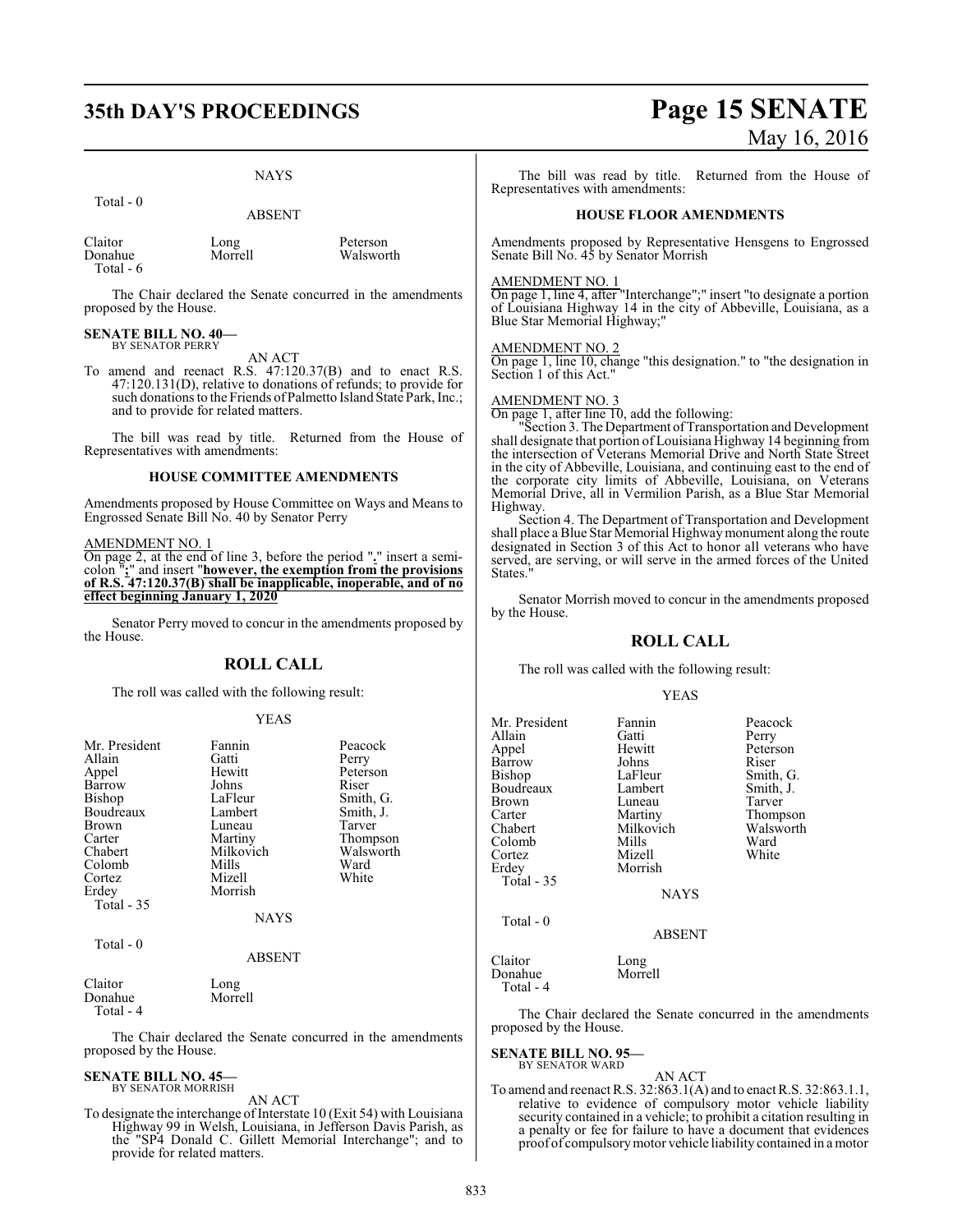vehicle at the time of a traffic stop when there is electronic verification of coverage; and to provide for related matters.

The bill was read by title. Returned from the House of Representatives with amendments:

### **HOUSE COMMITTEE AMENDMENTS**

Amendments proposed by House Committee on Transportation, Highways, and Public Works to Engrossed Senate Bill No. 95 by Senator Ward

### AMENDMENT NO. 1

On page 1, line 4, after "penalty" insert ", fine,"

### AMENDMENT NO. 2

On page 3, line 9, after "**penalty**" insert "**, fine,**"

AMENDMENT NO. 3

On page 3, line 9, after "**fee**" and before the period "**.**" insert "**for failure to have a document that evidences proof of compulsory motor vehicle liability security contained in the motor vehicle**"

Senator Ward moved to concur in the amendments proposed by the House.

### **ROLL CALL**

The roll was called with the following result:

### YEAS

| Mr. President     | Fannin    | Peacock   |
|-------------------|-----------|-----------|
| Allain            | Gatti     | Perry     |
| Appel             | Hewitt    | Peterson  |
| Barrow            | Johns     | Riser     |
| Bishop            | LaFleur   | Smith, G. |
| Boudreaux         | Lambert   | Smith, J. |
| <b>Brown</b>      | Luneau    | Tarver    |
| Carter            | Martiny   | Thompson  |
| Chabert           | Milkovich | Walsworth |
| Colomb            | Mills     | Ward      |
| Cortez            | Mizell    | White     |
| Erdey             | Morrish   |           |
| <b>Total - 35</b> |           |           |
|                   | NAYS      |           |
| Total - 0         |           |           |
|                   | ABSENT    |           |
|                   |           |           |

Claitor Long Donahue Total - 4

The Chair declared the Senate concurred in the amendments proposed by the House.

### **SENATE BILL NO. 99—** BY SENATOR GARY SMITH

AN ACT

To enact R.S. 47:360(H), relative to sales by minors; to exempt minors from occupational license taxes; to provide for certain terms and conditions; and to provide for related matters.

The bill was read by title. Returned from the House of Representatives with amendments:

### **HOUSE FLOOR AMENDMENTS**

Amendments proposed by Representative Gregory Miller to Engrossed Senate Bill No. 99 by Senator Gary Smith

## **Page 16 SENATE 35th DAY'S PROCEEDINGS**

AMENDMENT NO. 1

On page 1, line 10, after "**engaging in**" and before "**sales**" insert "**business with**"

Senator Gary Smith moved to concur in the amendments proposed by the House.

### **ROLL CALL**

The roll was called with the following result:

### YEAS

| Mr. President | Fannin      | Peacock   |
|---------------|-------------|-----------|
| Allain        | Gatti       | Perry     |
| Appel         | Hewitt      | Peterson  |
| Barrow        | Johns       | Riser     |
| Bishop        | LaFleur     | Smith, G. |
| Boudreaux     | Lambert     | Smith, J. |
| <b>Brown</b>  | Luneau      | Tarver    |
| Carter        | Martiny     | Thompson  |
| Chabert       | Milkovich   | Walsworth |
| Colomb        | Mills       | Ward      |
| Cortez        | Mizell      | White     |
| Erdey         | Morrish     |           |
| Total - 35    |             |           |
|               | <b>NAYS</b> |           |
| Total - 0     |             |           |
|               | ABSENT      |           |

Claitor Long Donahue

Total - 4

The Chair declared the Senate concurred in the amendments proposed by the House.

### **SENATE BILL NO. 104—** BY SENATOR JOHN SMITH

AN ACT To amend and reenact R.S. 22:651(A), 652, and 661, relative to credits for reinsurance; to provide for specific additional requirements relative to the valuation of assets or reserve credits, for the amount and forms of security supporting reinsurance arrangements, and the circumstances pursuant to which credit will be reduced or eliminated; to provide specific authority to promulgate regulations that conform to National Association of Insurance Commissioners model regulations relative to reinsurance for certain health, life, and annuity products; and to provide for related matters.

The bill was read by title. Returned from the House of Representatives with amendments:

### **HOUSE COMMITTEE AMENDMENTS**

Amendments proposed by House Committee on Insurance to Engrossed Senate Bill No. 104 by Senator John Smith

AMENDMENT NO. 1 On page 3, at the end of line 23, change the period "**.**" to a colon "**:**"

AMENDMENT NO. 2 On page 4, line 5, after "**the**" change "**NAIC**" to "**National Association of Insurance Commissioners (NAIC)**"

### AMENDMENT NO. 3

On page 4, line 15, after "**the**" delete the remainder of the line and at the beginning of line 16, delete "**("NAIC")**" and insert "**NAIC**"

### AMENDMENT NO. 4

On page 5, at the beginning of line 2, change "**(5)**" to "**C.**"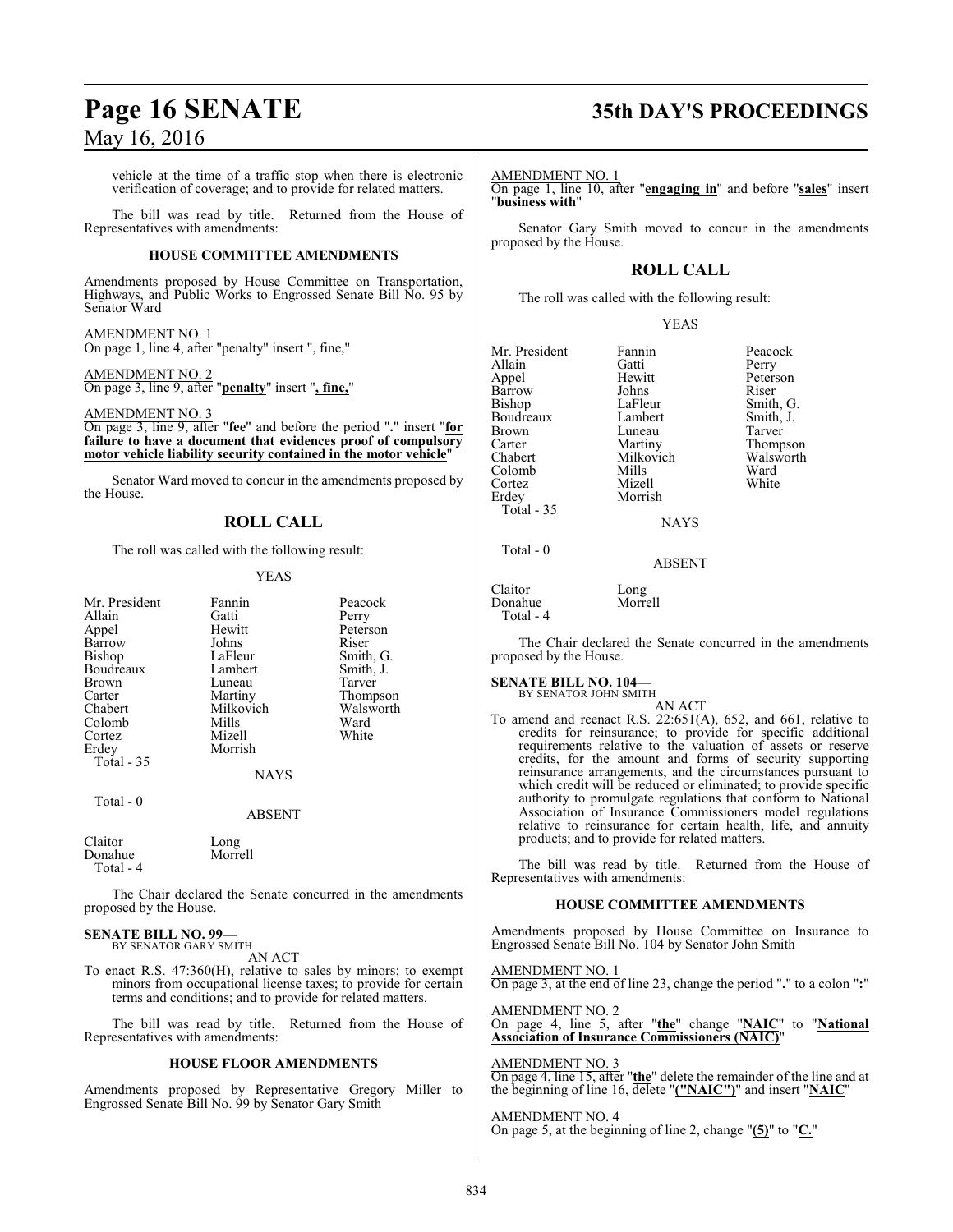## **35th DAY'S PROCEEDINGS Page 17 SENATE**

### AMENDMENT NO. 5

On page 5, at the end of line 2, change "**this Subsection does**" to "**Subsection B of this Section shall**"

### **LEGISLATIVE BUREAU AMENDMENTS**

Amendments proposed by Legislative Bureau to Engrossed Senate Bill No. 104 by Senator John Smith

AMENDMENT NO. 1

In House Committee Amendment No. 1 proposed by the House Committee on Insurance to Engrossed Senate Bill No. 104 by Senator John Smith, delete Amendment No. l

AMENDMENT NO. 2

On page 1, lines 16 and 17, following "Section" and before "**the**" change "**;provided further that** to "**. Additionally,**"

AMENDMENT NO. 3

On page 2, line 17, following "insurer" change "," to "."

AMENDMENT NO. 4 On page 2, line 18, change "**provided further that**" to "**Additionally,**"

Senator John Smith moved to concur in the amendments proposed by the House.

### **ROLL CALL**

The roll was called with the following result:

### YEAS

| Mr. President | Fannin        | Peacock   |
|---------------|---------------|-----------|
| Allain        | Gatti         | Perry     |
| Appel         | Hewitt        | Peterson  |
| Barrow        | Johns         | Riser     |
| Bishop        | LaFleur       | Smith, G. |
| Boudreaux     | Lambert       | Smith, J. |
| Brown         | Luneau        | Tarver    |
| Carter        | Martiny       | Thompson  |
| Chabert       | Milkovich     | Walsworth |
| Colomb        | Mills         | Ward      |
| Cortez        | Mizell        | White     |
| Erdey         | Morrish       |           |
| Total - 35    |               |           |
|               | <b>NAYS</b>   |           |
| Total $-0$    |               |           |
|               | <b>ABSENT</b> |           |
| Claitor       | Long          |           |

Donahue Morrell Total - 4

The Chair declared the Senate concurred in the amendments proposed by the House.

#### **SENATE BILL NO. 108—** BY SENATOR THOMPSON

AN ACT

To amend and reenact R.S. 9:3578.4.1(G)(2)(a), relative to deferred presentment and small loans; to provide for the extended payment plan process; and to provide for related matters.

The bill was read by title. Returned from the House of Representatives with amendments:

### **LEGISLATIVE BUREAU AMENDMENTS**

Amendments proposed by Legislative Bureau to Reengrossed Senate Bill No. 108 by Senator Thompson

# May 16, 2016

### AMENDMENT NO. 1

On page 2, after line 6, insert "\* \* \*"

Senator Thompson moved to concur in the amendments proposed by the House.

### **ROLL CALL**

The roll was called with the following result:

### YEAS

| Mr. President | Fannin      | Peacock   |
|---------------|-------------|-----------|
| Allain        | Gatti       | Perry     |
| Appel         | Hewitt      | Peterson  |
| Barrow        | Johns       | Riser     |
| <b>Bishop</b> | LaFleur     | Smith, G. |
| Boudreaux     | Lambert     | Smith, J. |
| <b>Brown</b>  | Luneau      | Tarver    |
| Carter        | Martiny     | Thompson  |
| Chabert       | Milkovich   | Walsworth |
| Colomb        | Mills       | Ward      |
| Cortez        | Mizell      | White     |
| Erdey         | Morrish     |           |
| Total - 35    |             |           |
|               | <b>NAYS</b> |           |
|               |             |           |
|               |             |           |

Total - 0

Claitor Long Donahue Total - 4

The Chair declared the Senate concurred in the amendments proposed by the House.

ABSENT

### **SENATE BILL NO. 183—** BY SENATOR WHITE

AN ACT To amend and reenact R.S. 37:563(6), (8), and (10), 589(A), 594(B)(10), and 600(A)(12), and to repeal R.S. 37:588, relative to the Louisiana Cosmetology Act; to provide for definitions; to provide for registration for managers; to provide for application for school certificate of registration; to provide for denial, suspension, summary suspension, revocation or inactivity of certificate of registration; and to provide for related matters.

The bill was read by title. Returned from the House of Representatives with amendments:

### **HOUSE COMMITTEE AMENDMENTS**

Amendments proposed by House Committee on Commerce to Engrossed Senate Bill No. 183 by Senator White

AMENDMENT NO. 1 On page 2, line 17, after "**facility**" and before "**where**" insert "**required to be licensed as a beauty shop or salon**"

### AMENDMENT NO. 2

On page 2, line 18, after "cosmetology" insert a period "**.**" and delete the remainder of the line and delete line 19 in its entirety

### AMENDMENT NO. 3

On page 3, line 29, after "repealed" and before the period "." insert "in its entirety"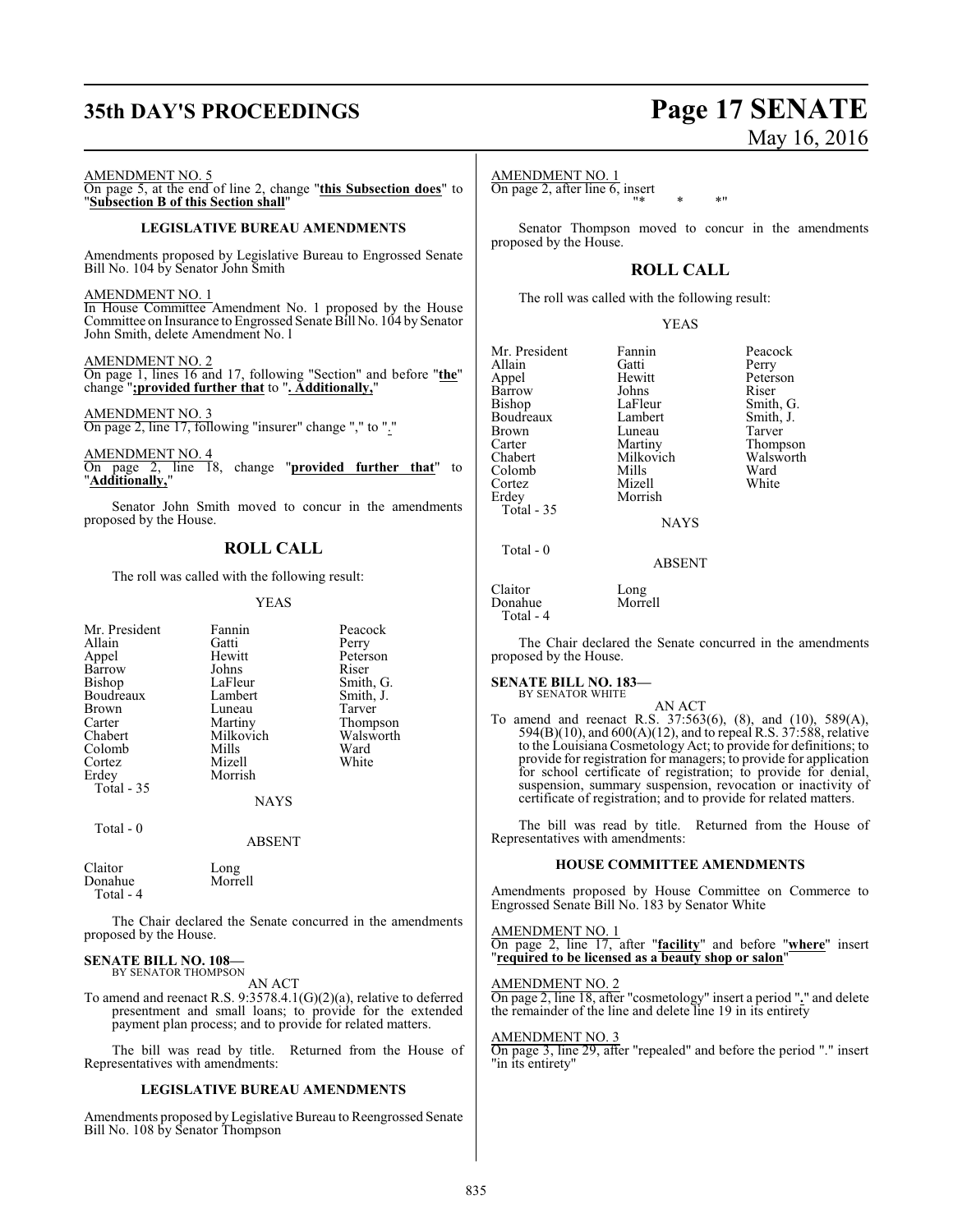# **Page 18 SENATE 35th DAY'S PROCEEDINGS**

Bill No. 203 by Senator Ward

| <b>LEGISLATIVE BUREAU AMENDMENTS</b>                                                                                                      |                                                     | <b>AMENDMENT NO. 1</b>                                                   | On page 2, line 12, following "and" and before "fees" change                              |                                                                                                                                                                                 |                    |
|-------------------------------------------------------------------------------------------------------------------------------------------|-----------------------------------------------------|--------------------------------------------------------------------------|-------------------------------------------------------------------------------------------|---------------------------------------------------------------------------------------------------------------------------------------------------------------------------------|--------------------|
| Amendments proposed by Legislative Bureau to Engrossed Senate<br>Bill No. 183 by Senator White                                            |                                                     | " <b>attorney's</b> " to " <b>attorney</b> "                             |                                                                                           |                                                                                                                                                                                 |                    |
|                                                                                                                                           |                                                     |                                                                          | <b>AMENDMENT NO. 2</b>                                                                    |                                                                                                                                                                                 |                    |
| AMENDMENT NO. 1<br>"dying" to "dyeing"                                                                                                    |                                                     | On page 1, line 16, following "person," and before "or" change           | On page 2, line 29, following "following" and before ":" insert<br>"prescriptive periods" |                                                                                                                                                                                 |                    |
| the House.                                                                                                                                |                                                     | Senator White moved to concur in the amendments proposed by              | <b>AMENDMENT NO. 3</b><br>"one year" to "one-year"                                        | On page 3, line 6, following " <b>the</b> " and before " <b>prescriptive</b> " change                                                                                           |                    |
|                                                                                                                                           | <b>ROLL CALL</b>                                    |                                                                          |                                                                                           | <b>HOUSE FLOOR AMENDMENTS</b>                                                                                                                                                   |                    |
|                                                                                                                                           | The roll was called with the following result:      |                                                                          | Senate Bill No. 203 by Senator Ward                                                       | Amendments proposed by Representative Garofalo to Reengrossed                                                                                                                   |                    |
|                                                                                                                                           | <b>YEAS</b>                                         |                                                                          |                                                                                           |                                                                                                                                                                                 |                    |
|                                                                                                                                           |                                                     |                                                                          | <b>AMENDMENT NO. 1</b>                                                                    | On page 1, line 3, after "procedures;" and before "and" insert "to                                                                                                              |                    |
| Mr. President<br>Allain                                                                                                                   | Fannin<br>Gatti                                     | Peacock<br>Perry                                                         | provide for prescriptive periods;"                                                        |                                                                                                                                                                                 |                    |
| Appel                                                                                                                                     | Hewitt                                              | Riser                                                                    |                                                                                           |                                                                                                                                                                                 |                    |
| Barrow<br>Bishop                                                                                                                          | Johns<br>LaFleur                                    | Smith, G.<br>Smith, J.                                                   | <b>AMENDMENT NO. 2</b>                                                                    | On page 2, at the end of line 12, change the comma "," to a period "."                                                                                                          |                    |
| Boudreaux                                                                                                                                 | Lambert                                             | Tarver                                                                   |                                                                                           | and delete lines 13 and 14 in their entirety                                                                                                                                    |                    |
| Brown                                                                                                                                     | Luneau                                              | Thompson<br>Walsworth                                                    | <b>AMENDMENT NO. 3</b>                                                                    |                                                                                                                                                                                 |                    |
| Carter<br>Chabert                                                                                                                         | Martiny<br>Milkovich                                | Ward                                                                     |                                                                                           | On page 2, line 19, after "suit." delete the remainder of the line and                                                                                                          |                    |
| Colomb                                                                                                                                    | Mills                                               | White                                                                    | delete line 20 in its entirety                                                            |                                                                                                                                                                                 |                    |
| Cortez<br>Erdey                                                                                                                           | Mizell<br>Morrish                                   |                                                                          |                                                                                           |                                                                                                                                                                                 |                    |
| Total - 34                                                                                                                                |                                                     |                                                                          |                                                                                           | AMENDMENT NO. 4<br>On page 3, line 4, after " <b>discovered</b> ," deleted the remainder of the<br>line and insert " <b>but in all events such action shall be filed at the</b> |                    |
|                                                                                                                                           | <b>NAYS</b>                                         |                                                                          |                                                                                           | latest within three years from the date of the act constituting the                                                                                                             |                    |
| Peterson                                                                                                                                  |                                                     |                                                                          | alleged unauthorized practice of law."                                                    |                                                                                                                                                                                 |                    |
| Total - 1                                                                                                                                 | <b>ABSENT</b>                                       |                                                                          | <b>AMENDMENT NO. 5</b>                                                                    | Delete Floor Amendment No. 3 by the Legislative Bureau (#2406)                                                                                                                  |                    |
| Claitor                                                                                                                                   | Long                                                |                                                                          |                                                                                           |                                                                                                                                                                                 |                    |
| Donahue<br>Total - 4                                                                                                                      | Morrell                                             |                                                                          | <b>AMENDMENT NO. 6</b><br>"prescriptive periods"                                          | On page 3, line 6, change "one year prescriptive period" to                                                                                                                     |                    |
|                                                                                                                                           |                                                     | The Chair declared the Senate concurred in the amendments                |                                                                                           |                                                                                                                                                                                 |                    |
| proposed by the House.                                                                                                                    |                                                     | Senator Ward moved to concur in the amendments proposed by<br>the House. |                                                                                           |                                                                                                                                                                                 |                    |
| <b>SENATE BILL NO. 203-</b><br>BY SENATOR WARD                                                                                            | AN ACT                                              |                                                                          | <b>ROLL CALL</b>                                                                          |                                                                                                                                                                                 |                    |
|                                                                                                                                           |                                                     | To enact R.S. 37:213.1, relative to the unauthorized practice of law;    | The roll was called with the following result:                                            |                                                                                                                                                                                 |                    |
|                                                                                                                                           | and procedures; and to provide for related matters. | to provide certain terms, conditions, requirements, definitions          | <b>YEAS</b>                                                                               |                                                                                                                                                                                 |                    |
| Representatives with amendments:                                                                                                          |                                                     | The bill was read by title. Returned from the House of   Mr. President   | Allain                                                                                    | Fannin<br>Gatti                                                                                                                                                                 | Peacock<br>Perry   |
|                                                                                                                                           |                                                     |                                                                          | Appel                                                                                     | Hewitt                                                                                                                                                                          | Peterson           |
|                                                                                                                                           | <b>HOUSE COMMITTEE AMENDMENTS</b>                   |                                                                          | Barrow<br>Bishop                                                                          | Johns<br>LaFleur                                                                                                                                                                | Riser<br>Smith, G. |
|                                                                                                                                           |                                                     | Amendments proposed by House Committee on Civil Law and                  | Boudreaux                                                                                 | Lambert                                                                                                                                                                         | Smith, J.          |
| Procedure to Reengrossed Senate Bill No. 203 by Senator Ward                                                                              |                                                     | <b>Brown</b><br>Carter                                                   | Luneau<br>Martiny                                                                         | Tarver<br>Thompson                                                                                                                                                              |                    |
| AMENDMENT NO. 1                                                                                                                           |                                                     | Chabert                                                                  | Milkovich                                                                                 | Walsworth                                                                                                                                                                       |                    |
| On page 2, line 19, change "this" to "the"                                                                                                |                                                     | Colomb                                                                   | <b>Mills</b><br>Mizell                                                                    | Ward<br>White                                                                                                                                                                   |                    |
| <b>AMENDMENT NO. 2</b>                                                                                                                    |                                                     | Cortez<br>Erdey                                                          | Morrish                                                                                   |                                                                                                                                                                                 |                    |
| On page 3, line 1, after "provided" and before "be" change "below,<br>it must" to "by Paragraph (2) of this Subsection, the action shall" |                                                     | Total - 35                                                               | <b>NAYS</b>                                                                               |                                                                                                                                                                                 |                    |
| <b>AMENDMENT NO. 3</b>                                                                                                                    |                                                     | Total - 0                                                                |                                                                                           |                                                                                                                                                                                 |                    |
| On page 3, line 7, change "above" to "by Paragraph (1) of this<br>Subsection"                                                             |                                                     |                                                                          | <b>ABSENT</b>                                                                             |                                                                                                                                                                                 |                    |
| <b>LEGISLATIVE BUREAU AMENDMENTS</b>                                                                                                      |                                                     | Claitor<br>Donahue                                                       | Long<br>Morrell                                                                           |                                                                                                                                                                                 |                    |
|                                                                                                                                           |                                                     | Amendments proposed by Legislative Bureau to Reengrossed Senate          | Total - 4                                                                                 |                                                                                                                                                                                 |                    |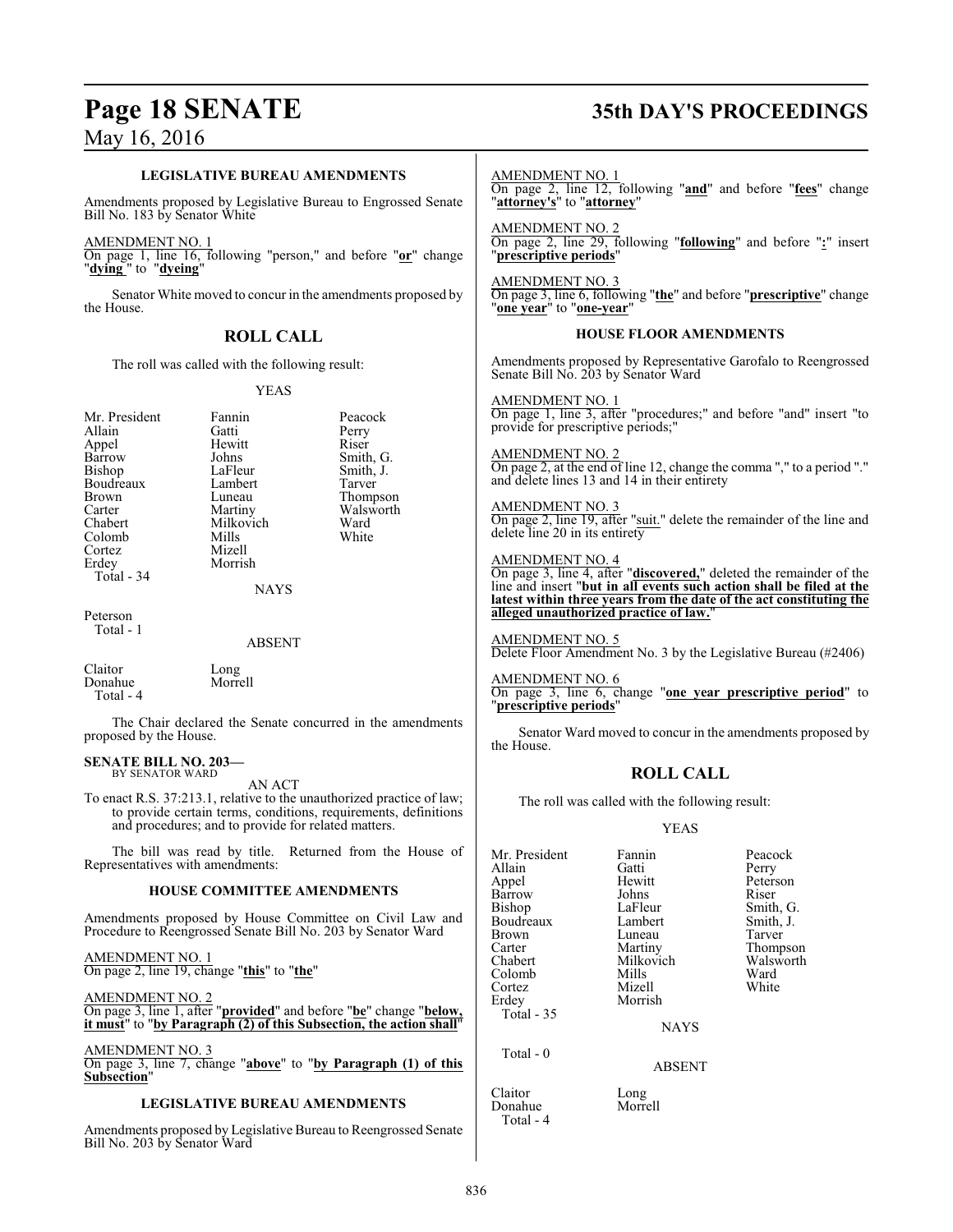# **35th DAY'S PROCEEDINGS Page 19 SENATE**

# May 16, 2016

The Chair declared the Senate concurred in the amendments proposed by the House.

#### **SENATE BILL NO. 233—** BY SENATOR JOHNS

AN ACT

To amend and reenact R.S. 6:965(C)(2) and 966.1(A)(3), relative to the Additional Default Remedies Act; to provide for definitions; to provide for requirements of the appropriate official; to provide terms, conditions, and requirements; and to provide for related matters.

The bill was read by title. Returned from the House of Representatives with amendments:

### **HOUSE COMMITTEE AMENDMENTS**

Amendments proposed by House Committee on Commerce to Reengrossed Senate Bill No. 233 by Senator Johns

### AMENDMENT NO. 1

On page 1, line 2, after "reenact" and before "and" delete "R.S.  $6:965(\text{C})(2)$ " and insert in lieu thereof "R.S.  $6:965(\text{C})(\text{introducing}$ paragraph) and (2)"

AMENDMENT NO. 2

On page 1, line 7, change "R.S.  $6:965(C)(2)$ " to "R.S.  $6:965(\overline{C})$ (introductory paragraph) and (2)"

AMENDMENT NO. 3 On page 1, line 11, delete "shall"

AMENDMENT NO. 4 On page 1, line 14, after "**motorcycles**" delete the comma "**,**" and delete "shall"

AMENDMENT NO. 5 On page 1, line 15, delete "have" and insert "**has**" and delete "meaning" and insert "**meanings**"

AMENDMENT NO. 6 On page 2, line 17, after "**address**" and before "**then**" insert a comma "**,**"

Senator Johns moved to concur in the amendments proposed by the House.

### **ROLL CALL**

The roll was called with the following result:

### YEAS

| Mr. President        | Fannin        | Peacock   |
|----------------------|---------------|-----------|
| Allain               | Gatti         | Perry     |
| Appel                | Hewitt        | Peterson  |
| Barrow               | Johns         | Riser     |
| Bishop               | LaFleur       | Smith, G. |
| Boudreaux            | Lambert       | Smith, J. |
| <b>Brown</b>         | Luneau        | Tarver    |
| Carter               | Martiny       | Thompson  |
| Chabert              | Milkovich     | Walsworth |
| Colomb               | Mills         | Ward      |
| Cortez               | Mizell        | White     |
| Erdey                | Morrish       |           |
| <b>Total - 35</b>    |               |           |
|                      | <b>NAYS</b>   |           |
| Total - 0            |               |           |
|                      | <b>ABSENT</b> |           |
| Claitor              | Long          |           |
| Donahue<br>Total - 4 | Morrell       |           |

The Chair declared the Senate concurred in the amendments proposed by the House.

**SENATE BILL NO. 271—** BY SENATOR MILLS

AN ACT

To amend and reenact R.S. 40:1046 and to enact R.S. 40:1047, relative to medical marijuana; to provide for physician requirements; to provide for definitions; to provide for rulemaking requirements; to provide for responsibilities of certain licensing boards and agencies; to provide for criminal background history; to provide for enactment of provisions upon reclassification by the United States Drug Enforcement Administration; to provide for an effective date; and to provide for related matters.

The bill was read by title. Returned from the House of Representatives with amendments:

### **HOUSE COMMITTEE AMENDMENTS**

Amendments proposed by House Committee on Health and Welfare to Reengrossed Senate Bill No. 271 by Senator Mills

AMENDMENT NO. 1 On page 2, at the beginning of line 15, change "**(2)**" to "**(2)(a)**"

AMENDMENT NO. 2 On page 2, line 16, delete "**glaucoma,**"

AMENDMENT NO. 3 On page 2, line 18, delete "**severe muscle spasms,**"

AMENDMENT NO. 4 On page 2, line 19, after "**dystrophy**" insert a comma "**,**"

AMENDMENT NO. 5

On page 2, between lines 19 and 20, insert the following:

"**(b) If the United States Food and Drug Administration approves the use of medical marijuana in the same form provided for in this Part for any debilitating medical condition specifically identified in this Paragraph, that medical condition shall no longer be covered by the provisions of this Part.**

**(c) If the United States Food and Drug Administration approves the use of medical marijuana in a form or derivative different than provided for in this Part for any debilitating medical condition specifically identified in this Paragraph, the disease state shall remain covered by the provisions of this Part. The patient shall first be treated by the approved form or derivative of medical marijuana through utilization of step therapy or fail first protocols. If, after use of the United States Food and Drug Administration approved form or derivative of medical marijuana, the physician determines that the preferred treatment required under step therapy or fail first protocol has been ineffective in the treatment of the patient's debilitating medical condition, he may recommend the form of medical marijuana provided for in this Part for use by the patient as medically necessary.**"

AMENDMENT NO. 6

On page 5, at the beginning of line 25, change " $H_1(1)$ " to " $H_2(1)$ "  $H.(1)(a)$ "

AMENDMENT NO. 7

On page 5, line 26, after "regarding the" and before "production" insert "**extraction, processing, and**"

### AMENDMENT NO. 8

On page 5, at the end of line 27, insert the following: "**shall include but not be limited to both of the following minimum standards: (i) In order to mitigate the risk of bacterial contamination, food- grade ethanol extraction shall be used.**

**(ii) The extraction and refining process shall produce a product that is food safe and capable of producing pharmaceutical-grade products.**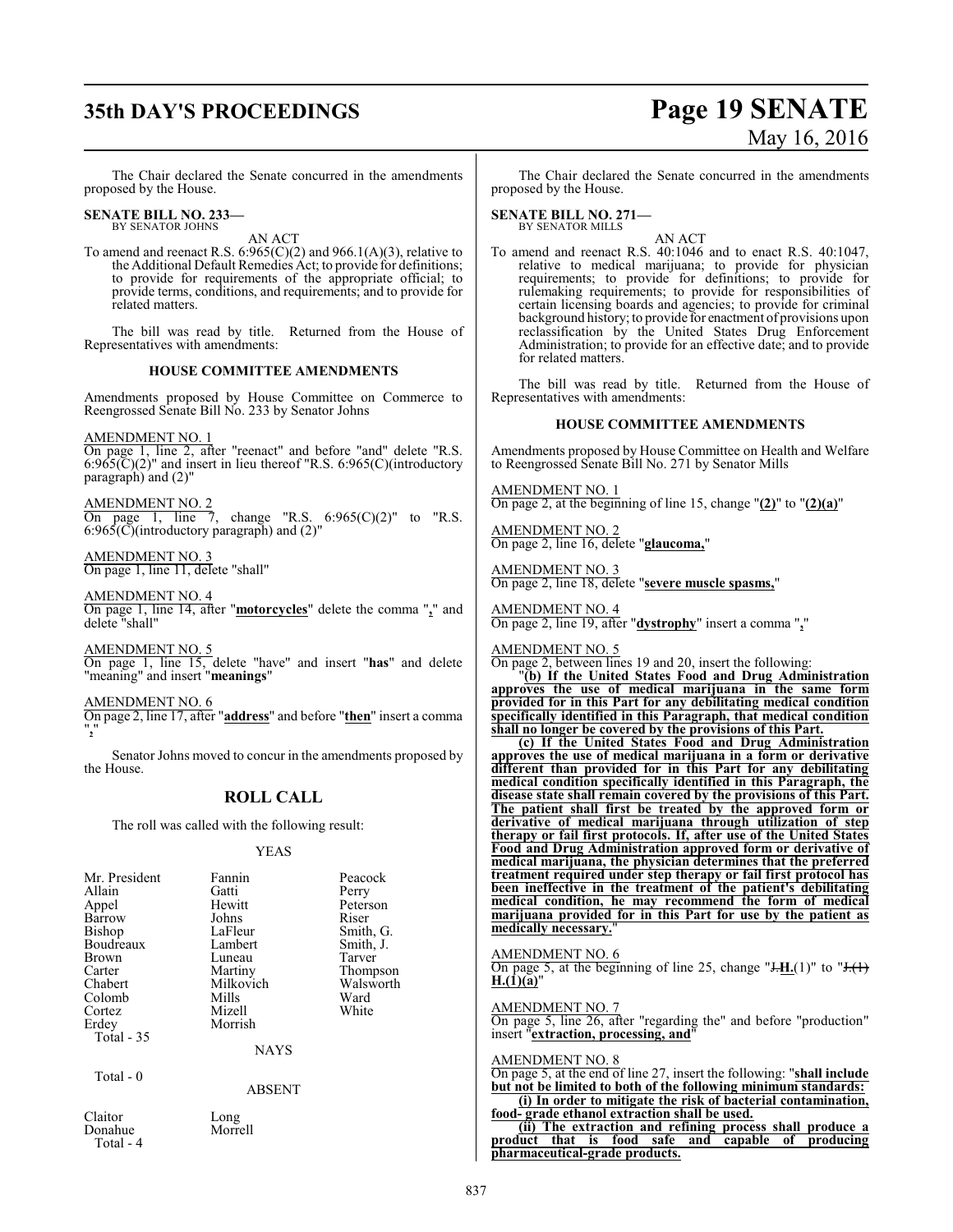### **(b) The rules and regulations**"

AMENDMENT NO. 9 On page 5, line 28, after "shall" and before "include" insert "**also**"

AMENDMENT NO. 10 On page 9, line 1, change "**Part**" to "**Section,**"

AMENDMENT NO. 11 On page 9, line 23, change "**prescribed**" to "**recommended**"

AMENDMENT NO. 12 On page 10, line 7, change "**Part,**" to "**Section,**"

AMENDMENT NO. 13 On page 10, line 10, change "**Part**" to "**Section**"

AMENDMENT NO. 14 On page 11, at the beginning of line 17, change "**(2)**" to "**(2)(a)**"

AMENDMENT NO. 15 On page 11, line 18, delete "**glaucoma,**"

AMENDMENT NO. 16

On page 11, delete line 20 in its entirety and insert in lieu thereof the following: "**disorders, epilepsy, spasticity, Crohn's disease, muscular dystrophy, or**"

### AMENDMENT NO. 17

On page 11, between lines 21 and 22, insert the following:

"**(a) If the United States Food and Drug Administration approves the use of medical marijuana in the same form provided for in this Part for any debilitating medical condition specifically identified in this Paragraph, that medical condition shall no longer be covered by the provisions of this Part.**

**(b) If the United States Food and Drug Administration approves the use of medical marijuana in a form or derivative different than provided for in this Part for any debilitating medical condition specifically identified in this Paragraph, the disease state shall remain covered by the provisions of this Part. The patient shall first be treated by the approved form or derivative of medical marijuana through utilization of step therapy or fail first protocols. If, after use of the United States Food and Drug Administration approved form or derivative of medical marijuana, the physician determines that the preferred treatment required under step therapy or fail first protocol has been ineffective in the treatment of the patient's debilitating medical condition, he may prescribe the form of medical marijuana provided for in this Part for use by the patient as** medically necessary.

AMENDMENT NO. 18

On page 14, at the beginning of line 17, change " $J.H.(1)$ " to " $J.(1)$ "  $H.(1)(a)'$ 

AMENDMENT NO. 19

On page 14, line 18, after "regarding the" and before "production" insert "**extraction, processing, and**"

### AMENDMENT NO. 20

On page 14, at the end of line 19, insert the following: "**not be limited to both of the following minimum standards:**

**(i) In order to mitigate the risk of bacterial contamination, food- grade ethanol extraction shall be used.**

**(ii) The extraction and refining process shall produce a product that is food safe and capable of producing pharmaceutical-grade products.**

**(b) The rules and regulations shall also include but**"

### **LEGISLATIVE BUREAU AMENDMENTS**

Amendments proposed by Legislative Bureau to Reengrossed Senate Bill No. 271 by Senator Mills

## **Page 20 SENATE 35th DAY'S PROCEEDINGS**

### AMENDMENT NO. 1

In House Committee Amendment No. 17 proposed by the Houses Committee on Health and Welfare to Reengrossed Senate Bill 271 by Senator Fred Mills, on page 2, line 28, change "**(a)**" to "**(b)**" and on page 2, line 33, change "**(b)**" to "**(c)**"

AMENDMENT NO. 2

On page 4, line 22, following "of" and before ""therapeutic" change "prescribed" to "**recommended**"

### AMENDMENT NO. 3

On page 4, line 23, following "of" and before ""therapeutic" change "prescribed" to "**recommended**"

### **HOUSE FLOOR AMENDMENTS**

Amendments proposed by Representative Thibaut to Reengrossed Senate Bill No. 271 by Senator Mills

AMENDMENT NO. 1

On page 6, between lines 15 and 16, insert the following:

"**(c) The Louisiana State University Agricultural Center or the Southern University Agricultural Center may conduct research on marijuana for therapeutic use if the center is licensed as a production facility pursuant to this Section.**"

Senator Mills moved to concur in the amendments proposed by the House.

### **ROLL CALL**

The roll was called with the following result:

Martiny<br>Mills

### YEAS

Hewitt Peterson<br>
LaFleur Smith, G.

Allain Cortez Mizell Barrow Gatti Peacock<br>Bishop Hewitt Peterson Boudreaux LaFleur Smith<br>Brown Lambert Ward Brown Lambert Ward<br>Carter Luneau White Carter Luneau<br>Chabert Martiny Colomb

Total - 22

Fannin Total - 14

Total - 3

**NAYS** 

Mr. President Johns Smith, J.<br>Appel Milkovich Tarver Claitor Morrish Thompson Perry Walsworth<br>Riser

### ABSENT

### Donahue Long Morrell

The Chair declared the Senate concurred in the amendments proposed by the House.

**SENATE BILL NO. 354—** BY SENATOR CORTEZ

Appel Milkovich<br>Claitor Morrish

AN ACT

To amend and reenact R.S. 48:252(B)(7)(b) and 256.4, and to repeal R.S. 48:251.5(B)(3), relative to contracts of the Department of Transportation and Development; to provide relative to plan changes, partial acceptance, and attorney fees; and to provide for related matters.

The bill was read by title. Returned from the House of Representatives with amendments: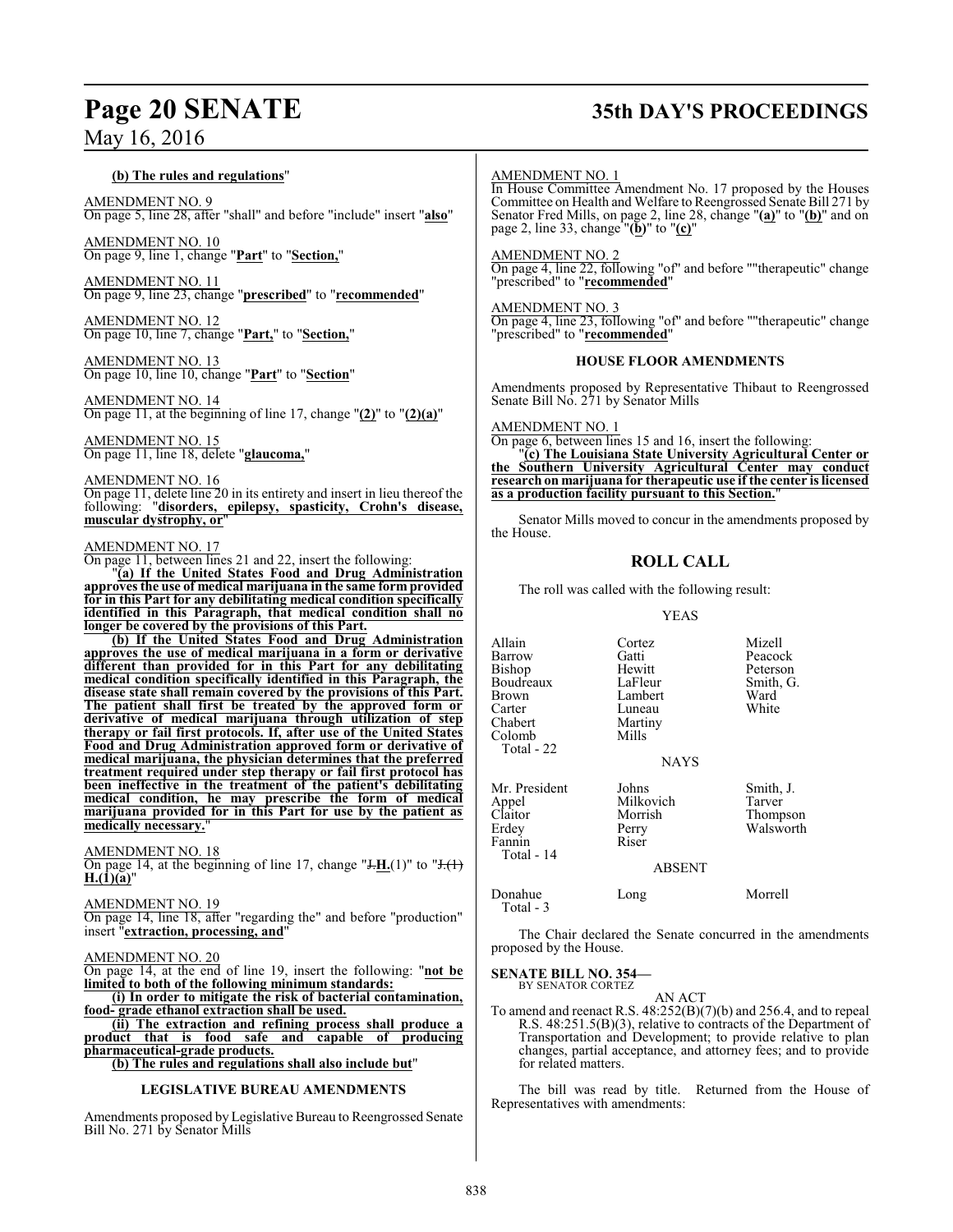## **35th DAY'S PROCEEDINGS Page 21 SENATE**

### **HOUSE COMMITTEE AMENDMENTS**

Amendments proposed by House Committee on Transportation, Highways, and Public Works to Reengrossed Senate Bill No. 354 by Senator Cortez

AMENDMENT NO. 1 On page 1, line 2, after "R.S. 48:252(B)(7)(b) and 256.4", delete the comma ",", and delete "and to repeal R.S. 48:251.5(B)(3)"

AMENDMENT NO. 2 On page 2, delete line 26 in its entirety

AMENDMENT NO. 3

On page 2, at the beginning of line 27, change "Section 3." to "Section 2."

### **HOUSE FLOOR AMENDMENTS**

Amendments proposed by Representative Havard to Reengrossed Senate Bill No. 354 by Senator Cortez

AMENDMENT NO. 1 On page 1, line 4, after "changes" delete the comma "," and insert 'and

AMENDMENT NO. 2 On page 1, line 4, after "acceptance" delete the comma "," and delete "and attorney fees"

Senator Cortez moved to concur in the amendments proposed by the House.

### **ROLL CALL**

The roll was called with the following result:

YEAS

| Mr. President | Erdey       | Morrish   |
|---------------|-------------|-----------|
| Allain        | Fannin      | Peacock   |
| Appel         | Gatti       | Perry     |
| Barrow        | Hewitt      | Peterson  |
| Bishop        | Johns       | Riser     |
| Boudreaux     | LaFleur     | Smith, G. |
| <b>Brown</b>  | Lambert     | Smith, J. |
| Carter        | Luneau      | Tarver    |
| Chabert       | Martiny     | Thompson  |
| Claitor       | Milkovich   | Walsworth |
| Colomb        | Mills       | Ward      |
| Cortez        | Mizell      | White     |
| Total - 36    |             |           |
|               | <b>NAYS</b> |           |

Total - 0

### ABSENT

| Donahue<br>Total - 3 | Long | Morrell |
|----------------------|------|---------|
|                      |      |         |

The Chair declared the Senate concurred in the amendments proposed by the House.

### **Senate Bills and Joint Resolutions on Third Reading and Final Passage**

### **Bagneris Rule**

Senator Gatti moved to invoke the rule to temporarily pass over controversial Senate Bills on Third Reading and Final Passage with the intention of taking them up later, in their regular order.

Without objection, so ordered.

# May 16, 2016

BY SENATOR MARTINY

**SENATE BILL NO. 476— (Substitute of Senate Bill No. 132 by Senator Martiny)**

AN ACT

To enact R.S. 22:1055, relative to the requirement for health insurance coverage of diagnosis and treatment for temporal mandibular joint and associated musculature and neurology; to provide for an effective date; and to provide for related matters.

The bill was read by title. Senator Martiny moved the final passage of the bill.

### **ROLL CALL**

The roll was called with the following result:

YEAS

| Mr. President | Erdey       | Morrish   |
|---------------|-------------|-----------|
| Allain        | Fannin      | Peacock   |
| Appel         | Gatti       | Perry     |
| Barrow        | Hewitt      | Peterson  |
| Bishop        | Johns       | Riser     |
| Boudreaux     | LaFleur     | Smith, G. |
| <b>Brown</b>  | Lambert     | Smith, J. |
| Carter        | Luneau      | Tarver    |
| Chabert       | Martiny     | Thompson  |
| Claitor       | Milkovich   | Ward      |
| Colomb        | Mills       | White     |
|               |             |           |
| Cortez        | Mizell      |           |
| Total $-35$   |             |           |
|               | <b>NAYS</b> |           |
| Walsworth     |             |           |
| Total - 1     |             |           |
|               | ABSENT      |           |
|               |             |           |
| Donahue       | Long        | Morrell   |
| Total - 3     |             |           |

The Chair declared the bill was passed and ordered it sent to the House. Senator Martiny moved to reconsider the vote by which the bill was passed and laid the motion on the table.

### **Senate Bills and Joint Resolutions on Third Reading and Final Passage, Subject to Call**

### **Bagneris Rule**

Senator Thompson moved to invoke the rule to temporarily pass over controversial Senate Bills on Third Reading and Final Passage, Subject to Call with the intention of taking them up later, in their regular order.

Without objection, so ordered.

### **Called from the Calendar**

Senator Hewitt asked that Senate Bill No. 443 be called fromthe Calendar.

### **SENATE BILL NO. 443—**

BY SENATOR HEWITT AN ACT To amend and reenact R.S.  $39:21.3(E)(1)$  and (2) and to enact R.S. 39:21.3(E)(4), relative to the Health and Social Services Estimating Conference; to provide for the duties of the conference; to provide for mandatory meetings of the conference for the purpose of developing budget recommendations for the Medicaid program; to provide for an effective date; and to provide for related matters.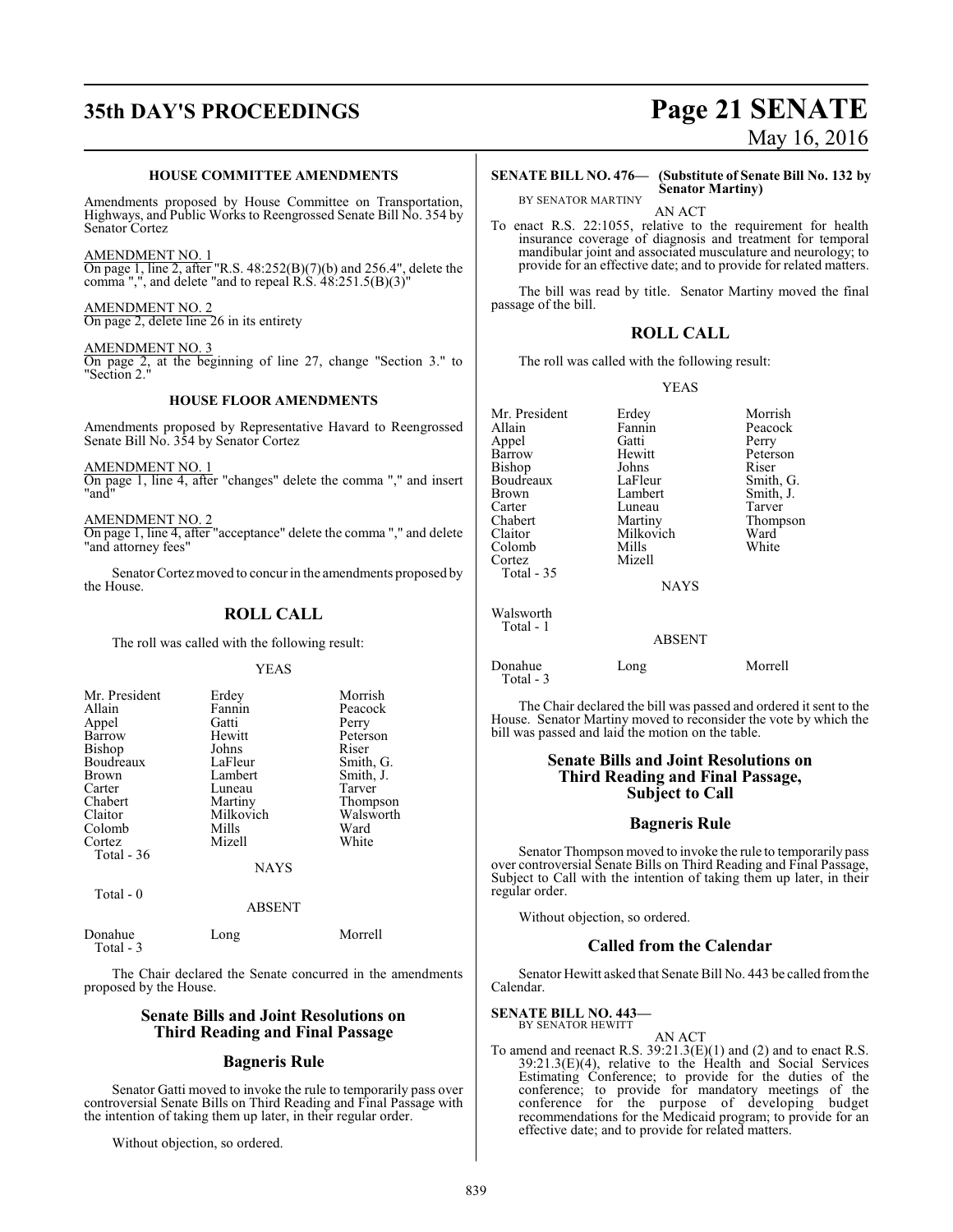# **Page 22 SENATE 35th DAY'S PROCEEDINGS**

### May 16, 2016

### **Floor Amendments**

Senator Hewitt proposed the following amendments.

### **SENATE FLOOR AMENDMENTS**

Amendments proposed by Senator Hewitt to Engrossed Senate Bill No. 443 by Senator Hewitt

### AMENDMENT NO. 1

On page 1, line 2, change "R.S. 39:21.3(E)(1) and (2)" to "R.S. 39:21.3(E)(2)and (3)"

### AMENDMENT NO. 2

On page 1, line 3, after "Conference;", delete the remainder of the line, delete lines 4 and 5, and insert the following: "to provide for additional members of the conference; to provide for the chairmanship of the conference; to create a Medicaid Subcommittee; provide for the composition and chairmanship of the subcommittee; to provide for the meetings of the subcommittee for the purpose of forecasting and reviewing information related to the Medicaid program; to provide for budget development;"

### AMENDMENT NO. 3

On page 1, at the beginning of line 6, delete "provide for an effective date;"

### AMENDMENT NO. 4

On page 1, line 8, change "R.S.  $39:21.3(E)(1)$  and  $(2)$ " to "R.S.  $39:21.3(E)(2)$  and  $(3)$ "

AMENDMENT NO. 5 On page 1, delete lines 13 through 17 and on page 2, delete lines 1 and 2 and insert the following: "\* \* \*"

### AMENDMENT NO. 6

On page 2, at the beginning of line 21, change "forecasting" to "forecasting **fiscal**"

### AMENDMENT NO. 7

On page 2, at the beginning of line 23, change "forecasting" to "forecasting **fiscal**"

### AMENDMENT NO. 8

On page 2, after line 29, insert the following:

"**(m) The legislative fiscal officer, or his designee who shall have health care experience.**

**(n) A faculty member specializing in health care economics from a public or private university in the state, selected by the other principal members, from a list of as many as five, but not less than three names, submitted to them by the Board of Regents.**

**(o) All professional staff members serving as principals shall collaborate with the appropriate departments to provide the data necessary for the conference, or subcommittee of the conference, to fulfill the duties specified in Paragraphs (1) and (4) of this Subsection.**"

### AMENDMENT NO. 9

On page 3, delete lines 1 and 2, and insert the following:

"(3) Principal **Principals**to preside over meetings. The principal representing the office of the governor the conference. **The chairmanship of the conference shall rotate annually among the four legislative committee chairmen serving as principals, in the following order:**

**(a) The chairman of the Senate Committee on Finance.**

**(b) The chairman of the House Committee on Appropriations.**

**(c) The chairman of the Senate Committee on Health and Welfare.**

**(d) The chairman of the House Committee on Health and Welfare.**

**(4) Medicaid Subcommittee. There shall be a Medicaid Subcommittee of the conference responsible for developing forecasts and reviewing information related to the Medicaid Program, including but not limited to, the number of Medicaid enrollees, the eligibility criteria under which individuals are enrolling, the rate of utilization of services and growth in the cost of services, provider reimbursement methodologies, and the factors considered in developing the per-member-per-month premiums paid to the Medicaid managed care companies.**

**(a) The membership of the subcommittee shall consist of the following principals of the conference:**

**(i) The member of the professional staff of the division of administration appointed by the commissioner of administration.**

**(ii) The member of the professional staff of the legislature who shall have fiscal expertise and is appointed by the president of the Senate.**

**(iii) The member of the professional staff of the legislature who shall have fiscal expertise and is appointed by the speaker of the House of Representatives.**

**(iv) The member of the professional staff of the Department of Health and Hospitals who shall have forecasting expertise and is appointed by the secretary of the Department of Health and Hospitals.**

**(v) The legislative fiscal officer, or his designee who shall have health care experience.**

**(vi) The faculty member specializing in health care economics selected by the members of the conference.**

**(b) The chairmanship of the subcommittee shall rotate biennially among the professional legislative staff appointed by the president of the Senate and the speaker of the House of Representatives, beginning with the professional Senate staff member.**

### **(c) The subcommittee shall meet as**"

#### AMENDMENT NO. 10

On page 3, at the beginning of line 4, change "**(a)**" to "**(i)**"

### AMENDMENT NO. 11 On page 3, at the beginning of line 7, change "**(b)**" to "**(ii)**"

### AMENDMENT NO. 12

On page 3, at the beginning of line 10, change "**(c)**" to "**(iii)**"

AMENDMENT NO. 13

On page 3, between lines 12 and 13, insert the following:

"**(iv) In July, to discuss the forecast for the current fiscal year as compared to the current year appropriation.**

**(v) In addition to considering the forecast, the subcommittee may also review any aspects of the Medicaid program as provided for in Paragraph (4) of this Subsection at its regularly scheduled meetings or any additional meetings, as necessary.**

**(vi) Any principal of the conference may request that the subcommittee meet to discuss a specific issue.**

**(d) The subcommittee shall submit a report to the conference summarizing all topics discussed and any actions taken at each** meeting.

AMENDMENT NO. 14

On page 3, delete lines 14 through 18

On motion of Senator Hewitt, the amendments were adopted.

The bill was read by title. Senator Hewitt moved the final passage of the amended bill.

### **ROLL CALL**

The roll was called with the following result:

### YEAS

| Mr. President | Erdey  | Morrish |
|---------------|--------|---------|
| Allain        | Fannin | Peacock |
| Appel         | Gatti  | Perry   |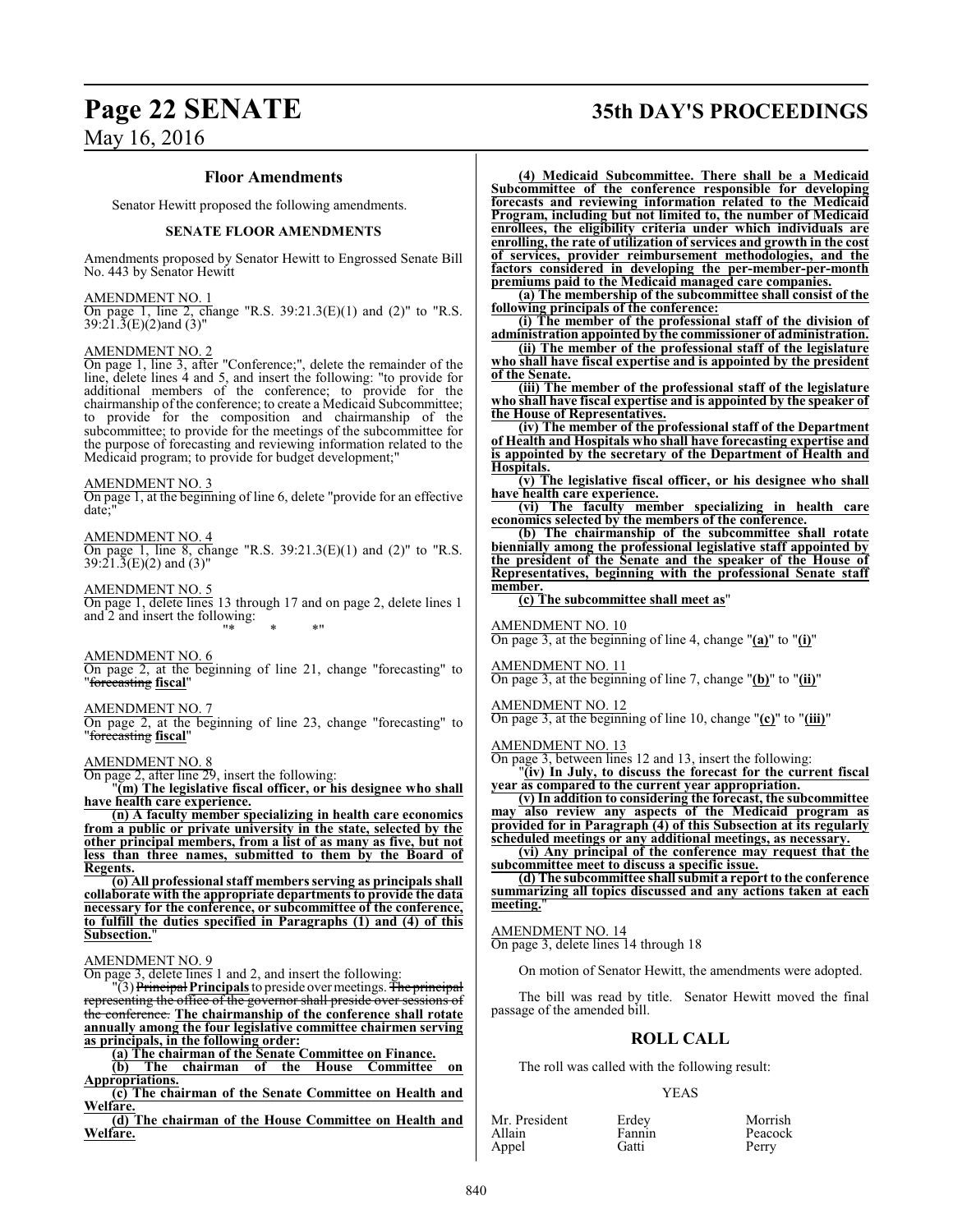## **35th DAY'S PROCEEDINGS Page 23 SENATE**

| Barrow        | Hewitt    | Peterson  |
|---------------|-----------|-----------|
| <b>Bishop</b> | Johns     | Riser     |
| Boudreaux     | LaFleur   | Smith, G. |
| Brown         | Lambert   | Smith, J. |
| Carter        | Luneau    | Tarver    |
| Chabert       | Martiny   | Thompson  |
| Claitor       | Milkovich | Walsworth |
| Colomb        | Mills     | Ward      |
| Cortez        | Mizell    | White     |
| Total $-36$   |           |           |
|               | NAYS      |           |
| Total - 0     |           |           |
|               | ABSENT    |           |

| Donahue   | Long | Morrell |
|-----------|------|---------|
| Total - 3 |      |         |

The Chair declared the amended bill was passed, ordered reengrossed and sent to the House. Senator Hewitt moved to reconsider the vote by which the bill was passed and laid the motion on the table.

### **Called from the Calendar**

Senator Hewitt asked that Senate Bill No. 466 be called fromthe Calendar.

#### **SENATE BILL NO. 466—** BY SENATOR HEWITT

AN ACT

To enact R.S. 17:1519.2(C), relative to public hospitals administered by the Board of Supervisors of Louisiana State University; to provide for a procedure for the board and the commissioner of administration to seek approval from the Joint Legislative Committee on the Budget and the legislature to proceed with a sale of any hospital or any asset of one of the medical centers; to provide for an effective date; and to provide for related matters.

### **Floor Amendments**

Senator Hewitt proposed the following amendments.

### **SENATE FLOOR AMENDMENTS**

Amendments proposed by Senator Hewitt to Engrossed Senate Bill No. 466 by Senator Hewitt

AMENDMENT NO. 1 On page 3, line 1, change "**R.S. 41:130**" to "**R.S. 41:140**"

On motion of Senator Hewitt, the amendments were adopted.

On motion of Senator Hewitt, the amended bill was read by title and returned to its regular order on Third Reading and Final Passage.

### **House Bills and Joint Resolutions on Third Reading and Final Passage**

### **Bagneris Rule**

Senator Thompson moved to invoke the rule to temporarily pass over controversial House Bills on Third Reading and Final Passage with the intention of taking them up later, in their regular order and to specifically start with House Bill No. 55.

Without objection, so ordered.

# May 16, 2016

### **HOUSE BILL NO. 55—**

BY REPRESENTATIVES DWIGHT, CHAD BROWN, GARY CARTER, COUSSAN, HAZEL, MIKE JOHNSON, MAGEE, JAY MORRIS, AND SHADOIN

AN ACT

To enact R.S. 13:5368, relative to courts and judicial procedure; to provide with respect to Veterans Court programs in district court; to provide for dismissal of certain criminal charges upon completion of a Veterans Court program; to provide with respect to revocation of probation in certain circumstances; to provide for the effect of a dismissal of criminal charges; and to provide for related matters.

The bill was read by title. Senator Carter moved the final passage of the bill.

### **ROLL CALL**

The roll was called with the following result:

#### YEAS

| Mr. President<br>Allain<br>Barrow<br>Bishop<br>Boudreaux<br><b>Brown</b><br>Carter<br>Chabert<br>Claitor<br>Colomb<br>Cortez<br>Erdey<br>Total - 34<br>Total - 0 | Fannin<br>Gatti<br>Hewitt<br>Johns<br>LaFleur<br>Lambert<br>Luneau<br>Martiny<br>Milkovich<br>Mizell<br>Morrish<br>Peacock<br><b>NAYS</b> | Perry<br>Peterson<br>Riser<br>Smith, G.<br>Smith, J.<br>Tarver<br>Thompson<br>Walsworth<br>Ward<br>White |
|------------------------------------------------------------------------------------------------------------------------------------------------------------------|-------------------------------------------------------------------------------------------------------------------------------------------|----------------------------------------------------------------------------------------------------------|
|                                                                                                                                                                  | <b>ABSENT</b>                                                                                                                             |                                                                                                          |
| Appel<br>Donahue                                                                                                                                                 | Long<br>Mills                                                                                                                             | Morrell                                                                                                  |

The Chair declared the bill was passed and ordered it returned to the House. Senator Carter moved to reconsider the vote by which the bill was passed and laid the motion on the table.

### **HOUSE BILL NO. 172—**

Total - 5

BY REPRESENTATIVE JEFFERSON AN ACT

To amend and reenact Code of Criminal Procedure Article  $900(A)(6)(b)$ , relative to technical parole violations; to provide for earning of credit for time served prior to revocation; and to provide for related matters.

The bill was read by title. Senator Luneau moved the final passage of the bill.

### **ROLL CALL**

The roll was called with the following result:

### YEAS

Mr. President Erdey Morrish<br>Allain Fannin Peacock Fannin Peacock<br>Gatti Perry Appel Gatti<br>Barrow Hewitt Hewitt Peterson<br>Johns Riser Bishop Johns Riser<br>Boudreaux LaFleur Smith, G. Boudreaux LaFleur<br>Brown Lambert Brown Lambert Smith, J.<br>
Carter Luneau Tarver Carter Luneau<br>Chabert Martiny Chabert Martiny Thompson<br>Claitor Milkovich Walsworth Milkovich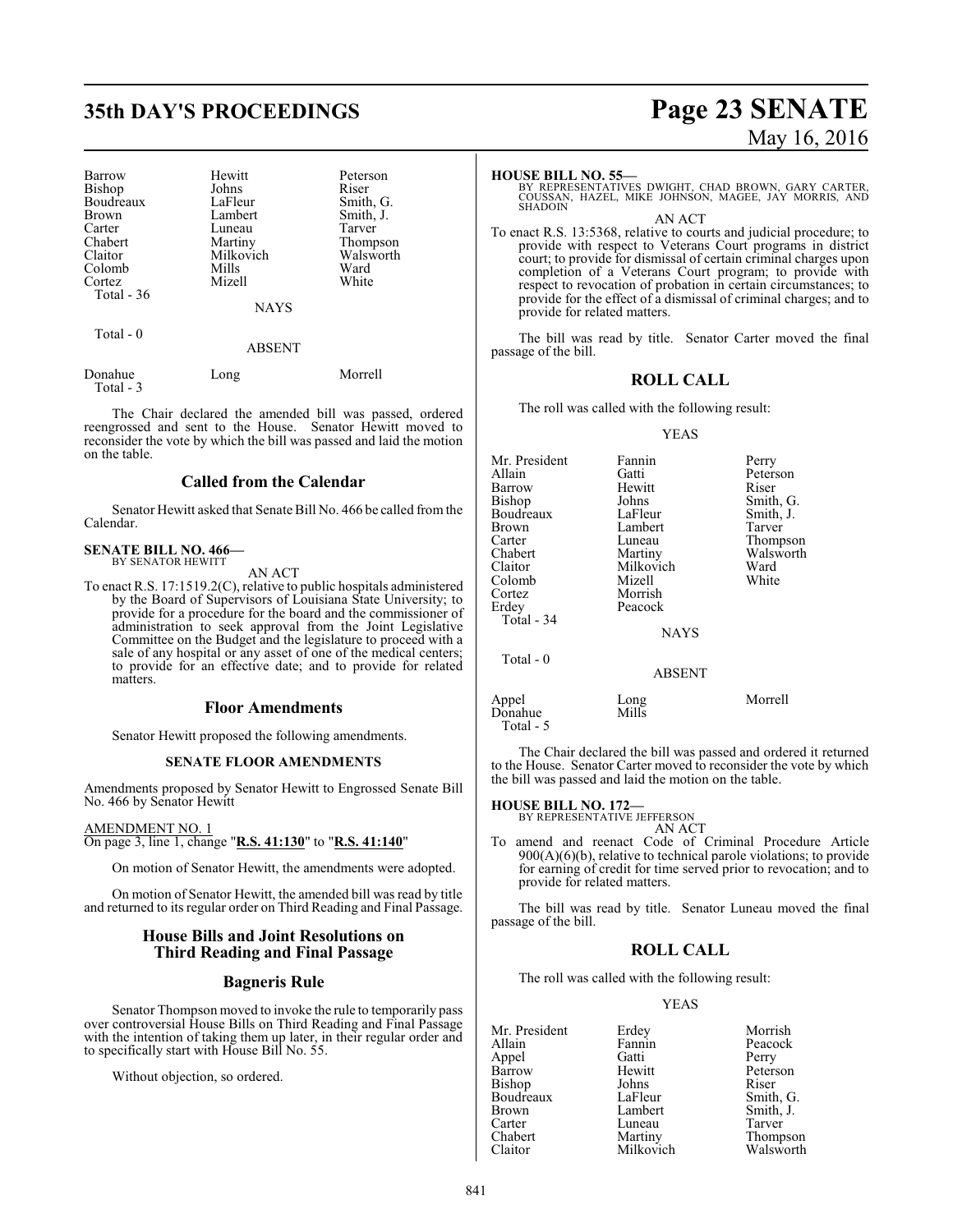| Colomb<br>Cortez     | Mills<br>Mizell | Ward<br>White |  |
|----------------------|-----------------|---------------|--|
| Total - 36           | <b>NAYS</b>     |               |  |
| Total $-0$           | <b>ABSENT</b>   |               |  |
| Donahue<br>Total - 3 | Long            | Morrell       |  |

The Chair declared the bill was passed and ordered it returned to the House. Senator Luneau moved to reconsider the vote by which the bill was passed and laid the motion on the table.

### **HOUSE BILL NO. 180—** BY REPRESENTATIVE JEFFERSON

AN ACT

To amend and reenact Code of Criminal Procedure Article 901(C), relative to probation; to provide relative to the revocation of probation for the commission of another offense; to provide for credit for time served prior to the revocation hearing; to provide that certain sentences may be served consecutively or concurrently; to provide exceptions; and to provide for related matters.

The bill was read by title. Senator Luneau moved the final passage of the bill.

### **ROLL CALL**

The roll was called with the following result:

#### YEAS

| Mr. President<br>Allain<br>Appel<br>Barrow<br><b>Bishop</b><br>Boudreaux<br>Brown<br>Carter<br>Chabert<br>Claitor<br>Colomb<br>Cortez<br>Total $-36$ | Erdey<br>Fannin<br>Gatti<br>Hewitt<br>Johns<br>LaFleur<br>Lambert<br>Luneau<br>Martiny<br>Milkovich<br>Mills<br>Mizell | Morrish<br>Peacock<br>Perry<br>Peterson<br>Riser<br>Smith, G.<br>Smith, J.<br>Tarver<br>Thompson<br>Walsworth<br>Ward<br>White |
|------------------------------------------------------------------------------------------------------------------------------------------------------|------------------------------------------------------------------------------------------------------------------------|--------------------------------------------------------------------------------------------------------------------------------|
|                                                                                                                                                      | <b>NAYS</b>                                                                                                            |                                                                                                                                |
| Total $-0$                                                                                                                                           | <b>ABSENT</b>                                                                                                          |                                                                                                                                |
| Donahue<br>Total - 3                                                                                                                                 | Long                                                                                                                   | Morrell                                                                                                                        |

The Chair declared the bill was passed and ordered it returned to the House. Senator Luneau moved to reconsider the vote by which the bill was passed and laid the motion on the table.

### **HOUSE BILL NO. 259—** BY REPRESENTATIVE NANCY LANDRY

AN ACT

To enact R.S. 13:3494 and 3495, relative to child support actions; to provide for required notice; to provide for contents ofthe notice; to provide relative to the failure to provide notice; and to provide for related matters.

The bill was read by title. Senator Perry moved the final passage of the bill.

### **Page 24 SENATE 35th DAY'S PROCEEDINGS**

### **ROLL CALL**

The roll was called with the following result:

YEAS

|               | Morrish                               |
|---------------|---------------------------------------|
|               |                                       |
|               | Peacock                               |
|               | Perry                                 |
| Hewitt        | Peterson                              |
| Johns         | Riser                                 |
| LaFleur       | Smith, G.                             |
| Lambert       | Smith, J.                             |
| Luneau        | Tarver                                |
| Martiny       | Thompson                              |
|               | Walsworth                             |
| Mills         | Ward                                  |
| Mizell        | White                                 |
|               |                                       |
| <b>NAYS</b>   |                                       |
|               |                                       |
| <b>ABSENT</b> |                                       |
| $T = 12$      | $M = 11$                              |
|               | Erdey<br>Fannin<br>Gatti<br>Milkovich |

Donahue Long Morrell Total - 3

The Chair declared the bill was passed and ordered it returned to the House. Senator Perry moved to reconsider the vote by which the bill was passed and laid the motion on the table.

### **HOUSE BILL NO. 325—**

BY REPRESENTATIVE ROBERT JOHNSON AN ACT

To repeal R.S. 40:34(E), relative to paternity; to repeal provisions in the Vital Records Law regarding allegations of paternity for child support purposes.

The bill was read by title. Senator Ward moved the final passage of the bill.

### **ROLL CALL**

The roll was called with the following result:

### YEAS

| Mr. President<br>Allain<br>Appel<br><b>Barrow</b><br>Bishop<br>Boudreaux<br>Brown<br>Carter<br>Chabert<br>Claitor<br>Colomb<br>Cortez | Erdey<br>Fannin<br>Gatti<br>Hewitt<br>Johns<br>LaFleur<br>Lambert<br>Luneau<br>Martiny<br>Milkovich<br>Mills<br>Morrish | Peacock<br>Perry<br>Peterson<br>Riser<br>Smith, G.<br>Smith, J.<br>Tarver<br>Thompson<br>Walsworth<br>Ward<br>White |
|---------------------------------------------------------------------------------------------------------------------------------------|-------------------------------------------------------------------------------------------------------------------------|---------------------------------------------------------------------------------------------------------------------|
| Total - 35                                                                                                                            | <b>NAYS</b>                                                                                                             |                                                                                                                     |
| Mizell<br>Total - 1                                                                                                                   | <b>ABSENT</b>                                                                                                           |                                                                                                                     |
| Donahue<br>Total - 3                                                                                                                  | Long                                                                                                                    | Morrell                                                                                                             |

The Chair declared the bill was passed and ordered it returned to the House. Senator Ward moved to reconsider the vote by which the bill was passed and laid the motion on the table.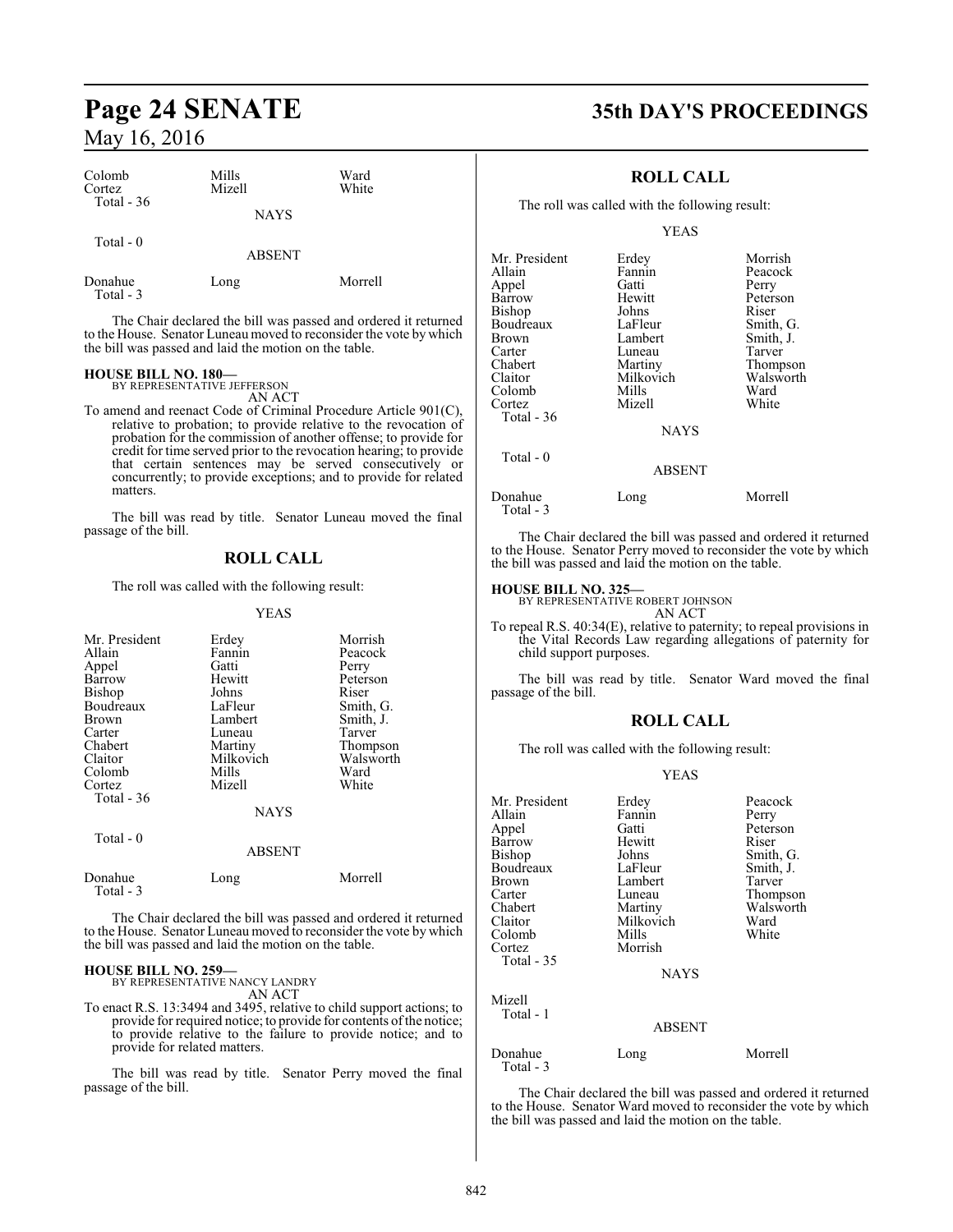## **35th DAY'S PROCEEDINGS Page 25 SENATE**

#### **HOUSE BILL NO. 347—**

BY REPRESENTATIVES DANAHAY, BAGNERIS, GARY CARTER, ROBBY CARTER, GAINES, JIMMY HARRIS, HAZEL, HODGES, AND JACKSON

AN ACT

To enact R.S.  $13:5401(C)(10)$ ,  $(11)$ , and  $(12)$ , relative to reentry courts; to authorize the creation of a reentry division of the Fourteenth, Twenty-First, and Thirty-Second Judicial District Courts; and to provide for related matters.

The bill was read by title. Senator Johns moved the final passage of the bill.

### **ROLL CALL**

The roll was called with the following result:

### YEAS

| Mr. President<br>Allain<br>Appel<br>Barrow<br><b>Bishop</b><br>Boudreaux<br>Brown<br>Carter<br>Chabert<br>Claitor<br>Colomb<br>Cortez | Erdey<br>Fannin<br>Gatti<br>Hewitt<br>Johns<br>LaFleur<br>Lambert<br>Luneau<br>Martiny<br>Milkovich<br>Mills<br>Mizell | Morrish<br>Peacock<br>Perry<br>Peterson<br>Riser<br>Smith, G.<br>Smith, J.<br>Tarver<br>Thompson<br>Walsworth<br>Ward<br>White |
|---------------------------------------------------------------------------------------------------------------------------------------|------------------------------------------------------------------------------------------------------------------------|--------------------------------------------------------------------------------------------------------------------------------|
| Total - $36$                                                                                                                          | <b>NAYS</b>                                                                                                            |                                                                                                                                |
| Total $-0$                                                                                                                            | <b>ABSENT</b>                                                                                                          |                                                                                                                                |
| Donahue<br>Total - 3                                                                                                                  | Long                                                                                                                   | Morrell                                                                                                                        |

The Chair declared the bill was passed and ordered it returned to the House. Senator Johns moved to reconsider the vote by which the bill was passed and laid the motion on the table.

### **HOUSE BILL NO. 388—**

BY REPRESENTATIVES JEFFERSON AND HUNTER

AN ACT

To amend and reenact Civil Code Articles 189, 191, 195, and 196 and R.S. 9:406(B), (C), (D)(2), and (E)(2) and to enact R.S. 9:408 and 409, relative to the filiation of children; to provide for the commencement of the prescriptive period; to provide for the revocation of an act of acknowledgment; to provide for the identification of fathers; to provide for necessary parties; and to provide for related matters.

### **Floor Amendments**

Senator Luneau proposed the following amendments.

### **SENATE FLOOR AMENDMENTS**

Amendments proposed by Senator Luneau to Reengrossed House Bill No. 388 by Representative Jefferson

AMENDMENT NO. 1

Delete Senate Committee Amendments No. 1 and 4 proposed by the Senate Committee on Health and Welfare and adopted by the Senate on May 12, 2016.

AMENDMENT NO. 2 On page 1, line 3, delete "and 409"

AMENDMENT NO. 3 On page 3, line 21, change "and 409 are" to "is"

# May 16, 2016

### AMENDMENT NO. 4

On page 7, line 19, change "§409." to "§408."

On motion of Senator Luneau, the amendments were adopted.

The bill was read by title. Senator Luneau moved the final passage of the amended bill.

### **ROLL CALL**

YEAS

The roll was called with the following result:

| Mr. President<br>Allain<br>Appel<br>Barrow<br>Bishop<br>Boudreaux<br>Brown<br>Carter<br>Chabert<br>Claitor<br>Colomb<br>Cortez<br>Total - $36$ | Erdey<br>Fannin<br>Gatti<br>Hewitt<br>Johns<br>LaFleur<br>Lambert<br>Luneau<br>Martiny<br>Milkovich<br>Mills<br>Mizell<br><b>NAYS</b> | Morrish<br>Peacock<br>Perry<br>Peterson<br>Riser<br>Smith, G.<br>Smith, J.<br>Tarver<br>Thompson<br>Walsworth<br>Ward<br>White |
|------------------------------------------------------------------------------------------------------------------------------------------------|---------------------------------------------------------------------------------------------------------------------------------------|--------------------------------------------------------------------------------------------------------------------------------|
| Total - 0                                                                                                                                      | <b>ABSENT</b>                                                                                                                         |                                                                                                                                |
| Donahue                                                                                                                                        | Long                                                                                                                                  | Morrell                                                                                                                        |

The Chair declared the amended bill was passed and ordered it returned to the House. Senator Luneau moved to reconsider the vote by which the bill was passed and laid the motion on the table.

**HOUSE BILL NO. 547—** BY REPRESENTATIVE JACKSON

Total - 3

AN ACT

To enact R.S. 15:175(D), relative to public defender services; to provide with respect to determinations of indigency; to authorize the adoption of a uniform form to be used in determining indigency; and to provide for related matters.

The bill was read by title. Senator Gary Smith moved the final passage of the bill.

### **ROLL CALL**

The roll was called with the following result:

### YEAS

| Mr. President | Erdey     | Morrish   |
|---------------|-----------|-----------|
| Allain        | Fannin    | Peacock   |
| Appel         | Gatti     | Perry     |
| Barrow        | Hewitt    | Peterson  |
| Bishop        | Johns     | Riser     |
| Boudreaux     | LaFleur   | Smith, G. |
| Brown         | Lambert   | Smith, J. |
| Carter        | Luneau    | Tarver    |
| Chabert       | Martiny   | Thompson  |
| Claitor       | Milkovich | Walsworth |
| Colomb        | Mills     | Ward      |
| Cortez        | Mizell    | White     |
| Total - 36    |           |           |
|               | NAYS      |           |

**NAYS** 

Total - 0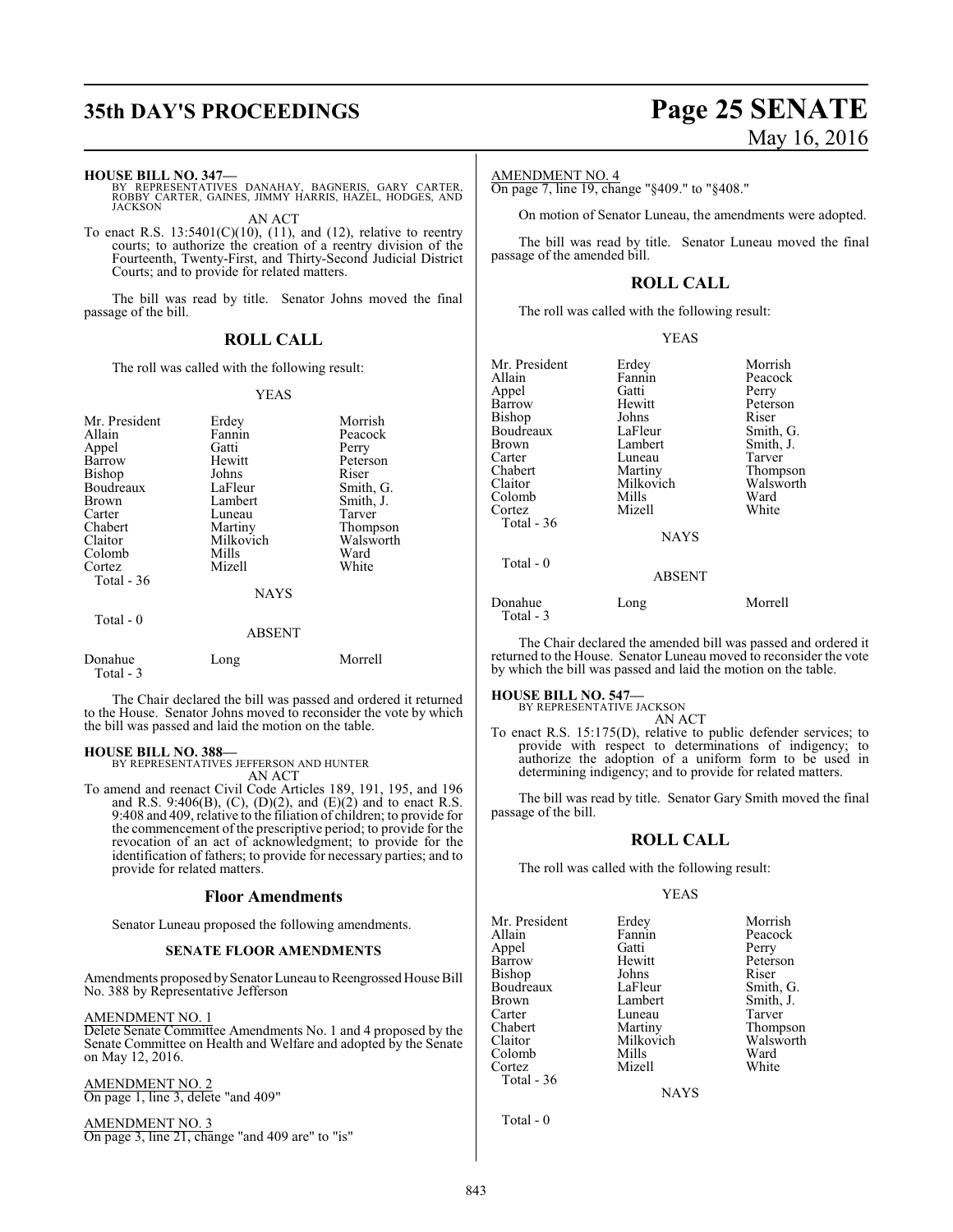### **Page 26 SENATE 35th DAY'S PROCEEDINGS** May 16, 2016

### ABSENT

Donahue Long Morrell Total - 3

The Chair declared the bill was passed and ordered it returned to the House. Senator Gary Smith moved to reconsider the vote by which the bill was passed and laid the motion on the table.

### **HOUSE BILL NO. 956—** BY REPRESENTATIVE GREGORY MILLER

AN ACT

To amend and reenact R.S. 9:2721 and to repeal Civil Code Article 3275, relative to mortgage and conveyance records; to provide for the recordation of certain documents; to provide relative to information contained in certain documents; and to provide for related matters.

The bill was read by title. Senator Allain moved the final passage of the bill.

### **ROLL CALL**

The roll was called with the following result:

#### YEAS

| Mr. President | Erdey         | Morrish   |
|---------------|---------------|-----------|
| Allain        | Fannin        | Peacock   |
| Appel         | Gatti         | Perry     |
| Barrow        | Hewitt        | Peterson  |
| Bishop        | Johns         | Riser     |
| Boudreaux     | LaFleur       | Smith, G. |
| Brown         | Lambert       | Smith, J. |
| Carter        | Luneau        | Tarver    |
| Chabert       | Martiny       | Thompson  |
| Claitor       | Milkovich     | Walsworth |
| Colomb        | Mills         | Ward      |
| Cortez        | Mizell        | White     |
| Total $-36$   |               |           |
|               | <b>NAYS</b>   |           |
| Total - $0$   |               |           |
|               | <b>ABSENT</b> |           |
|               |               |           |

Donahue Long Morrell Total - 3

The Chair declared the bill was passed and ordered it returned to the House. Senator Allain moved to reconsider the vote by which the bill was passed and laid the motion on the table.

### **HOUSE BILL NO. 970—** BY REPRESENTATIVE ANDERS

AN ACT

To enact R.S. 13:5554(G)(5), relative to payment for certain benefits for retirees from Concordia Parish Sheriff's Office; to provide for the qualifications for payment for certain insurance premiums; and to provide for related matters.

The bill was read by title. Senator Thompson moved the final passage of the bill.

### **ROLL CALL**

The roll was called with the following result:

### YEAS

| Mr. President | Fannin  | Peacock   |
|---------------|---------|-----------|
| Allain        | Gatti   | Perry     |
| Appel         | Hewitt  | Peterson  |
| Barrow        | Johns   | Riser     |
| Boudreaux     | LaFleur | Smith, G. |

| Brown<br>Carter<br>Chabert<br>Claitor<br>Colomb<br>Cortez<br>Erdey<br>Total - 35 | Lambert<br>Luneau<br>Martiny<br>Milkovich<br>Mills<br>Mizell<br>Morrish | Smith, J.<br>Tarver<br>Thompson<br>Walsworth<br>Ward<br>White |
|----------------------------------------------------------------------------------|-------------------------------------------------------------------------|---------------------------------------------------------------|
|                                                                                  | <b>NAYS</b>                                                             |                                                               |
| Total - 0                                                                        | <b>ABSENT</b>                                                           |                                                               |
| Bishop<br>Donahue                                                                | Long<br>Morrell                                                         |                                                               |

The Chair declared the bill was passed and ordered it returned to the House. Senator Thompson moved to reconsider the vote by which the bill was passed and laid the motion on the table.

### **HOUSE BILL NO. 988—**

Total - 4

BY REPRESENTATIVE ARMES

AN ACT To amend and reenact R.S. 46:121(1), relative to Louisiana Military Family Assistance; to provide for the meaning of "activated military personnel"; and to provide for related matters.

### **Floor Amendments**

Senator Perry proposed the following amendments.

### **SENATE FLOOR AMENDMENTS**

Amendments proposed by Senator Perry to Reengrossed House Bill No. 988 by Representative Armes

### AMENDMENT NO. 1

On page 1, line 10, change "Residence" to "Record"

On motion of Senator Perry, the amendments were adopted.

The bill was read by title. Senator John Smith moved the final passage of the amended bill.

### **ROLL CALL**

The roll was called with the following result:

### YEAS

| Mr. President<br>Allain<br>Appel<br>Barrow<br>Bishop<br>Boudreaux<br>Brown<br>Carter<br>Chabert<br>Claitor<br>Colomb | Erdey<br>Fannin<br>Gatti<br>Hewitt<br>Johns<br>LaFleur<br>Lambert<br>Luneau<br>Martiny<br>Milkovich<br>Mills | Morrish<br>Peacock<br>Perry<br>Peterson<br>Riser<br>Smith, G.<br>Smith, J.<br>Tarver<br>Thompson<br>Walsworth<br>Ward |
|----------------------------------------------------------------------------------------------------------------------|--------------------------------------------------------------------------------------------------------------|-----------------------------------------------------------------------------------------------------------------------|
| Cortez<br>Total - 36<br>Total $-0$                                                                                   | Mizell<br><b>NAYS</b><br><b>ABSENT</b>                                                                       | White                                                                                                                 |
| Donahue                                                                                                              | Long                                                                                                         | Morrell                                                                                                               |

Total - 3

The Chair declared the amended bill was passed and ordered it returned to the House. Senator John Smith moved to reconsider the vote by which the bill was passed and laid the motion on the table.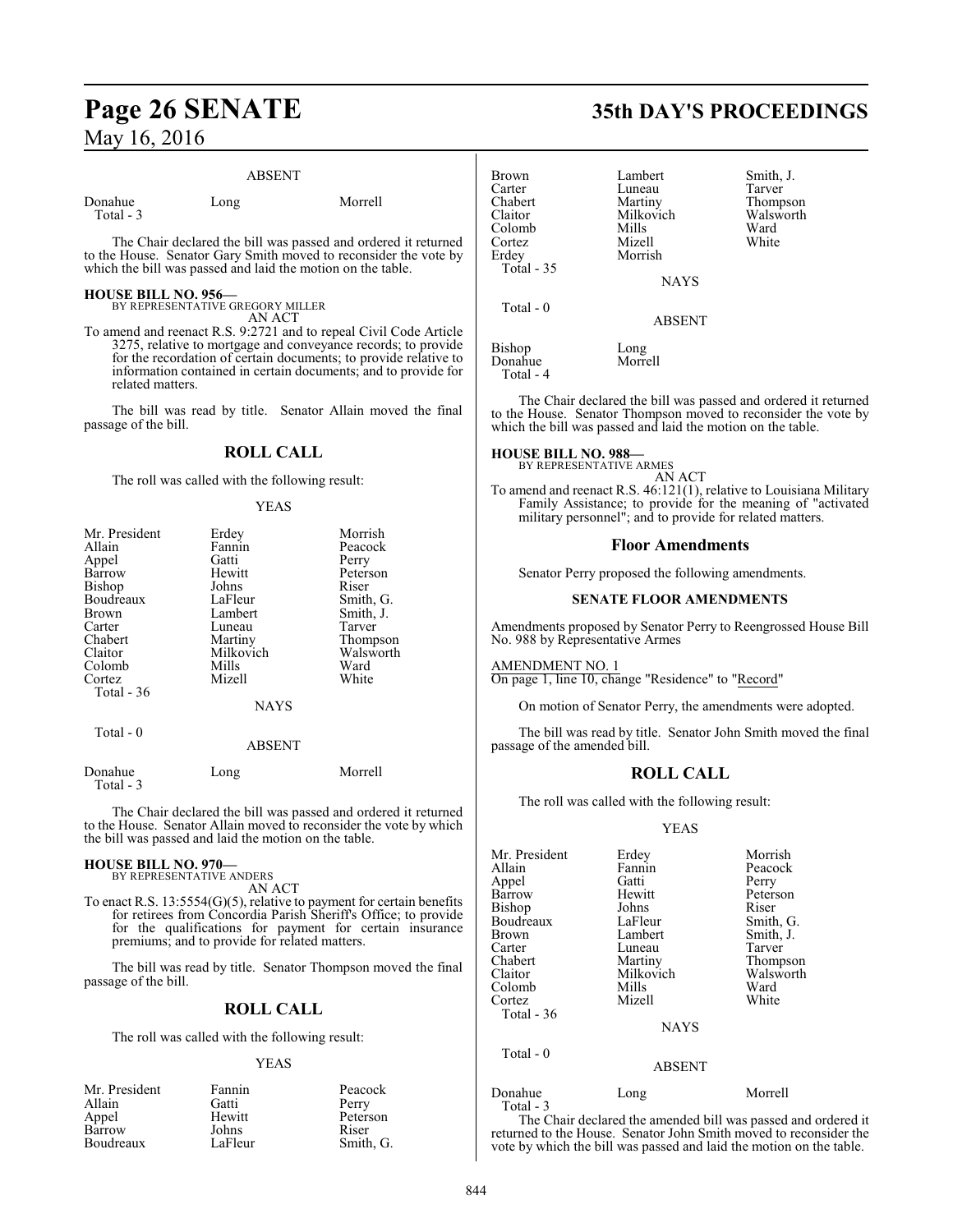## **35th DAY'S PROCEEDINGS Page 27 SENATE**

### **HOUSE BILL NO. 998—**

BY REPRESENTATIVE CHAD BROWN AN ACT

To enact R.S. 13:5554(H)(4), relative to payment for certain benefits for retirees from the Assumption Parish Sheriff's Office; to provide for the qualifications for payment of certain insurance premiums; and to provide for related matters.

The bill was read by title. Senator Brown moved the final passage of the bill.

### **ROLL CALL**

The roll was called with the following result:

### YEAS

| Mr. President<br>Allain<br>Appel<br>Barrow<br><b>Bishop</b><br>Boudreaux<br><b>Brown</b><br>Carter<br>Chabert<br>Claitor<br>Colomb<br>Cortez<br>Total - 36 | Erdey<br>Fannin<br>Gatti<br>Hewitt<br>Johns<br>LaFleur<br>Lambert<br>Luneau<br>Martiny<br>Milkovich<br>Mills<br>Mizell | Morrish<br>Peacock<br>Perry<br>Peterson<br>Riser<br>Smith, G.<br>Smith, J.<br>Tarver<br>Thompson<br>Walsworth<br>Ward<br>White |
|------------------------------------------------------------------------------------------------------------------------------------------------------------|------------------------------------------------------------------------------------------------------------------------|--------------------------------------------------------------------------------------------------------------------------------|
|                                                                                                                                                            | <b>NAYS</b>                                                                                                            |                                                                                                                                |
| Total - 0                                                                                                                                                  | <b>ABSENT</b>                                                                                                          |                                                                                                                                |

| Donahue   | Long | Morrell |
|-----------|------|---------|
| Total - 3 |      |         |

The Chair declared the bill was passed and ordered it returned to the House. Senator Brown moved to reconsider the vote by which the bill was passed and laid the motion on the table.

# **HOUSE BILL NO. 1141— (Substitute for House Bill No. 408 by**

**Representative Hazel)<br>BY REPRESENTATIVES HAZEL, BILLIOT, CHAD BROWN, GARY<br>CARTER, COUSSAN, DWIGHT, MIKE JOHNSON, MAGEE, JAY MORRIS,<br>AND SHADOIN AND SENATOR CARTER** AN ACT

To amend and reenact R.S. 13:5366(B)(9) and (10), relative to the Veterans Court program; to provide relative to eligibility for the program; to provide for additional requirements and restrictions for certain eligible participants; and to provide for related matters.

The bill was read by title. Senator Carter moved the final passage of the bill.

### **ROLL CALL**

The roll was called with the following result:

### YEAS

| Mr. President | Erdey     | Morrish   |
|---------------|-----------|-----------|
| Allain        | Fannin    | Peacock   |
| Appel         | Gatti     | Perry     |
| Barrow        | Hewitt    | Peterson  |
| <b>Bishop</b> | Johns     | Riser     |
| Boudreaux     | LaFleur   | Smith, G. |
| Brown         | Lambert   | Smith, J. |
| Carter        | Luneau    | Tarver    |
| Chabert       | Martiny   | Thompson  |
| Claitor       | Milkovich | Walsworth |

# May 16, 2016

| Colomb<br>Cortez<br>Total $-36$ | Mills<br>Mizell | Ward<br>White |
|---------------------------------|-----------------|---------------|
|                                 | <b>NAYS</b>     |               |
| Total $-0$                      | <b>ABSENT</b>   |               |
| Donahue                         | Long            | Morrell       |

Total - 3

The Chair declared the bill was passed and ordered it returned to the House. Senator Carter moved to reconsider the vote by which the bill was passed and laid the motion on the table.

### **Rules Suspended**

Senator John Smith asked for and obtained a suspension of the rules to revert to the Morning Hour.

### **Message from the House**

### **ASKING CONCURRENCE IN HOUSE CONCURRENT RESOLUTIONS**

### May 16, 2016

To the Honorable President and Members of the Senate:

I am directed to inform your honorable body that the House of Representatives has finally passed and asks your concurrence in the following House Concurrent Resolutions:

| <b>HCR No. 125</b> | <b>HCR No. 107</b> | <b>HCR</b> No. 69  |
|--------------------|--------------------|--------------------|
| <b>HCR</b> No. 93  | HCR No. 94         | <b>HCR No. 110</b> |
| <b>HCR</b> No. 115 | <b>HCR No. 118</b> | $HCR$ No. 12       |

Respectfully submitted, ALFRED W. SPEER Clerk of the House of Representatives

### **House Concurrent Resolutions on First Reading**

#### **HOUSE CONCURRENT RESOLUTION NO. 12—** BY REPRESENTATIVE FRANKLIN

A CONCURRENT RESOLUTION

To memorialize the United States Congress to take such actions as are necessary to review and consider eliminating provisions of federal law which reduce Social Security benefits for those receiving pension benefits from federal, state, or local government retirement or pension systems, plans, or funds.

The resolution was read by title and placed on the Calendar for a second reading.

### **HOUSE CONCURRENT RESOLUTION NO. 69—** BY REPRESENTATIVE LEGER

A CONCURRENT RESOLUTION

To authorize and direct the continuation of the Louisiana Justice Reinvestment Task Force under the jurisdiction of the Louisiana Sentencing Commission and the Department of Public Safety and Corrections, to provide for the membership, powers, and duties of the task force, and to require the task force to report its findings.

The resolution was read by title and placed on the Calendar for a second reading.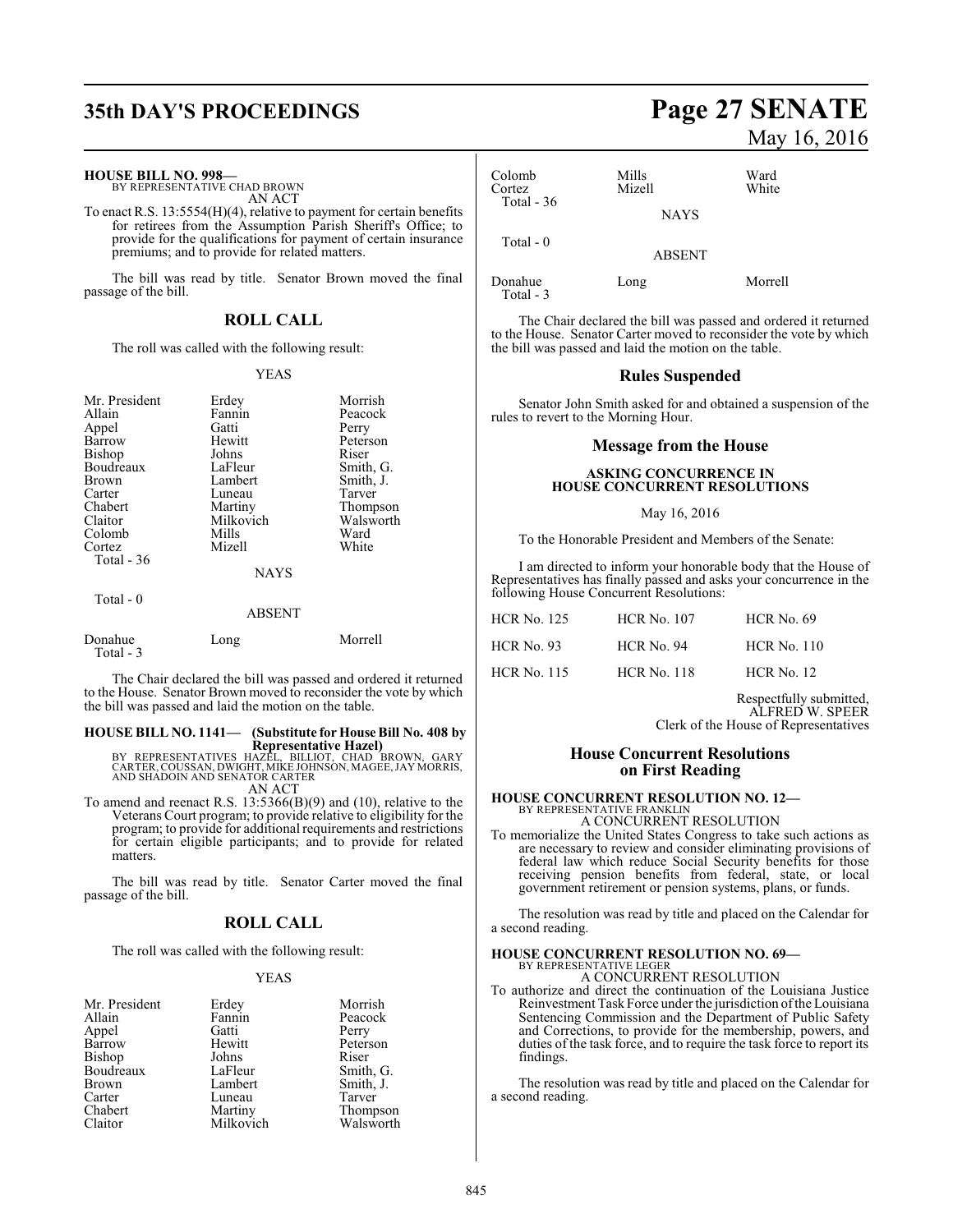# **Page 28 SENATE 35th DAY'S PROCEEDINGS**

### May 16, 2016

### **HOUSE CONCURRENT RESOLUTION NO. 93—**

BY REPRESENTATIVE IVEY A CONCURRENT RESOLUTION

To authorize and request the Department of Health and Hospitals and the Department of Children and Family Services, jointly, to study the desirability and feasibility of a prospective program to limit uses of Supplemental Nutrition Assistance Program benefits by Medicaid enrollees with certain health conditions, and to report findings of the study to the legislature.

The resolution was read by title and placed on the Calendar for a second reading.

#### **HOUSE CONCURRENT RESOLUTION NO. 94—** BY REPRESENTATIVE BILLIOT

A CONCURRENT RESOLUTION

To continue and provide with respect to the Task Force on Youth Aging Out of Foster Care created by House Concurrent Resolution No. 168 of the 2015 Regular Session of the Legislature.

The resolution was read by title and placed on the Calendar for a second reading.

# **HOUSE CONCURRENT RESOLUTION NO. 107—** BY REPRESENTATIVES WILLMOTT AND GLOVER A CONCURRENT RESOLUTION

To authorize and direct the Department of Children and Family Services to convene a consortium of emergency care facilities designated in the Safe Haven Law and Safe Haven stakeholder groups and to create and maintain a registry of Safe Haven emergency care facilities.

The resolution was read by title and placed on the Calendar for a second reading.

# **HOUSE CONCURRENT RESOLUTION NO. 110—** BY REPRESENTATIVE ROBBY CARTER

A CONCURRENT RESOLUTION

To urge and request the Department of Wildlife and Fisheries, in cooperation with the Department of Natural Resources, to study the effects of certain withdrawals from rivers and river segments in the natural and scenic river programand to report the findings to the House Committee on Natural Resources and Environment and the Senate Committee on Natural Resources.

The resolution was read by title and placed on the Calendar for a second reading.

### **HOUSE CONCURRENT RESOLUTION NO. 115—**

BY REPRESENTATIVE ROBBY CARTER A CONCURRENT RESOLUTION

To urge and request the commissioner of conservation to study the effects of ground water withdrawals on the sustainability of the Southern Hills Aquifer System and on the water supplies of parishes currently relying on that ground water and to report those findings to the House Committee on Natural Resources and Environment and the Senate Committee on Environmental Quality.

The resolution was read by title and placed on the Calendar for a second reading.

### **HOUSE CONCURRENT RESOLUTION NO. 118—** BY REPRESENTATIVE REYNOLDS A CONCURRENT RESOLUTION

To direct the Department of Environmental Quality to conduct environmental testing on the conditions present when munitions are disposed of by the process of open burning and open detonation, report results, and form a dialogue committee.

The resolution was read by title and placed on the Calendar for a second reading.

### **HOUSE CONCURRENT RESOLUTION NO. 125—**

BY REPRESENTATIVE SMITH A CONCURRENT RESOLUTION

To designate Tuesday, May 17, 2016, as AKA Day at the state capitol and to commend the members of Alpha Kappa Alpha Sorority, Incorporated.

The resolution was read by title and placed on the Calendar for a second reading.

### **Reports of Committees**

The following reports of committees were received and read:

### **REPORT OF COMMITTEE ON**

### **FINANCE**

Senator Eric LaFleur, Chairman on behalf of the Committee on Finance, submitted the following report:

May 16, 2016

To the President and Members of the Senate:

I am directed by your Committee on Finance to submit the following report:

**SENATE BILL NO. 78—** BY SENATOR GATTI

AN ACT

To amend and reenact R.S. 40:1231.2(B)(1) and 1231.3(D), the introductory paragraph of 1237.1(F), and  $(F)(2)$ ,  $(3)$ ,  $(6)$  and  $(7)$ , and to enact R.S. 40:1231.3(K), relative to medical malpractice; to provide relative to limitations of recovery for certain injuries; to provide relative to payments for medical care and related benefits; to provide certain terms, conditions, exceptions, requirements, definitions, and procedures; to provide relative to certain brain injuries to a child; and to provide for related matters.

Reported favorably.

## **HOUSE CONCURRENT RESOLUTION NO. 25—** BY REPRESENTATIVE SCHRODER

A CONCURRENT RESOLUTION

To direct each department of the executive branch of state government to submit to the commissioner of administration, the legislature, and the Task Force on Structural Changes in Budget and Tax Policy by July 1, 2016, a report that outlines the initiatives the department will take to ensure a more efficient operation for Fiscal Year 2016-2017 and beyond.

Reported with amendments.

### **HOUSE BILL NO. 123—** BY REPRESENTATIVE PIERRE

AN ACT To amend and reenact R.S. 40:1137.3(B) and (E)(2), relative to entities in possession of automated external defibrillators; to repeal a requirement that such entities provide certain notification to the Department of Health and Hospitals; to require that each high school have an automated external defibrillator on its premises; to provide for enforceability; and to provide for related matters.

Reported favorably.

### **HOUSE BILL NO. 627—**

BY REPRESENTATIVE JACKSON AN ACT

To amend and reenact R.S. 33:441(A)(2) and (3) and Section 2 of Act No. 13 of the 2013 Regular Session of the Legislature and to enact R.S.  $33:441(A)(4)$ , relative to court costs assessed by mayor's courts; to authorize an additional court cost to be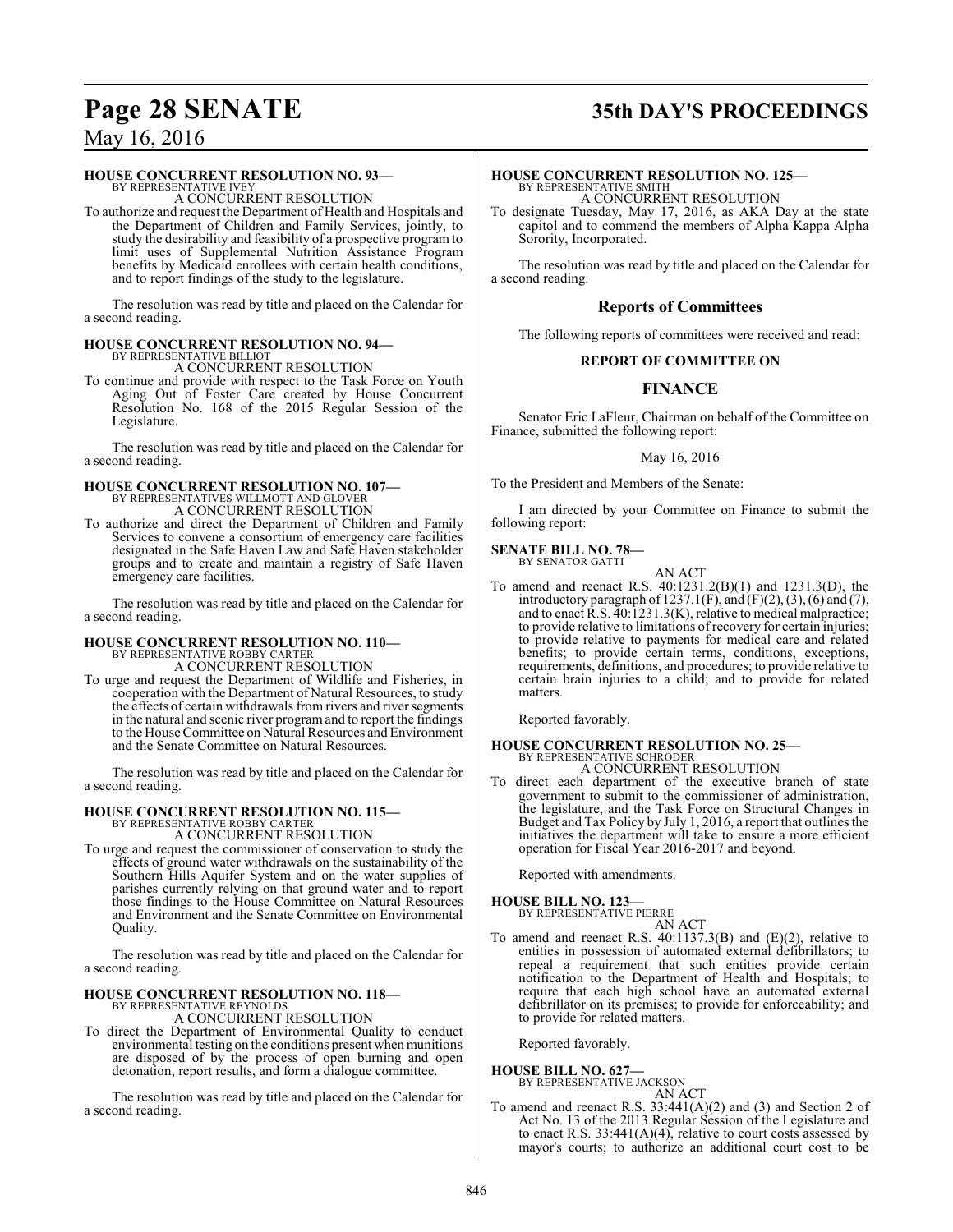## **35th DAY'S PROCEEDINGS Page 29 SENATE**

# May 16, 2016

assessed; to provide that a portion of such costs shall support the local public defender's office; to provide for effectiveness; to extend the effectiveness of court costs authorized to be imposed in certain mayor's courts; and to provide for related matters.

Reported favorably.

### **HOUSE BILL NO. 773—**

BY REPRESENTATIVE MARCELLE AN ACT

To enact R.S. 13:1000.7, relative to court costs; to provide for court costs collected in the Nineteenth Judicial District Court and Juvenile Court of East Baton Rouge Parish; to provide for use of proceeds; and to provide for related matters.

Reported with amendments.

### **HOUSE BILL NO. 1009—**

BY REPRESENTATIVE HAVARD AN ACT

To amend and reenact R.S. 39:1594(C)(5) and (D) through (I) and 1595(B)(4) and (6) through (12) and to enact R.S. 39:1594(J) and  $1595(B)(13)$ , relative to competitive sealed bids and proposals; to provide for electronic submission of bids under certain circumstances; to require a public entity to provide a secure electronic interactive system; to provide for exceptions; and to provide for related matters.

Reported favorably.

### **HOUSE BILL NO. 1126—**

BY REPRESENTATIVE CHAD BROWN AN ACT

To amend and reenact R.S. 22:439(D) and R.S. 39:1528 and to enact R.S. 22:2301(F), relative to the office of risk management; to clarify that the office and certain providers are not subject to the provisions of the Louisiana Insurance Code; to prohibit application of certain insurance taxes and assessments on insurance policies of the state and its agencies; to provide for an effective date; and to provide for related matters.

Reported favorably.

Respectfully submitted, ERIC LAFLEUR Chairman

### **Privileged Report of the Committee on Senate and Governmental Affairs**

### **ENROLLMENTS**

Senator Peterson, Chairman on behalf of the Committee on Senate and Governmental Affairs, submitted the following report:

### May 16, 2016

To the President and Members of the Senate:

I am directed by your Committee on Senate and Governmental Affairs to submit the following report:

The following Senate Bills have been properly enrolled:

### **SENATE BILL NO. 56—** BY SENATOR JOHNS

AN ACT

To enact R.S. 40:1006(G), relative to the state prescription monitoring program; to provide for rulemaking regarding standards for prescription monitoring information; and to provide for related matters.

### **SENATE BILL NO. 185—**

BY SENATOR MORRISH

AN ACT To amend and reenact R.S. 9:3550(B), relative to insurance premium finance companies; to provide with respect to premium finance agreements which may also include a loan agreement with the policyholder for wind mitigation retrofits to the insured property; and to provide for related matters.

#### **SENATE BILL NO. 189—** BY SENATOR JOHNS

AN ACT

To amend and reenact R.S. 40:978(E)(3), relative to prescription drugs; to provide for an exception from pharmacist dispensing limits on certain drugs; to provide for an effective date; and to provide for related matters.

**SENATE BILL NO. 258—** BY SENATOR LUNEAU

- AN ACT
- To enact R.S. 22:997.1, relative to the refilling of topical ophthalmic prescriptions; to require coverage for refills under certain circumstances; and to provide for related matters.

### **SENATE BILL NO. 375—** BY SENATOR JOHN SMITH

AN ACT

To amend and reenact R.S. 22:1931.13 and R.S. 40:1429, relative to the insurance fraud investigation unit within the Department of Public Safety and Corrections; to extend the enforcement provisions of the unit to July 1, 2018; to extend the penalties for the violation of such enforcement provisions, including the extension of the Sledge Jeansonne Louisiana Insurance Fraud Prevention Act; and to provide for related matters.

### **SENATE BILL NO. 414—** BY SENATOR LUNEAU

AN ACT

To amend and reenact R.S. 39:571(A), relative to the sale of bonds; to provide with respect to the price at which bonds may be sold; to provide for the application of the premium, if any, derived in connection with the issuance of bonds; to provide for an effective date; and to provide for related matters.

> Respectfully submitted, KAREN CARTER PETERSON Chairman

The foregoing Senate Bills were signed by the President of the Senate.

### **Privileged Report of the Committee on Senate and Governmental Affairs**

### **ENROLLMENTS**

Senator Peterson, Chairman on behalf of the Committee on Senate and Governmental Affairs, submitted the following report:

### May 16, 2016

To the President and Members of the Senate:

I am directed by your Committee on Senate and Governmental Affairs to submit the following report:

The following Senate Concurrent Resolutions have been properly enrolled: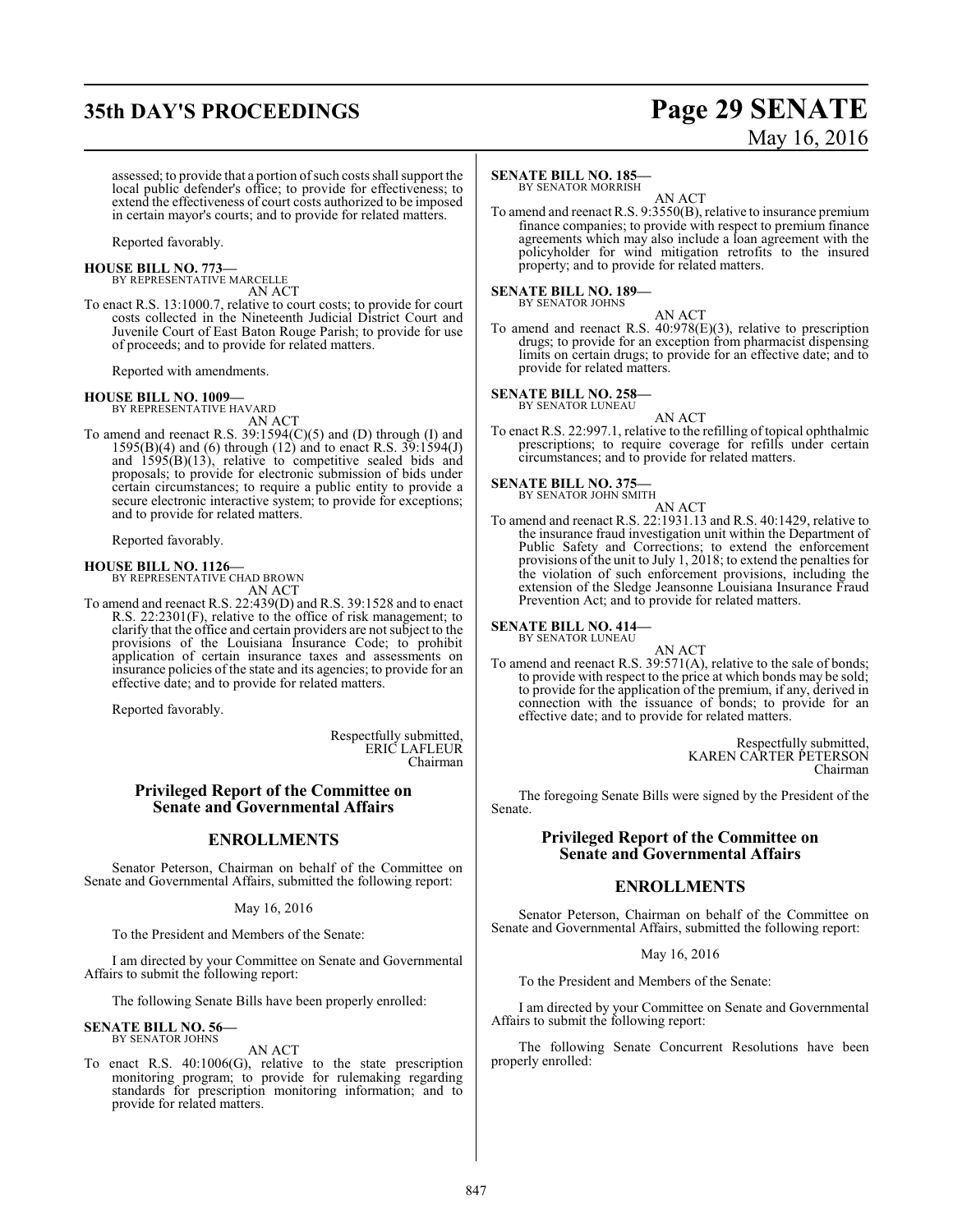# **Page 30 SENATE 35th DAY'S PROCEEDINGS**

### May 16, 2016

### **SENATE CONCURRENT RESOLUTION NO. 109—**

BY SENATORS COLOMB, BARROW, HEWITT, MIZELL AND PETERSON<br>AND REPRESENTATIVES AMEDEE, CARPENTER, DAVIS, EMERSON,<br>HILFERTY, HILL, HODGES, HORTON, JACKSON, NANCY LANDRY,<br>MARCELLE, MORENO, NORTON, SMITH, STOKES AND WHITE A CONCURRENT RESOLUTION

To commend Taylor Nicole Bush upon her receipt of a 2016 Women of Excellence Award from the Louisiana Legislative Women's Caucus Foundation in the category of College Women of Excellence and upon being a recipient of a Louisiana Legislative Women's Caucus Foundation Scholarship.

**SENATE CONCURRENT RESOLUTION NO. 110—**<br>BY SENATORS COLOMB, BARROW, HEWITT, MIZELL AND REPRESON AND REPRESON THE FRICAL HOLD CONCIDENT HILL FIRTY, HILL, HODGES, HORTON, JACKSON, NANCY LANDRY, MARCELLE, MORENO, NORTON, SMIT

To commend Ambeka Dave Rajvanshi upon her receipt of a 2016 Women of Excellence Award from the Louisiana Legislative Women's Caucus Foundation in the category of High School Women of Excellence and upon being a recipient of a Louisiana Legislative Women's Caucus Foundation Scholarship.

### **SENATE CONCURRENT RESOLUTION NO. 111—**

BY SENATORS COLOMB, BARROW, HEWITT, MIZELL AND PETERSON<br>AND REPRESENTATIVES AMEDEE, CARPENTER, DAVIS, EMERSON,<br>HILFERTY, HILL, HODGES, HORTON, JACKSON, NANCY LANDRY,<br>MARCELLE, MORENO, NORTON, SMITH, STOKES AND WHITE A CONCURRENT RESOLUTION

To commend Godis Jackson upon her receipt of a 2016 Women of Excellence Award from the Louisiana Legislative Women's Caucus Foundation in the category of High School Women of Excellence and upon being a recipient of a Louisiana Legislative Women's Caucus Foundation Scholarship.

**SENATE CONCURRENT RESOLUTION NO. 112—**<br>BY SENATORS COLOMB, BARROW, HEWITT, MIZELL AND REPRESON<br>AND REPRESENTATIVES AMEDEE, CARPENTER, DAVIS, EMERSON,<br>HILFERTY, HILL, HODGES, HORTON, JACKSON, NANCY LANDRY,<br>MARCELLE, MORENO A CONCURRENT RESOLUTION

To commend Rachel Christina Oatis upon her receipt of a 2016 Women of Excellence Award from the Louisiana Legislative Women's Caucus Foundation in the category of College Women of Excellence and upon being a recipient of a Louisiana Legislative Women's Caucus Foundation Scholarship.

**SENATE CONCURRENT RESOLUTION NO. 113—**<br>BY SENATORS COLOMB, BARROW, HEWITT, MIZELL AND REPRESON<br>AND REPRESENTATIVES AMEDEE, CARPENTER, DAVIS, EMERSON,<br>HILFERTY, HILL, HODGES, HORTON, JACKSON, NANCY LANDRY,<br>MARCELLE, MORENO A CONCURRENT RESOLUTION

To commend Anna Monhartova, PhD, upon her receipt of a 2016 Women of Excellence Award from the Louisiana Legislative Women's Caucus Foundation in the category of Louisiana Hero of Excellence.

### **SENATE CONCURRENT RESOLUTION NO. 114—**

BY SENATOR MORRISH AND REPRESENTATIVE HENSGENS A CONCURRENT RESOLUTION

To express legislative support for the Land and Water Conservation Fund.

**SENATE CONCURRENT RESOLUTION NO. 115—**<br>BY SENATORS COLOMB, BARROW, HEWITT, MIZELL AND PETERSON<br>AND REPRESENTATIVES AMEDEE, CARPENTER, DAVIS, EMERSON,<br>HILFERTY, HILL, HODGES, HORTON, JACKSON, NANCY LANDRY,<br>MARCELLE, MORENO

To commend the Iris Domestic Violence Center upon its receipt of a 2016 Women of Excellence Award from the Louisiana Legislative Women's Caucus Foundation in the category of Non-Profit of Excellence.

### **SENATE CONCURRENT RESOLUTION NO. 116—**

BY SENATORS COLOMB, BARROW, HEWITT, MIZELL AND PETERSON<br>AND REPRESENTATIVES AMEDEE, CARPENTER, DAVIS, EMERSON,<br>HILFERTY, HILL, HODGES, HORTON, JACKSON, NANCY LANDRY,<br>MARCELLE, MORENO, NORTON, SMITH, STOKES AND WHITE A CONCURRENT RESOLUTION

To commend Elise Marie LaFleur upon her receipt of a 2016 Women of Excellence Award from the Louisiana Legislative Women's Caucus Foundation in the category of High School Women of Excellence and upon being a recipient of a Louisiana Legislative Women's Caucus Foundation Scholarship.

> Respectfully submitted, KAREN CARTER PETERSON Chairman

The foregoing Senate Concurrent Resolutions were signed by the President of the Senate.

### **Privileged Report of the Committee on Senate and Governmental Affairs**

### **ENROLLMENTS**

Senator Peterson, Chairman on behalf of the Committee on Senate and Governmental Affairs, submitted the following report:

### May 13, 2016

To the President and Members of the Senate:

I am directed by your Committee on Senate and Governmental Affairs to submit the following report:

The following Senate Resolutions have been properly enrolled:

#### **SENATE RESOLUTION NO. 109—** BY SENATOR CARTER

A RESOLUTION

To commend the New Orleans Alumni Chapter of Kappa Alpha Psi upon the occasion of its eightieth anniversary.

### **SENATE RESOLUTION NO. 110—**

BY SENATOR CLAITOR A RESOLUTION

To commend and congratulate Catholic High School Coach Pete Boudreaux upon his induction into the National High School Hall of Fame.

#### **SENATE RESOLUTION NO. 113—** BY SENATOR MARTINY

A RESOLUTION

To recognize Monday, May 9, 2016, as Louisiana Gray Day to increase brain cancer awareness and to encourage everyone to wear gray on that day.

#### **SENATE RESOLUTION NO. 117—** BY SENATOR PERRY

A RESOLUTION

To commend and congratulate Paul Loren Kedinger upon the occasion of his retirement following a remarkable fifty year career in journalism.

#### **SENATE RESOLUTION NO. 118—** BY SENATOR PERRY

A RESOLUTION

To commend the city of Abbeville, Louisiana, on winning its district title in the Louisiana Garden Club Federation's Cleanest City contest.

### **SENATE RESOLUTION NO. 119—**

BY SENATOR BARROW A RESOLUTION

To commend and recognize the contributions, unique skillsets, and sacrifices of Louisiana's women veterans.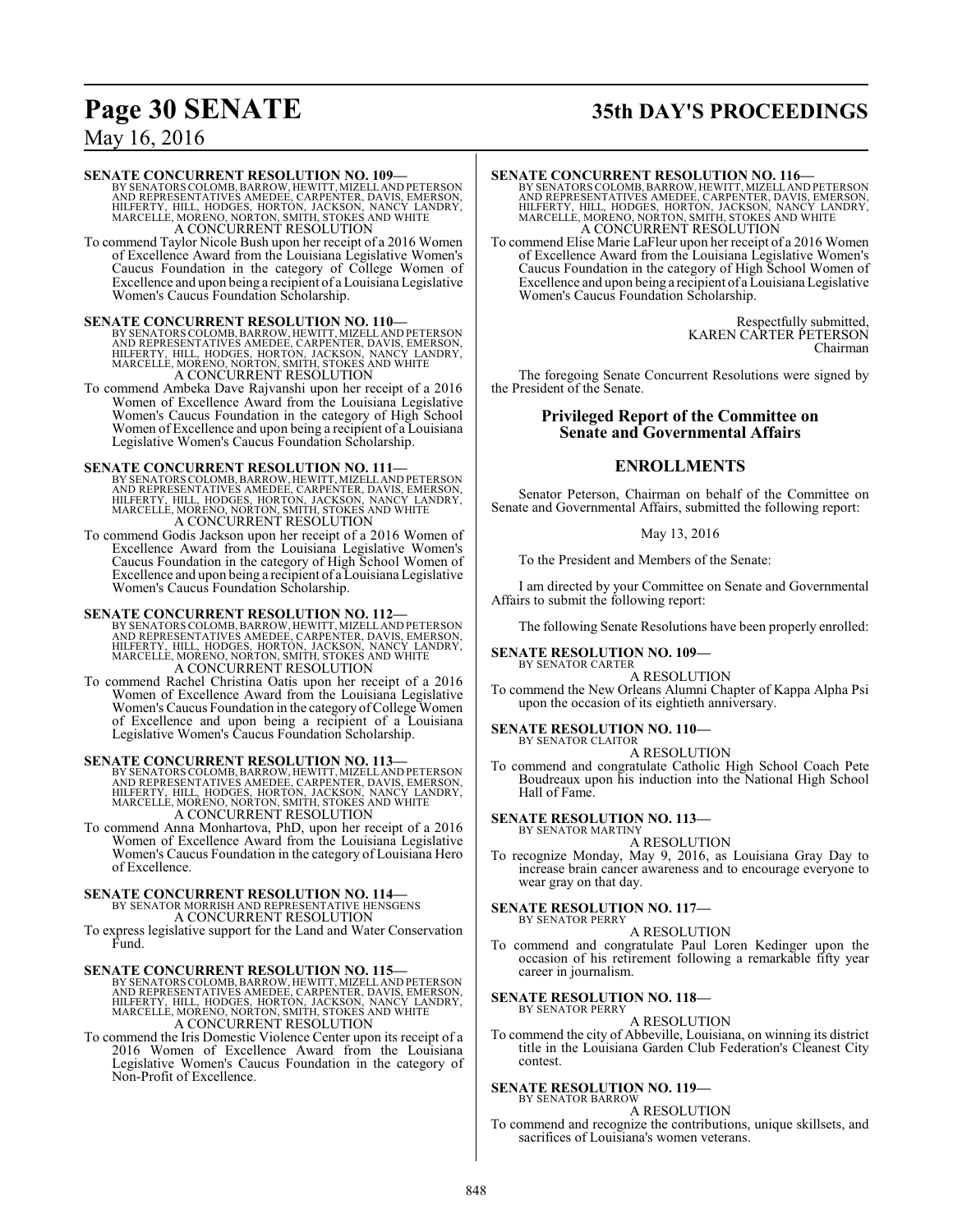## **35th DAY'S PROCEEDINGS Page 31 SENATE**

# May 16, 2016

#### **SENATE RESOLUTION NO. 120—** BY SENATOR BOUDREAU.

A RESOLUTION

To express the sincere condolences of the Senate of the Legislature of Louisiana upon the death of Myrtle Henry.

SENATE RESOLUTION NO. 111—<br>
BY SENATORS DONAHUE, ALAIN, APPEL, BOUDREAUX,<br>
CARTER, CLAITOR, COLÓMB, CORTEZ, ERDEY, FANNIN, GATTI,<br>
HEWITT, JOHNS, LAMBERT, LUNEAU, MARTINY, MILLS, MIZELL,<br>
MORRISH, PEACOCK, PERRY, RISER, GA

To express the sincere condolences of the Senate of the Legislature of Louisiana upon the passing of former New Orleans Saints Football running back, Hokie Gajan, and to celebrate his sports legacy in the state of Louisiana.

### **SENATE RESOLUTION NO. 112—** BY SENATOR MORRISH

A RESOLUTION

To commend and congratulate the 1966 graduating class of Jefferson Davis High School in Jennings, Louisiana, on the celebration of its fiftieth class reunion.

#### **SENATE RESOLUTION NO. 114—** BY SENATOR JOHN SMITH

A RESOLUTION

To commend James A. Johnson, former Vernon Parish Assessor, upon the occasion of his retirement as assessor after nearly forty years of dedicated service in the assessor's office.

# **SENATE RESOLUTION NO. 115—** BY SENATORS LONG AND WALSWORTH

A RESOLUTION

To commend Patrick Widhalm, Ph.D. as he concludes his dedicated service to the Louisiana School for Math, Science, and the Arts.

> Respectfully submitted, KAREN CARTER PETERSON Chairman

The foregoing Senate Resolutions were signed by the President of the Senate.

### **Message to the Governor**

### **SIGNED SENATE BILLS**

### May 13, 2016

To the Honorable Governor of the State of Louisiana:

The President of the Senate and the Speaker of the House of Representatives have signed the following Senate Bills:

#### **SENATE BILL NO. 87—** BY SENATOR JOHN SMITH

AN ACT

To designate the interchange of Interstate 10 with United States Highway 171 in Calcasieu Parish as the "Louisiana State Master Trooper Stephen H. Gray Memorial Interchange"; and to provide for related matters.

#### **SENATE BILL NO. 126—** BY SENATOR MARTINY

AN ACT

To amend and reenact R.S. 6:314(A) and 766.1(A), relative to payable on death accounts; to provide for acts under private signature; to provide for certain procedures; and to provide for related matters.

### **SENATE BILL NO. 159—**

BY SENATOR CORTEZ

AN ACT To amend and reenact R.S. 48:2078(A), relative to the Louisiana Transportation Authority; to authorize the authorityto undertake certain projects in the Louisiana Statewide Transportation Plan; and to provide for related matters.

### **SENATE BILL NO. 220—**

BY SENATOR PEACOCK

AN ACT To amend and reenact R.S. 12:1333(A) and (D), relative to powers of estate of a deceased or incompetent member; to provide certain terms, conditions, procedures, requirements, and effects; and to provide for related matters.

### **SENATE BILL NO. 234—**

BY SENATOR JOHNS

AN ACT To amend and reenact R.S. 6:966.1(B), relative to the Additional Default Remedies Act; to provide relative to additional default remedies by certain debtors under certain secured transactions; to provide for the "Notice of Repossession"; to provide that no additional fees may be assessed for filing of the "Notice of Repossession"; to provide terms and conditions; and to provide

#### **SENATE BILL NO. 368—** BY SENATOR MORRISH

for related matters.

AN ACT

To amend and reenact Children's Code Art. 1243(B), relative to intrafamily adoptions; to provide for the adoption of a child by a married blood relative grandparent as a sole petitioner in certain circumstances; and to provide for related matters.

# **SENATE BILL NO. 404—** BY SENATOR PEACOCK

AN ACT To enact Part VI of Chapter 2 of Code Title VII of Code Book III Title 9 of the Louisiana Revised Statutes of 1950, to be comprised ofR.S. 9:2991.1 through 2991.11, relative to the sale of mineral rights by mail solicitation; to create the Sale of Mineral Rights by Mail Solicitation Act; to define sale of mineral rights by mail solicitation; to require sales of mineral rights by mail solicitation to be in proper form; to provide for required disclosures; to provide for rescission ofsales ofmineral rights by mail solicitation; to provide for the mechanics and effects of rescission; to provide for prohibited terms; to provide terms, conditions, and requirements; and to provide for related matters.

and they are hereby presented for executive approval.

Respectfully submitted, GLENN A. KOEPP Secretary of the Senate

### **Message to the Secretary of State**

### **SIGNED SENATE CONCURRENT RESOLUTIONS**

May 13, 2016

To the Honorable Secretary of State:

The President of the Senate and the Speaker of the House of Representatives have signed the following Senate Concurrent Resolutions: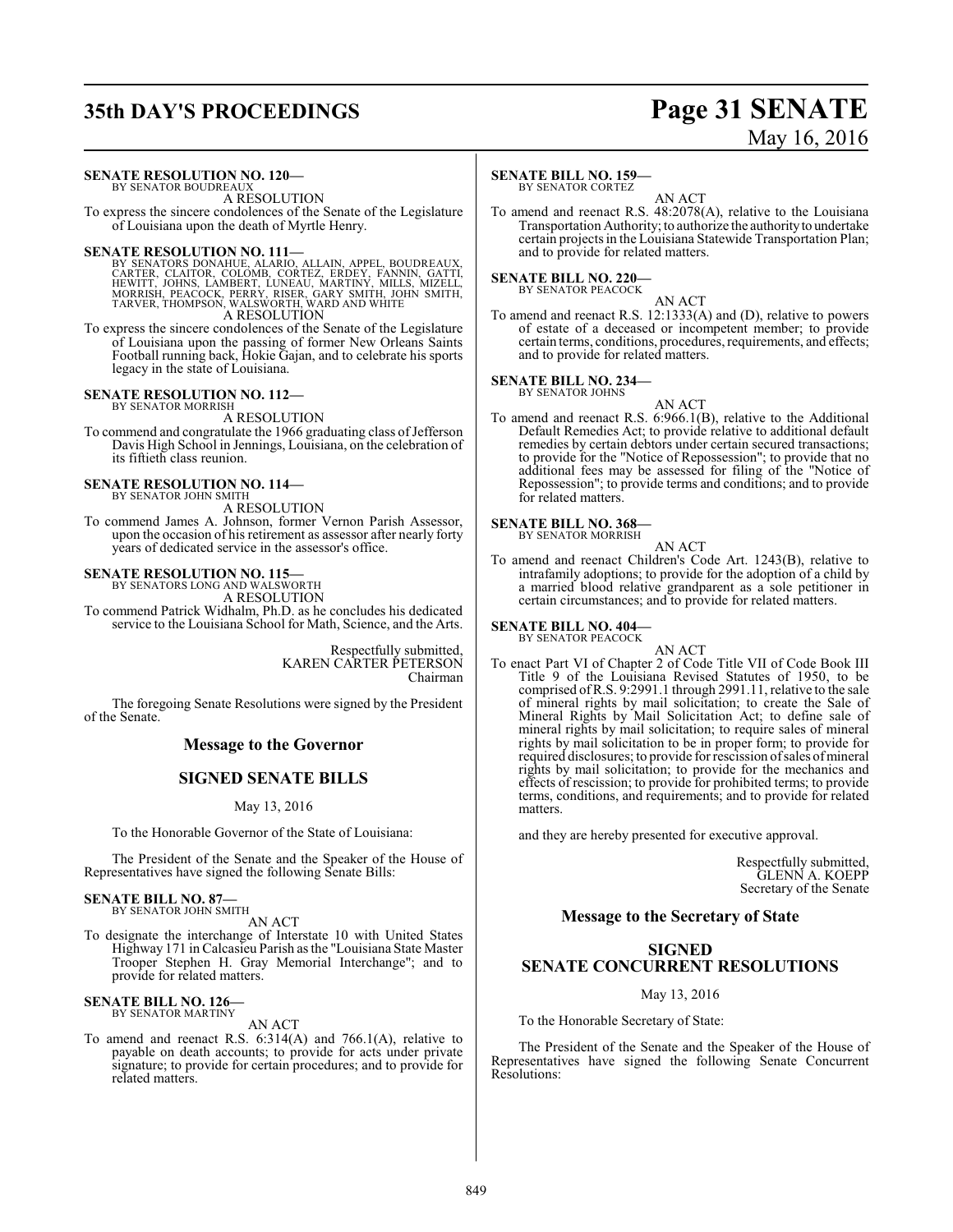# **Page 32 SENATE 35th DAY'S PROCEEDINGS**

### May 16, 2016

### **SENATE CONCURRENT RESOLUTION NO. 2—**

BY SENATOR WARD A CONCURRENT RESOLUTION

To approve the Atchafalaya Basin Annual Plan for Fiscal Year 2016- 2017, as adopted by the Atchafalaya Basin Research and Promotion Board and the Coastal Protection and Restoration Authority.

### **SENATE CONCURRENT RESOLUTION NO. 11—**

BY SENATOR BOUDREAUX A CONCURRENT RESOLUTION

To urge and request the Department of Health and Hospitals to evaluate and report on access to vital records at parish health units.

### **SENATE CONCURRENT RESOLUTION NO. 14—** BY SENATOR BISHOP

A CONCURRENT RESOLUTION

To urge and request the New Orleans East Hospital to become a Diabetes Education and Research Center.

### **SENATE CONCURRENT RESOLUTION NO. 42—** BY SENATOR MORRISH

A CONCURRENT RESOLUTION

To urge and request the Louisiana State Law Institute to study and make recommendations regarding the applicability of "possessory action", as provided in the Louisiana Code of Civil Procedure Articles 3655 through 3662, relative to claims of possession byan individual of another person's land even though that landowner has occupied the land undisturbed for many years.

**SENATE CONCURRENT RESOLUTION NO. 91—BY SENATORS GARY SMITH AND BROWN AND REPRESENTATIVE GREGORY MILLER** 

A CONCURRENT RESOLUTION

To express the sincere condolences of the Legislature of Louisiana to the family of Felix Simoneaux Jr. upon his death as the oldest man in the United States of America at the age of 110.

### **SENATE CONCURRENT RESOLUTION NO. 92—** BY SENATOR HEWITT AND REPRESENTATIVE GAROFALO A CONCURRENT RESOLUTION

To designate Thursday, May 5, 2016, as "NASA Day" at the state capitol and commends the National Aeronautics Space Administration (NASA) and the Michoud Assembly Facility on the significant technical and scientific accomplishments made by them which have positively impacted both the United States and the state of Louisiana.

### **SENATE CONCURRENT RESOLUTION NO. 93—** BY SENATOR GATTI

A CONCURRENT RESOLUTION

To designate May 2016 as Missions Month in Louisiana.

SENATE CONCURRENT RESOLUTION NO. 94-BY SENATORS THOMPSON, ALARIO, ALLAIN, APPEL, BARROW, BISHOP, BOUDREAUX, BRÓWN, CARTER, CHABERT, CLAITOR, COLOMB, CORTEZ, DONAHUE, ERDEY, FANNIN, GATTI, HEWITT, JOHNS, LAFLEUR, LAMBERT, L

A CONCURRENT RESOLUTION

To commend and congratulate Robert "Bob" C. Israel upon his retirement as president of the Louisiana Automobile Dealers Association.

**SENATE CONCURRENT RESOLUTION NO. 95—**<br>BY SENATORS LONG, ALARIO, APPEL, BROWN, CORTEZ, MARTINY,<br>MILKOVICH, MILLS, PERRY, GARY SMITH, TARVER, THOMPSON<br>AND WARD

### A CONCURRENT RESOLUTION

To commend Jim Hightower on being named to the 2016 Louisiana Sports Hall of Fame.

### **SENATE CONCURRENT RESOLUTION NO. 96—**

BY SENATOR LONG A CONCURRENT RESOLUTION To commend and congratulate Collier "P. J." Brown Jr. on being named to the 2016 Louisiana Sports Hall of Fame.

**SENATE CONCURRENT RESOLUTION NO. 97—** BY SENATOR LAMBERT AND REPRESENTATIVE BACALA A CONCURRENT RESOLUTION

To designate May 21 through 27, 2016, as Safe Boating Week in Louisiana.

#### **SENATE CONCURRENT RESOLUTION NO. 99—** BY SENATOR PERRY AND REPRESENTATIVE HENSGENS A CONCURRENT RESOLUTION

To commend the Kaplan High School Lady Pirates softball team on winning the 2016 Allstate Sugar Bowl/LHSAA Softball Fast Pitch 56 tournament to become the Class 3A Girls' State Softball Champion.

**SENATE CONCURRENT RESOLUTION NO. 103—** BY SENATOR LONG AND REPRESENTATIVE LANCE HARRIS A CONCURRENT RESOLUTION To commend and congratulate Janet Joseph-Richard on being named

to the 2016 Louisiana Sports Hall of Fame.

### **SENATE CONCURRENT RESOLUTION NO. 104—** BY SENATOR LONG AND REPRESENTATIVE BAGNERIS A CONCURRENT RESOLUTION

To commend and congratulate David Julius Malarcher on being named to the 2016 Louisiana Sports Hall of Fame Induction Class.

### **SENATE CONCURRENT RESOLUTION NO. 105—** BY SENATOR LONG AND REPRESENTATIVE SCHEXNAYDER

A CONCURRENT RESOLUTION To commend and congratulate Ben M. Sheets on being named to the 2016 Louisiana Sports Hall of Fame Induction Class.

## **SENATE CONCURRENT RESOLUTION NO. 106—** BY SENATOR LONG AND REPRESENTATIVE LEGER

A CONCURRENT RESOLUTION To commend and congratulate Rick Jones on being named to the

2016 Louisiana Sports Hall of Fame Induction Class.

### **SENATE CONCURRENT RESOLUTION NO. 107—**

BY SENATORS LONG AND LUNEAU AND REPRESENTATIVES HALL, LANCE HARRIS AND HAZEL A CONCURRENT RESOLUTION

To commend the Alexandria Senior High School Trojans softball teamon winning the 2016 Allstate Sugar Bowl/LHSAA Softball Fast Pitch 56 tournament to become the Class 5A Girls' State Softball Champion.

#### **SENATE CONCURRENT RESOLUTION NO. 108—** BY SENATOR PEACOCK AND REPRESENTATIVE SEABAUGH A CONCURRENT RESOLUTION

To commend Adriana Martin of the Southfield School in Shreveport, Louisiana, upon her mathematical skills and to congratulate her for outstanding scholastic achievements and high rankings in the Pi Day Challenge.

> Respectfully submitted, GLENN A. KOEPP Secretary of the Senate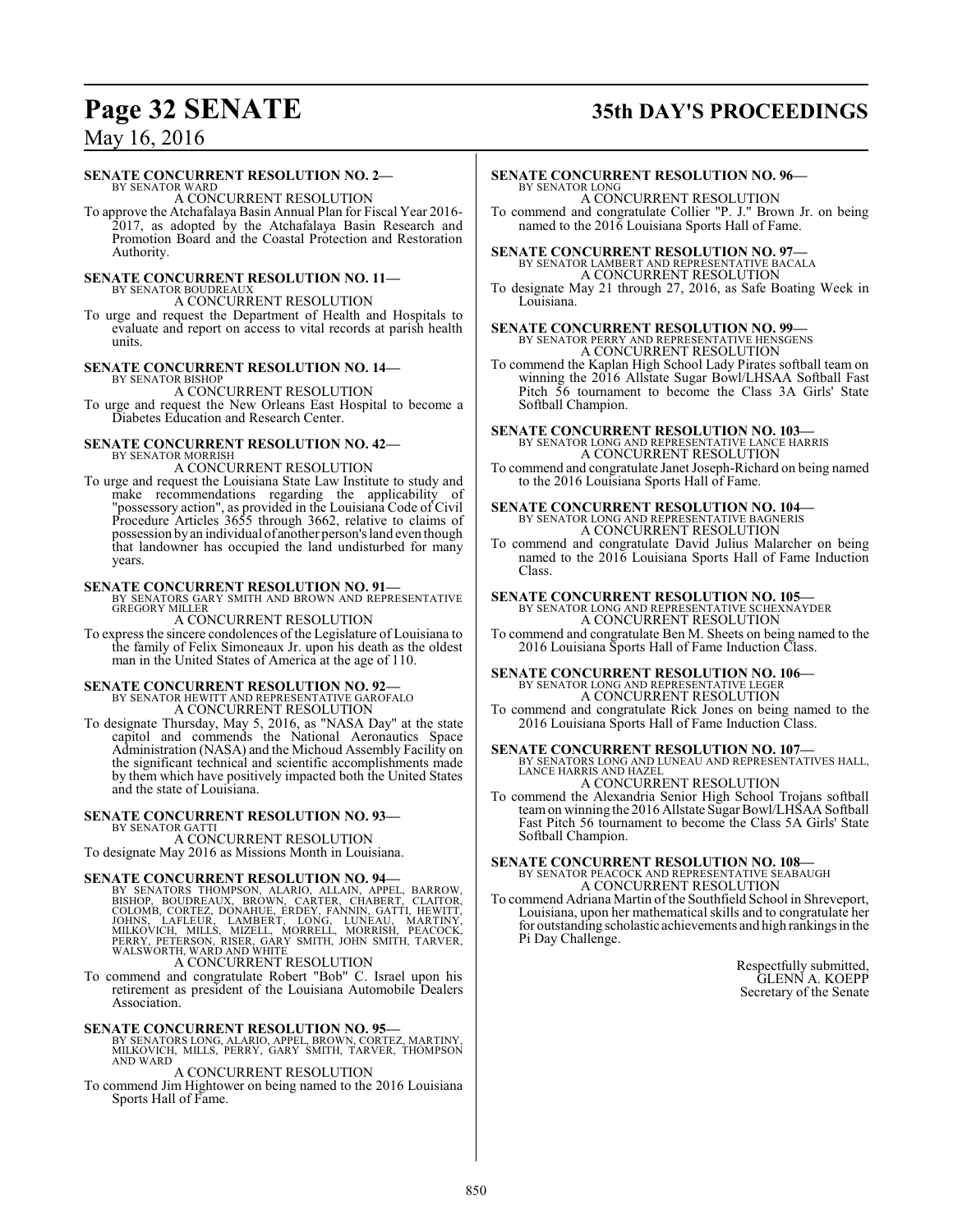### **35th DAY'S PROCEEDINGS Page 33 SENATE**

# May 16, 2016

### **Message from the House**

### **SIGNED HOUSE BILLS AND JOINT RESOLUTIONS**

### May 16, 2016

To the Honorable President and Members of the Senate:

I am directed to inform your honorable body that the Speaker of the House of Representatives has signed the following House Bills and Joint Resolutions:

### **HOUSE BILL NO. 24—** BY REPRESENTATIVE MONTOUCET

AN ACT

To amend and reenact R.S. 11:2258(A) and (B)(introductory paragraph) and to enact R.S. 11:2258.1, relative to eligibility for disability benefits from the Firefighters Retirement System; to provide relative to eligibility for disability benefits; to provide for appeals of board decisions regarding eligibility; and to provide for related matters.

#### **HOUSE BILL NO. 136—** BY REPRESENTATIVE MACK

AN ACT

To amend and reenact R.S. 15:168(B)(1), relative to the judicial district indigent defender fund; to extend the period of time in which the special cost assessed in criminal cases in each judicial district court shall be collected for the district indigent defender fund; and to provide for related matters.

### **HOUSE BILL NO. 386—**

BY REPRESENTATIVES HOFFMANN, ABRAHAM, AMEDEE, BACALA, BAGLEY, BAGNERIS, BARRAS, BROADWATER, CHAD BROWN,<br>CARMODY, COX, DWIGHT, EDMONDS, EMERSON, FALCONER,<br>GAROFALO, GUINN, LANCE HARRIS, HENSGENS, HILFERTY, HILL,<br>HODGES, HORTON, HUVAL, IVEY, JACKSON, MIKE JOHNSON,<br>ROBERT JOHNSO

AN ACT

To amend and reenact R.S. 40:1061.10(D)(2), 1061.16(B), 1061.17(B)(3), (4)(b), (5), (6), and (8), and 1061.18(D), relative to regulation of abortion; to revise the time period prescribed for certain activities that are required to occur prior to an abortion; to provide for the time required to elapse between performance of an obstetric ultrasound and performance of an abortion; to provide for the time required to elapse between delivery of certain information to a woman seeking an abortion and performance ofthe abortion; to provide relative to conditionsfor consent to an abortion to be deemed voluntary and informed; and to provide for related matters.

### **HOUSE BILL NO. 465—** BY REPRESENTATIVE BISHOP

- AN ACT
- To enact R.S.  $30:21(B)(1)(e)$  and to repeal R.S.  $30:21(B)(1)(d)(xiv)$ , (xvi), (xviii), (xx), and (xxi), relative to fees collected by the commissioner of conservation; to provide for fees for activities regulated by the office of conservation; and to provide for related matters.

**HOUSE BILL NO. 610—** BY REPRESENTATIVES ABRAHAM AND BARRAS AN ACT

To amend and reenact R.S.  $47:2323(C)(3)$  and to enact R.S. 47:2323(E), relative to ad valorem property tax assessments; to provide with respect to the fair market valuation of property for purposes of assessment; to prohibit consideration of the value of certain federal tax and financial benefits for certain residential housing unit property in determining fair market value; to provide with respect to the income approach for property valuation; to provide for effectiveness; and to provide for related matters.

### **HOUSE BILL NO. 798—**

BY REPRESENTATIVE TALBOT AN ACT

To enact R.S. 22:1550.1, relative to specialty limited lines licensing to sell property insurance coverage for property that is selfstored in self-storage facilities; to provide for definitions; to provide procedures for issuing a limited license; to provide procedures for revocation of the license; to provide training requirements for licensees; and to provide for related matters.

### **HOUSE BILL NO. 967—** BY REPRESENTATIVE THIBAUT

AN ACT

To amend and reenact R.S. 33:1236(5), relative to the powers of parish governing authorities; to authorize parish governing authorities to take actions to regulate livestock; and to provide for related matters.

#### **HOUSE BILL NO. 27—**

BY REPRESENTATIVE MONTOUCET AN ACT

To amend and reenact R.S. 11:2260.1, relative to the Firefighters' Retirement System, to provide relative to the correction of administrative errors; to provide with respect to the payment of interest in certain circumstances with respect to such errors; and to provide for related matters.

#### **HOUSE BILL NO. 97—**

BY REPRESENTATIVES SMITH, AMEDEE, BACALA, BAGLEY,<br>BAGNERIS,BOUIE,TERRYBROWN,GARYCARTER,ROBBYCARTER,<br>COX, DEVILLIER, EDMONDS, EMERSON, HALL, HILFERTY, HILL,<br>HORTON,JEFFERSON,JENKINS,NANCY LANDRY,TERRYLANDRY,<br>LEBAS,LYONS,MAG AN ACT

- To amend and reenact R.S.  $17:81(Y)$  and  $3996(B)(35)$ , relative to requirements for posting the state child protection toll-free hotline number in public schools; to provide that public school governing authorities adopt rules and regulations to require each
	- public school under its jurisdiction to post on its website the state child protection toll-free hotline number; and to provide for related matters.

### **HOUSE BILL NO. 213—**

BY REPRESENTATIVE GAROFALO AN ACT

To amend and reenact R.S. 9:1123.115(B) and to enact R.S. 9:1123.115(A)(4), relative to condominiums; to provide for privilege period for liens against condominium parcels; to provide relative to incorrect lien filings; and to provide for related matters.

#### **HOUSE BILL NO. 250—**

BY REPRESENTATIVE CARMODY

AN ACT To amend and reenact R.S. 40:1749.12(introductory paragraph) and  $(6)$  and  $1749.13(B)(1)$  and  $(4)$ , relative to the administration and regulation of underground utilities and facilities; to amend definitions; to enumerate certain holidays; to provide for effectiveness; and to provide for related matters.

### **HOUSE BILL NO. 267—**

BY REPRESENTATIVES GREGORY MILLER AND BOUIE AN ACT

To amend and reenact R.S. 40:1025(A), (B), and (C), relative to penalties for transactions involving drug paraphernalia; to amend the penalty provisions for such offenses; and to provide for related matters.

**HOUSE BILL NO. 480—** BY REPRESENTATIVE JACKSON

AN ACT

To amend and reenact R.S. 37:1271(B)(2)(introductory paragraph) and (3) and to enact R.S. 37:1271.1, relative to physicians practicing telemedicine; to provide conditions and authorizations relative to the practice oftelemedicine in licensed healthcare facilities; and to provide for related matters.